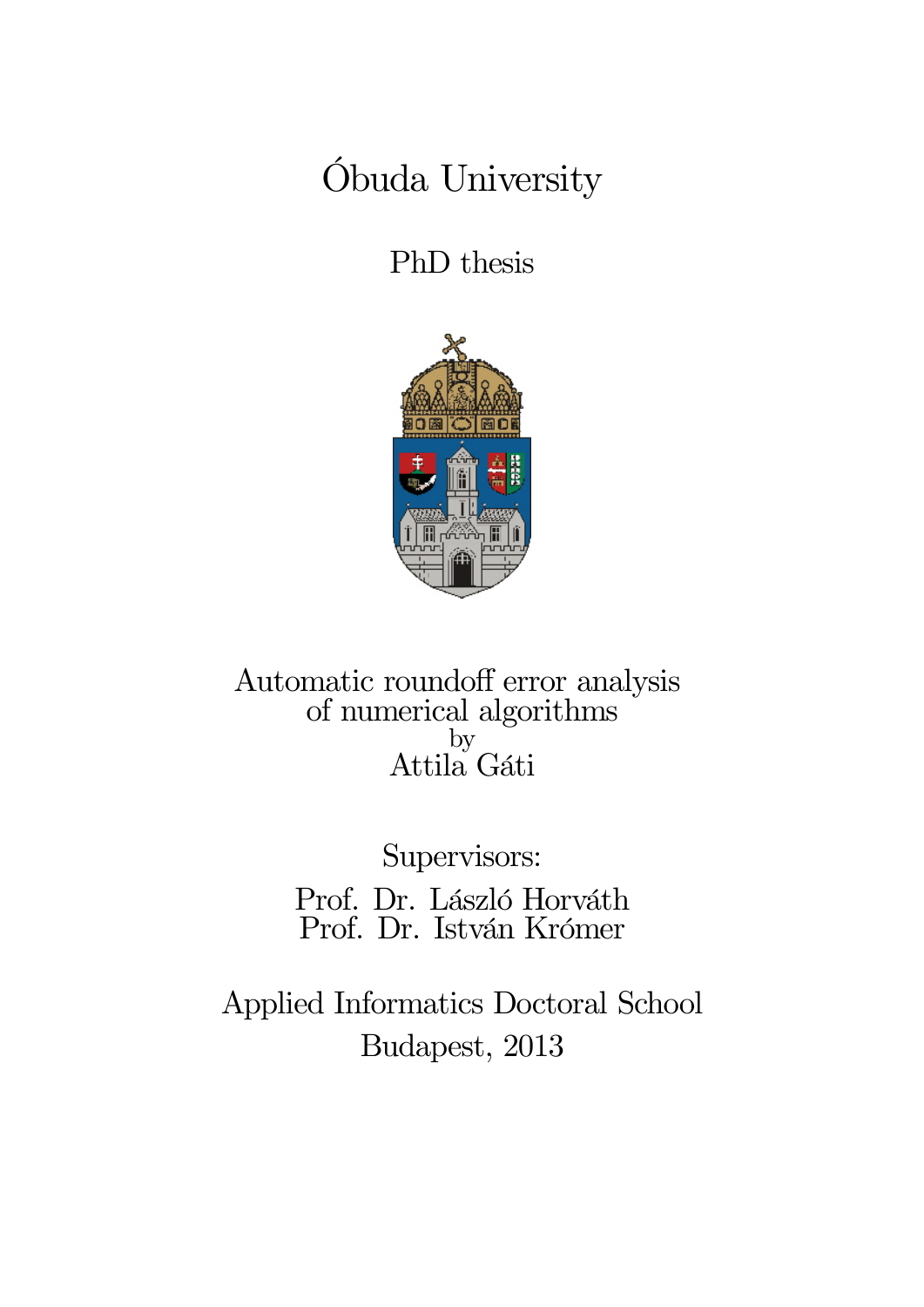# **Contents**

| $\mathbf 1$    |                                                                               | Introduction                                                                            |  | $\boldsymbol{2}$ |
|----------------|-------------------------------------------------------------------------------|-----------------------------------------------------------------------------------------|--|------------------|
| $\overline{2}$ |                                                                               | The original Miller-Spooner software and its limitations<br>9                           |  |                  |
| $\bf{3}$       | Straight-line programs, computational graphs<br>and automatic differentiation |                                                                                         |  | 11               |
| 4              | Numerical stability measures                                                  |                                                                                         |  | 14               |
| 5              |                                                                               | The optimization algorithms                                                             |  | 17               |
|                | 5.1                                                                           | Comparative testing of the applied direct search methods $\dots \dots$                  |  | 19               |
|                |                                                                               | 5.1.1                                                                                   |  | 20               |
|                |                                                                               | 5.1.2                                                                                   |  | 20               |
|                |                                                                               | Gauss-Jordan elimination with partial pivoting $\ldots \ldots$<br>5.1.3                 |  | 20               |
| 6              |                                                                               | The new operator overloading based approach of differentiation                          |  | 21               |
| 7              |                                                                               | The Miller Analyzer for Matlab                                                          |  | 23               |
|                | 7.1                                                                           | Defining the numerical method to analyse by m-file programming.                         |  | 24               |
|                |                                                                               | The main m-function $\ldots \ldots \ldots \ldots \ldots \ldots \ldots \ldots$<br>7.1.1  |  | 25               |
|                |                                                                               | 7.1.2<br>The input nodes                                                                |  | 27               |
|                |                                                                               | 7.1.3<br>The arithmetic nodes $\ldots \ldots \ldots \ldots \ldots \ldots \ldots \ldots$ |  | 29               |
|                |                                                                               | 7.1.4<br>The output nodes $\ldots \ldots \ldots \ldots \ldots \ldots \ldots \ldots$     |  | 34               |
|                | 7.2                                                                           | Doing the analyses $\ldots \ldots \ldots \ldots \ldots \ldots \ldots \ldots \ldots$     |  | 34               |
|                |                                                                               | 7.2.1<br>Creating a handle to the error analyser $\dots \dots \dots \dots$              |  | 34               |
|                |                                                                               | 7.2.2<br>Setting the parameters of maximization $\ldots \ldots \ldots \ldots$           |  | 34               |
|                |                                                                               | 7.2.3                                                                                   |  | 35               |
| 8              |                                                                               | Applications                                                                            |  | 37               |
|                | 8.1                                                                           | Gaussian elimination, an important example                                              |  | 37               |
|                | 8.2                                                                           | The analysis of the implicit LU and Huang methods $\ldots \ldots \ldots$                |  | 40               |
|                |                                                                               | The implicit LU method $\ldots \ldots \ldots \ldots \ldots \ldots \ldots$<br>8.2.1      |  | 40               |
|                |                                                                               | 8.2.2<br>The Huang method $\ldots \ldots \ldots \ldots \ldots \ldots \ldots \ldots$     |  | 41               |
|                | 8.3                                                                           | An automatic error analysis of fast matrix multiplication procedures                    |  | 43               |
|                |                                                                               | 8.3.1                                                                                   |  | 46               |
| 9              |                                                                               | Summary of the results                                                                  |  | 57               |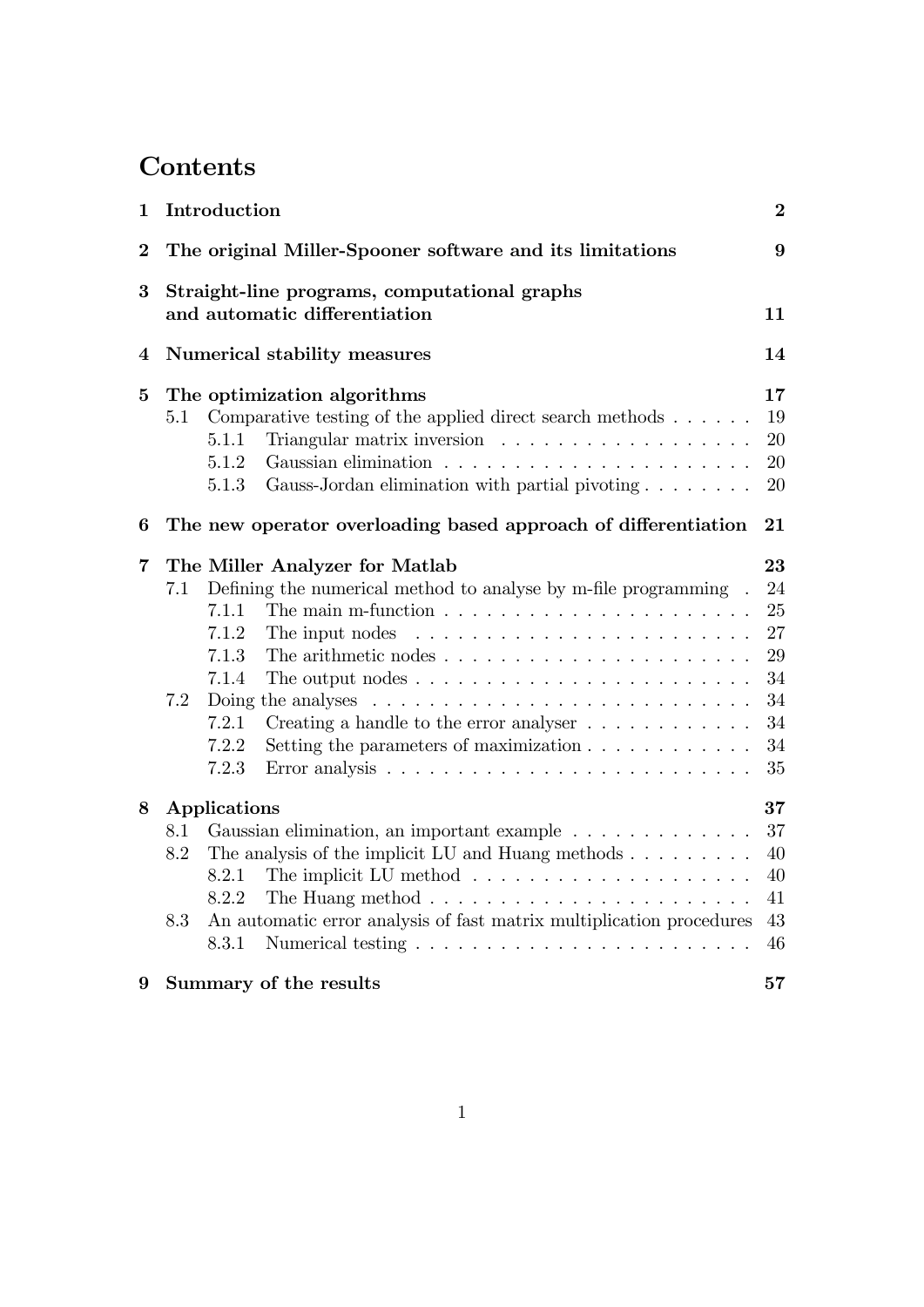# 1 Introduction

The idea of automatic error analysis of algorithms and/or arithmetic expressions is as old as the scientific computing itself and originates from Wilkinson (see Higham [39]), who also developed the theory of floating point error analysis [80], which is the basic of today's floating point arithmetic standards  $(65, 62)$ . There are various forms of automatic error analysis with usually partial solutions to the problem (see, e.g. Higham [39],[21]). The most impressive approach is the interval analysis, although its use is limited by the technique itself (see. e.g. [59], [60], [61], [43], [44],  $[76]$ ,  $[39]$ ). Most of the scientific algorithms however are implemented in floating point arithmetic and the users are interested in the numerical stability or robustness of these implementations. The theoretical investigations are usually difficult, require special knowledge and they do not always result in conclusions that are acceptable in practice (for the reasons of this, see, e.g. [79], [80], [11], [39], [21]). The common approach is to make a thorough testing on selected test problems and to draw conclusions upon the test results (see, e.g. [69], [70], [77]). Clearly, these conclusions depend on the "lucky" selection of the test problems and in any case require a huge amount of extra work. The idea of some kind of automatization arised quite early.

The effective tool of linearizing the effects of roundoff errors has been widely applied since the middle of the 70's ([52], [53], [54], [55], [56], [57], [58], [73], [47], [72]). Given a numerical method the computed value is a function  $R(d, \delta)$  (R :  $\mathbb{R}^{n+m} \to \mathbb{R}^k$ , where  $d \in \mathbb{R}^n$  is the input vector, and  $\delta$  is the vector of individual relative rounding errors on the m arithmetic operations  $(\delta \in \mathbb{R}^m, ||\delta||_{\infty} \le u$ , where  $u$  is the machine rounding unit). Considering the first order Taylor expansion of R at  $\delta = 0$  we have for all  $j = 1, 2, \ldots, k$ 

$$
R_{j}(d,\delta) = R_{j}(d,0) + \sum_{i=1}^{m} \frac{\partial R_{j}}{\partial \delta_{i}}(d,0) + o(||\delta||)
$$
 (1)

From (1) an approximate error bound for the forward error immediately follows:

$$
|R_j(d, \delta) - R_j(d, 0)| \lessapprox \sigma(d) u \qquad (j = 1, 2, ..., k)
$$
 (2)

where

$$
\sigma(d) = \max_{j} \sum_{i=1}^{m} \left| \frac{\partial R_j}{\partial \delta_i} (d, 0) \right| \tag{3}
$$

The need for computing the partial derivatives accurately and effectively motivated the design of new automatic differentiation techniques. Since  $R$  is given as an algorithm, it is decomposed to basic arithmetic operations and elmentary functions. By automatic differentiation we apply systematically the chain rule of calculus according to the relation "being an operand of" among the operations and elementary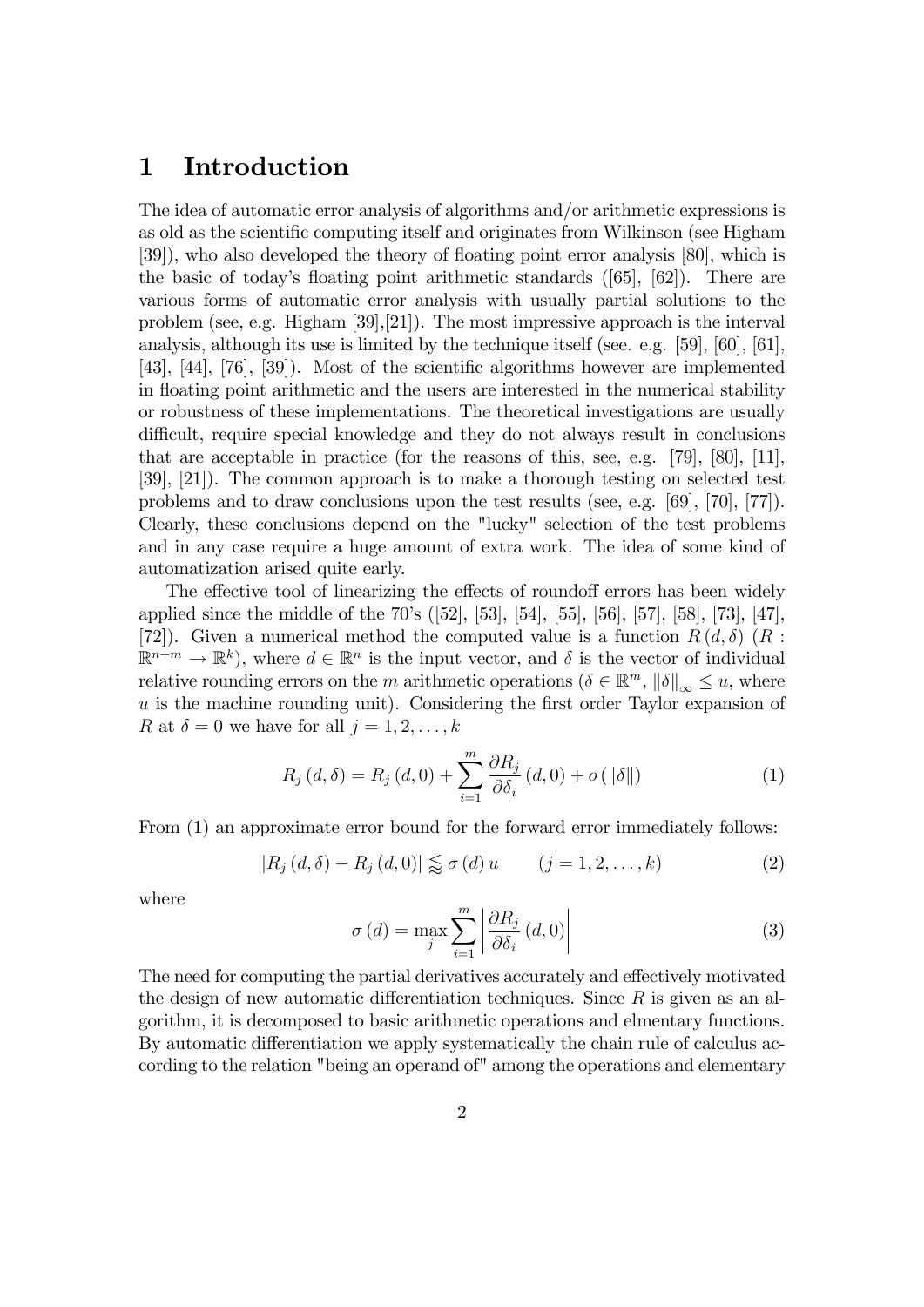functions to compute the derivatives of the composition function  $R$ . In contrast to numerical differentiation, automatic differentiation is free of truncation errors. On the other hand it has the drawback, that we can not treat numerical methods as black boxes, because we need the structural knowledge of their decomposition to basic operations and elementary function. The data structure commonly used to represent the structure of a numerical method is the computational graph.

Let us consider a simple example from [53]:

 $v \leftarrow d \times d,$  $w \leftarrow d + v,$  $x \leftarrow d \times v,$  $y \leftarrow w + x,$  $z \leftarrow u-v.$ 

with a single input  $d$ , and a single output  $z$ . The corresponding computational graph is shown in Figure 1.

Concerning the computational graph related error analysis Chaitin-Chatelin and FrayssÈ [11] gave the following summary.

"The stability analysis of an algorithm  $x = G(y)$  with the implementation  $G_{alg}$  =  $\Pi G^{(i)}$  depends on the partial derivatives  $\frac{\partial G^{(i)}}{\partial y_j}$  computed at the various nodes of the computational graph (see  $\S 2.6$ ). The partial derivatives show how inaccuracies in data and rounding errors at each step are propagated through the computation. The analysis can be conducted in a forward (or bottom-up) mode or a backward (or top-down) mode. There have been several efforts to automate this derivation. One can cite the following:

- 1. Miller and Spooner (1978);
- 2. the B-analysis: Larson, Pasternak, and Wisniewski (1983), Larson and Sameh (1980);
- 3. the functional stability analysis: Rowan (1990);
- 4. the automatic differentiation (AD) techniques: Rall (1981), Griewank (1989), Iri (1991)"

Miller developed his approach in several papers ([49], [50], [51], [52], [53], [54], [55],  $[56]$ ,  $[57]$ ,  $[58]$ ). The basic idea of Miller's method is the following. Given a numerical algorithm to analyze, a number  $\omega(d)$  is associated with each set d  $(d \in \mathbb{R}^n)$  of input data. The function  $\omega : \mathbb{R}^n \to \mathbb{R}$  measures rounding error, i.e.,  $\omega(d)$  is large exactly when the algorithm applied to d produces results which are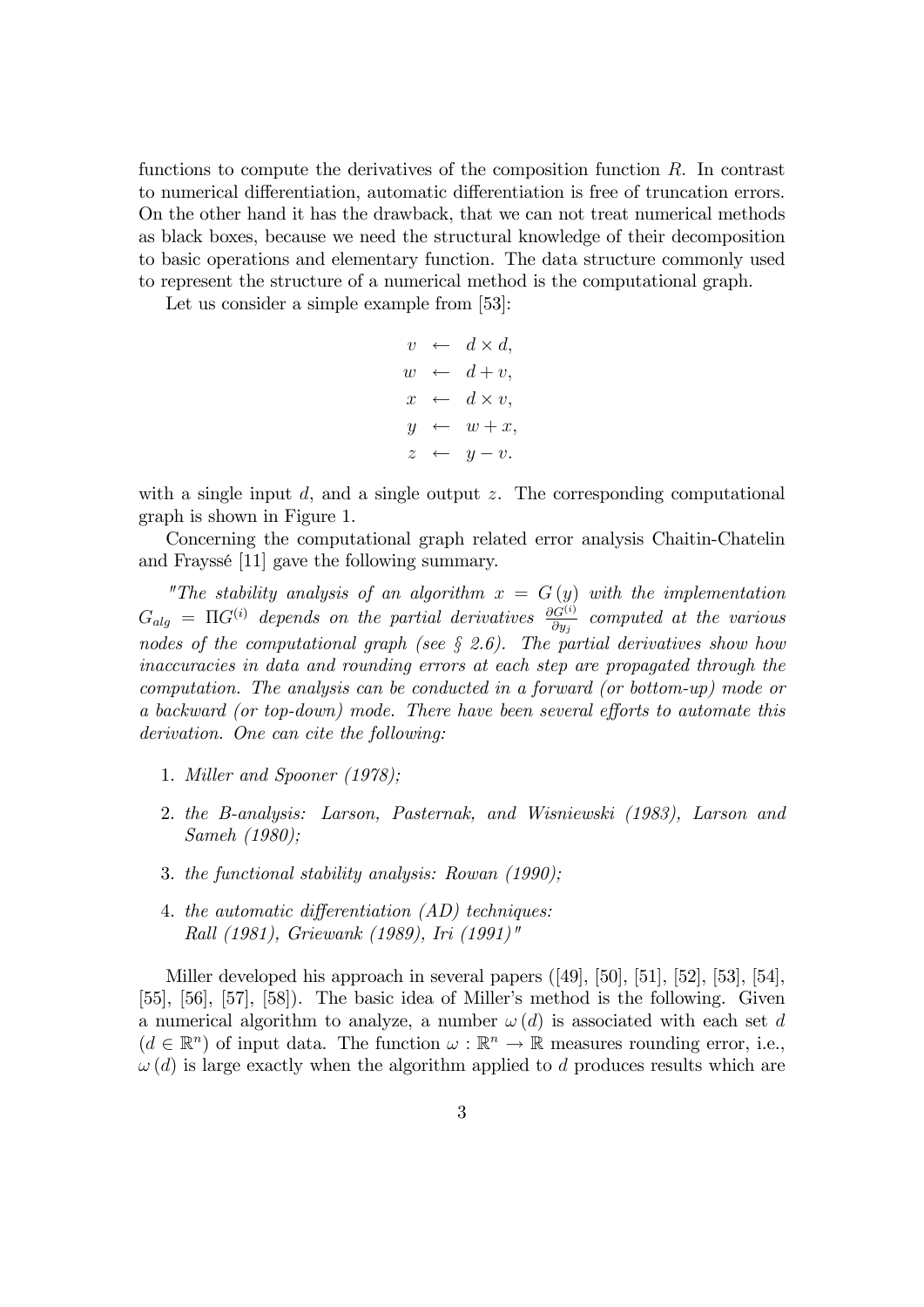

Figure 1: A computational graph.

excessively sensitive to rounding errors. A numerical maximizer is applied to search for large values of  $\omega$  to provide information about the numerical properties of the algorithm. Finding a large value of  $\omega$  can be interpreted as the given numerical algorithm is suffering from a specific kind of instability.

The software performs backward error analysis. The value  $\omega(d) \cdot u$  (where u is the machine rounding unit) can be interpreted as the first order approximation of the upper bound for the backward error. The computation of the error measuring number is based on the partial derivatives of the output with respect to the input and the individual rounding errors. An automatic differentiation algorithm is used to provide the necessary derivatives.

The Miller algorithm was implemented in Fortran language (actually in FOR-TRAN IV) by Webb Miller and David Spooner [56], [57] in 1978. More information on the use of the software by Miller and its theoretical background can be found in [52], [53], [54] and [56]. The software is in the ACM TOMS library with serial number 532 [57].

In the book of Miller and Wrathall [58], the potential of the software is clearly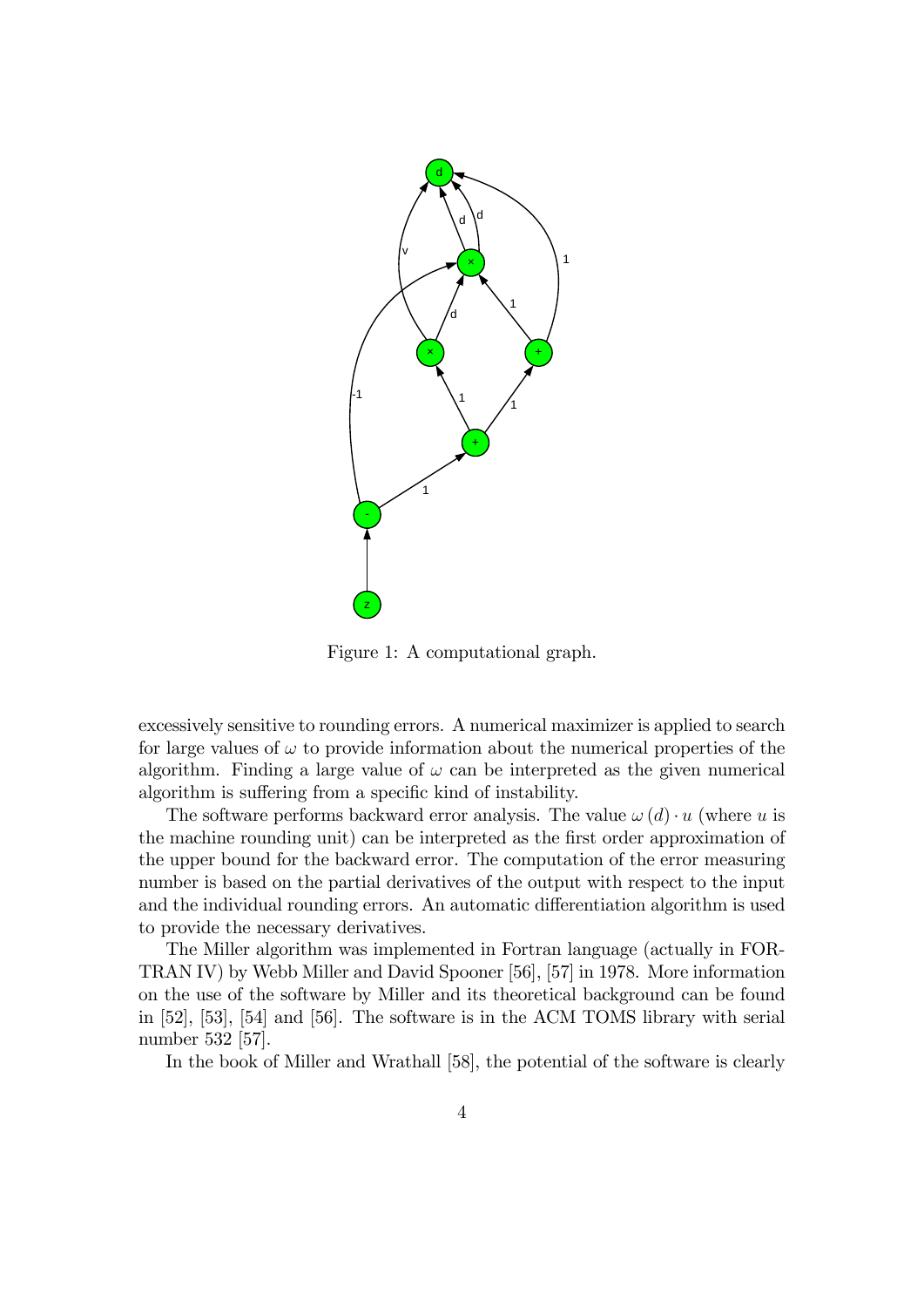demonstrated through 14 case studies. The answers of the software are consistent in these cases with the well known formal analytical and experimental results. The program shows correctly the stability properties of algorithms such as the

- inversion of triangular matrices
- the linear least-squares problem by solving the normal equations
- Gaussian elimination without pivoting and with partial pivoting,
- the Gauss-Jordan elimination.
- the Gaussian elimination with iterative improvement,
- the Cholesky factorization,
- $\bullet$  Cholesky factorization after rank-one modification,
- the classical and modified Gram-Schmidt methods,
- the application of normal equations and Householder reflections for linear least squares problem,
- rational QR method, downdating of the QR factorization,
- the characteristic polynomial computation by the Faddeev method,
- symmetric matrix representations.

Miller's approach was further developed for relative error analysis by Larson, Pasternak, and Wisniewski [47]. Larson et al. [47] say (pp.  $125-126$ ) the following.

"To perform the error analysis, the algorithm being analyzed is represented as a directed graph with each numeric quantity being a node in this graph. Directed arcs lead from operands to their results. Each node's value is subject to error, called local relative error. This error affects those subsequent nodes that are computed using the contamined node as an operand. All of the local relative errors together are used to produce a total relative error for each node. From the directed graph, a system of equations relating to the local and total relative errors is generated.

Our software is related to that of Miller  $\lbrack 4\rbrack$  and Miller and Spooner [5], which analyzes the numerical stability of algorithms using absolute error analyses. In particular, the input formats are similar, and the minicompiler, a program for translating a FORTRAN-like language into the data format for the code [5], can be used to specify the computational graph of the algorithm being analyzed."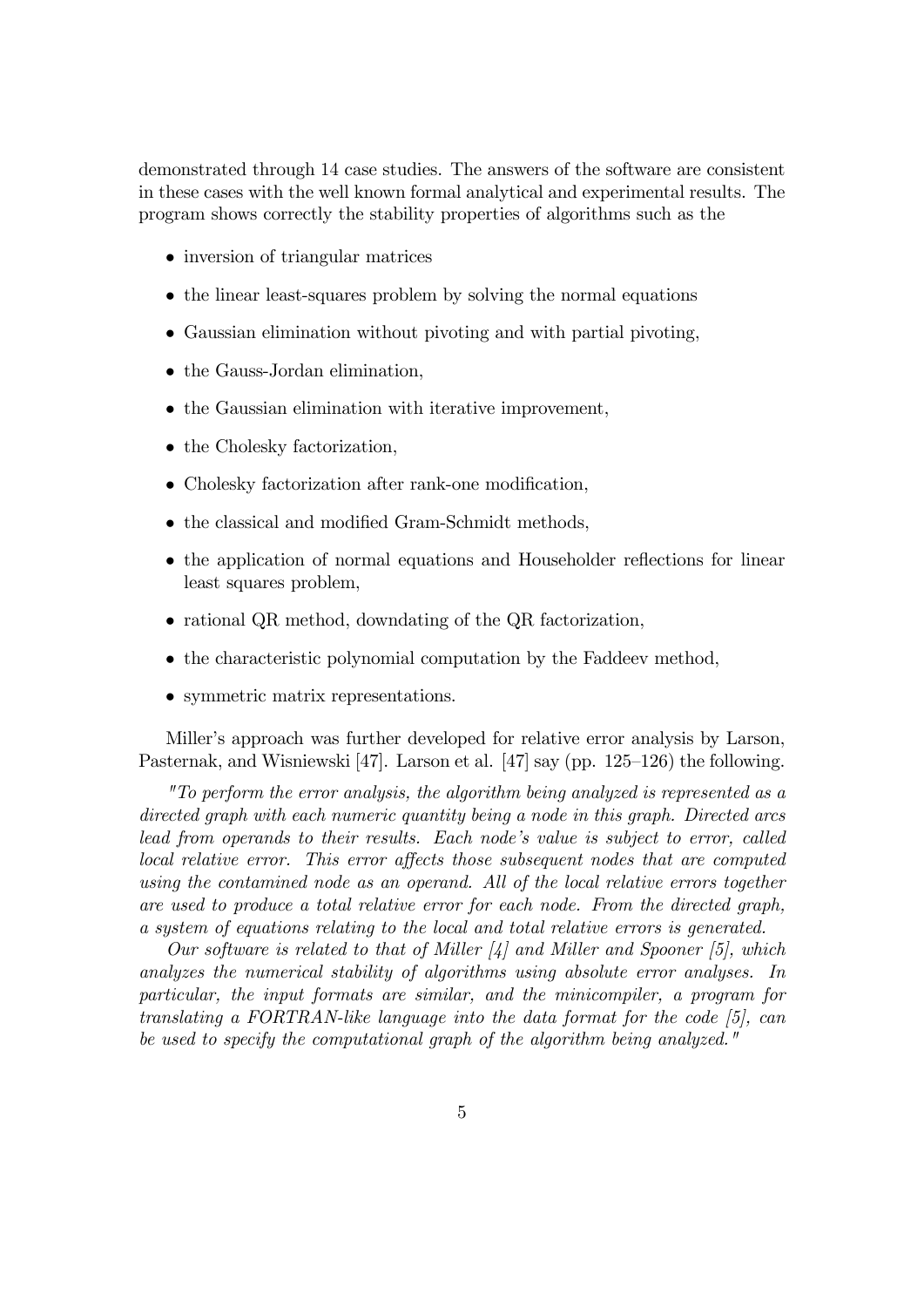Rowan [72] considers the numerical algorithms as black boxes. The two main elements of his approach is a function that estimates a lower bound on the backward error, and a new optimization method (called subplex and based on the Nelder-Mead simplex method) that maximizes the function. A numerical method is considered unstable if the maximization gives a large backward error. The FOR-TRAN software requires two user-supplied Fortran subprograms; one implements the algorithm to be tested in single precision, and the other provides a more accurate solution, typically by executing the same algorithm in double precision.

Bliss [5], Bliss et al [6] developed Fortran preprocessor tools for implementing the local relative error approach of Larson and Sameh. They also used some statistical techniques as well. The structure of their "instrumentation environment" is shown in Figure 2 taken from Bliss et al [6].



Figure 2: The "instrumentation environment" of Bliss et al [6].

Error analysis tools based on the differential error model have been developed not only for numerical but also for symbolic computing environments. Stoutemyer [73] was the Örst to use computer algebra for error-analysis software. He used the accumulated error expressions from the differential error model to determine a bound on the error and proposes analyzing the condition expressions to find points where instability is a problem. For other authors and approaches, see Mutrie et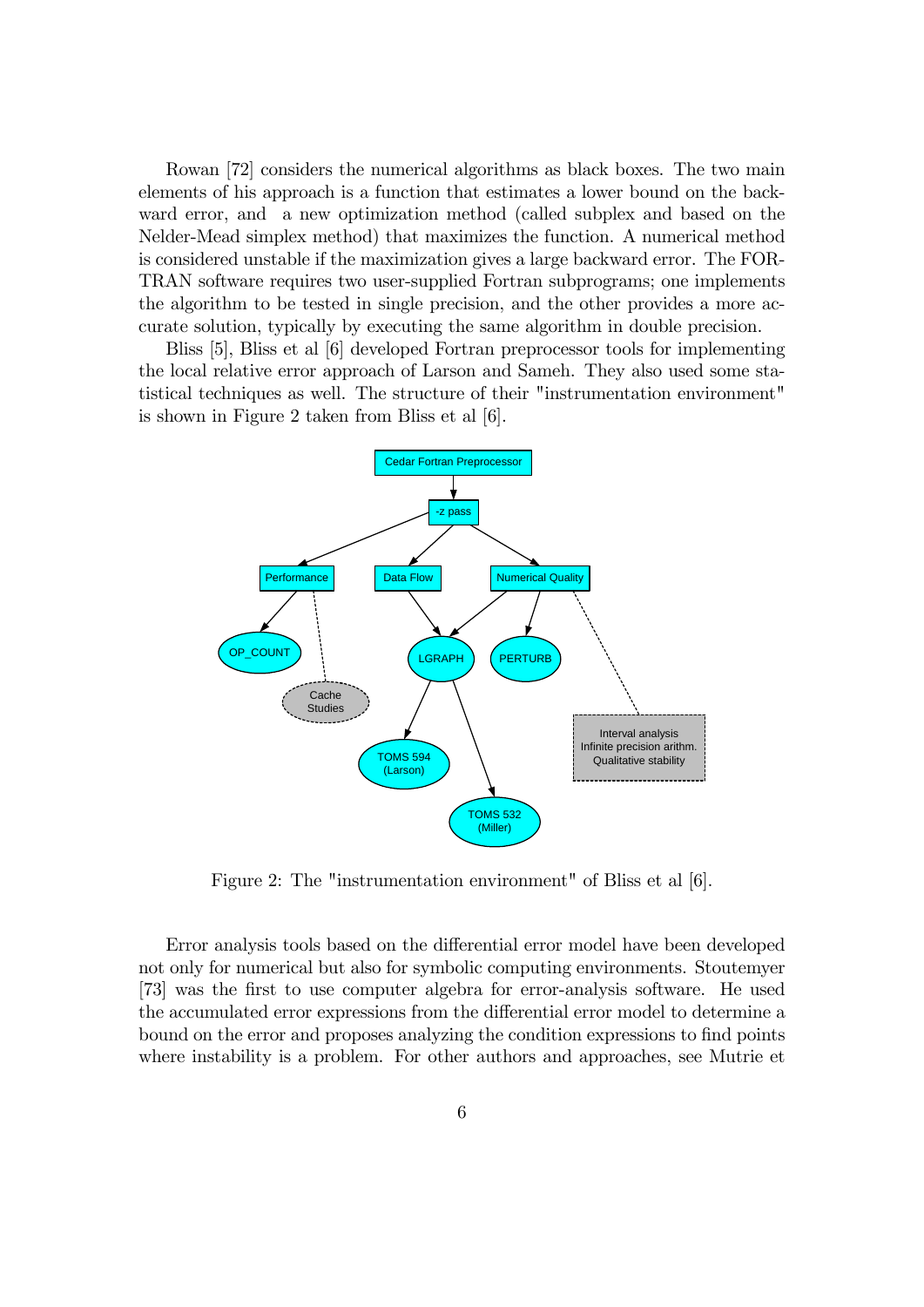al. [63], Krämer [43], [44], or [39].

Finally, we have to mention the PRECISE toolbox of Chaitin–Chatelin et al.  $[11]$ ,  $[21]$  that embodies an entirely different strategy (somewhat similar to the naive testing, but much more sophisticated). "PRECISE allows experimentation about stability by a straightforward randomisation of selected data, then lets the computer produce a sample of perturbed solutions and associated residuals or a sample of perturbed spectra."  $([11], p. 104)$ .

Upon the basis of corresponding literature, the Miller approach seems to be the most advanced although Millerís method has several setbacks. The numerical method to be analyzed must be expressed in a special, greatly simplified Fortranlike language. We can construct for-loops and if-tests that are based on the values of integer expressions. There is no way of conversion between real and integer types, and no mixed expressions (that contains both integer and real values) are allowed. Hence we can define only straight-line programs, i.e., where the flow of control does not depend on the values of floating point variables. To analyze methods with iterative loops and with branches on floating point values, the possible paths through any comparisons must be treated separately. This can be realized by constrained optimization. We confine search for maximum to those input vectors by which the required path of control is realized. The constraints can be specified through a user-defined subroutine.

Higham [39] points out that the special language and its restrictions as the greatest disadvantage of the software:

". . . yet the software has apparently not been widely used. This is probably largely due to the inability of the software to analyse algorithms expressed in Fortran, or any other standard language".

Unfortunately, this can be said more or less on the other developments that followed the Miller approach.

The aim of my research work is to improve Miller's method to a level that meet today's requirements. I improved and upgraded Miller's method in two main steps. The first step was a F77 version usable in PC environment with standard F77 compilers such as the GNU and Watcom compilers [24], [25], [26]. This version was able to handle algorithms with a maximum of 3000 inputs, and a maximum of 1000 outputs, and operations of a maximum of 50000 while the original Miller program was able to handle a maximum of 30 inputs, 20 outputs and 300 operations [24], [25], [26]. However even this new version used the simplified Fortran like language of Miller which is considered as a major problem by Higham and others. Using the recently available techniques such as automatic differentiation, object oriented programming and the widespread use of MATLAB, I have eliminated the above mentioned drawbacks of Miller's method by creating a Matlab interface. Applying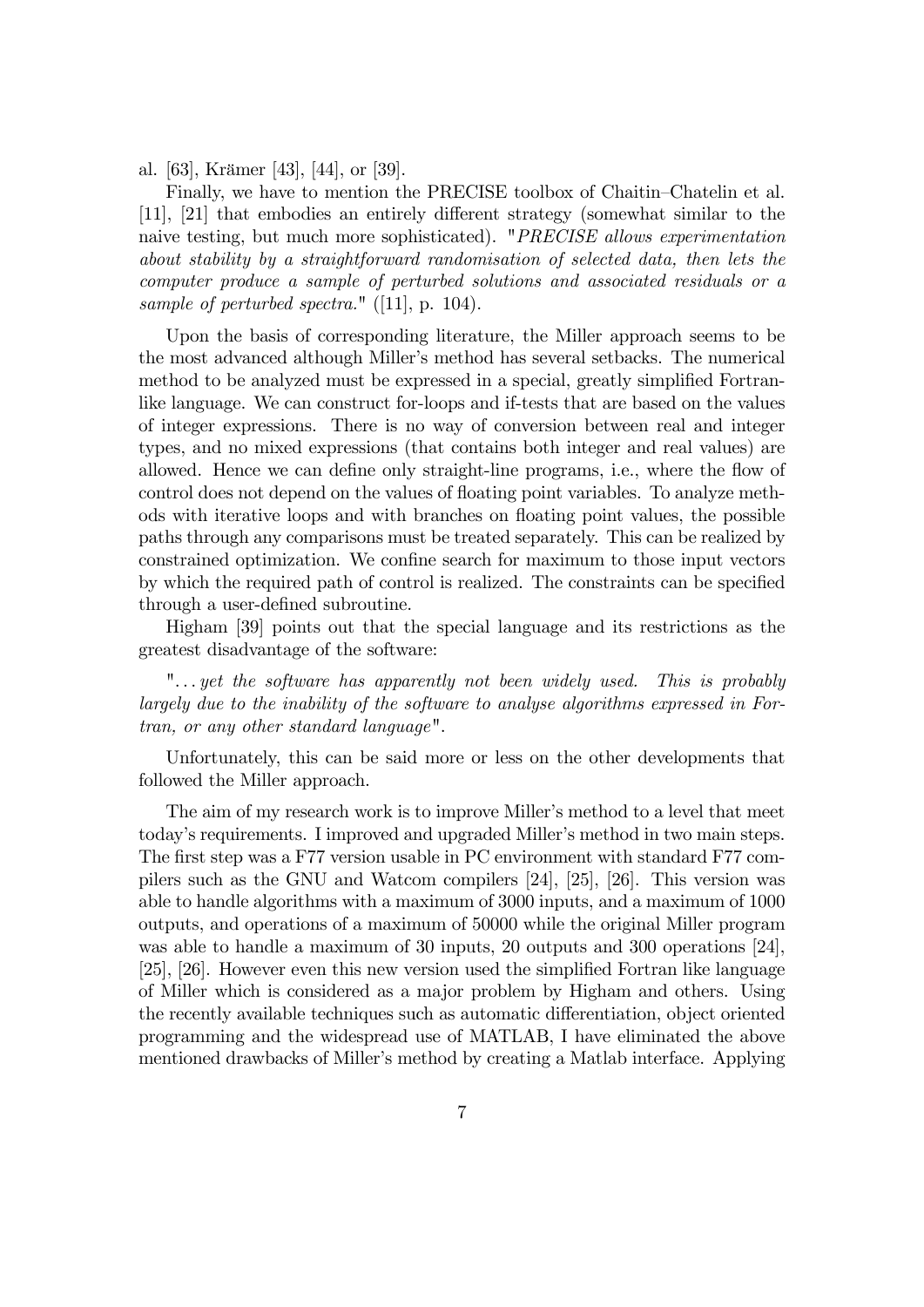the operator overloading based implementation technique of automatic differentiation Griewank [37] and Bischof etal [4] we have provided means of analyzing numerical methods given in the form of Matlab m-functions. In our framework, we can define both straight-line programs and methods with iterative loops and arbitrary branches. Since the possible control paths are handled automatically, iterative methods and methods with pivoting techniques can also be analyzed in a convenient way. Miller originally used the direct search method of Rosenbrock for finding numerical instability. To improve the efficiency of maximizing, we added two more direct search methods [30], [28], [29], [35]: the well known simplex method of Nelder and Mead, and the so called multidirectional search method developed by Torczon [75].

In the thesis we present a significantly improved and partially reconstructed Miller method by designing and developing a new Matlab package for automatic roundoff error analysis. Our software provides all the functionalities of the work by Miller and extends its applicability to such numerical algorithms that were complicated or even impossible to analyze with Miller's method before. Since the analyzed numerical algorithm can be given in the form of a Matlab m-file, our software is easy to use.

We used the software package to examine the stability of some ABS methods [1], [2], namely the implicit LU methods and several variants of the Huang method [25]. The obtained computational results agreed with the already known facts about the numerical stability of the ABS algorithms. The program has shown that implicit LU is numerically unstable and that the modified Huang method has better stability properties than the original Huang method and the famous MGS (modified Gram-Schmidt) method (see [58],  $[2]$  or  $[36]$ ).

We also tested three fast matrix multiplication algorithms with the following results:

- 1. The classical Winograd scalar product based matrix multiplication algorithm of  $O(n^3)$  operation cost is highly unstable in accordance with the common belief, that has never been published.
- 2. Both the Strassen and Winograd recursive matrix multiplication algorithms of  $O(n^{2.81})$  operation costs are numerically unstable.
- 3. The comparative testing indicates that the numerical stability of Strassenís algorithm is somewhat better than those of Winograd.

Upon the basis of our testing, we may think that the new software called Miller Analyzer for Matlab will be useful for numerical people or algorithm developers to analyze the effects of rounding errors. The results of my research were published in the works [24], [25], [26], [27], [30], [28], [29], [31], [32], [33], [34], [35].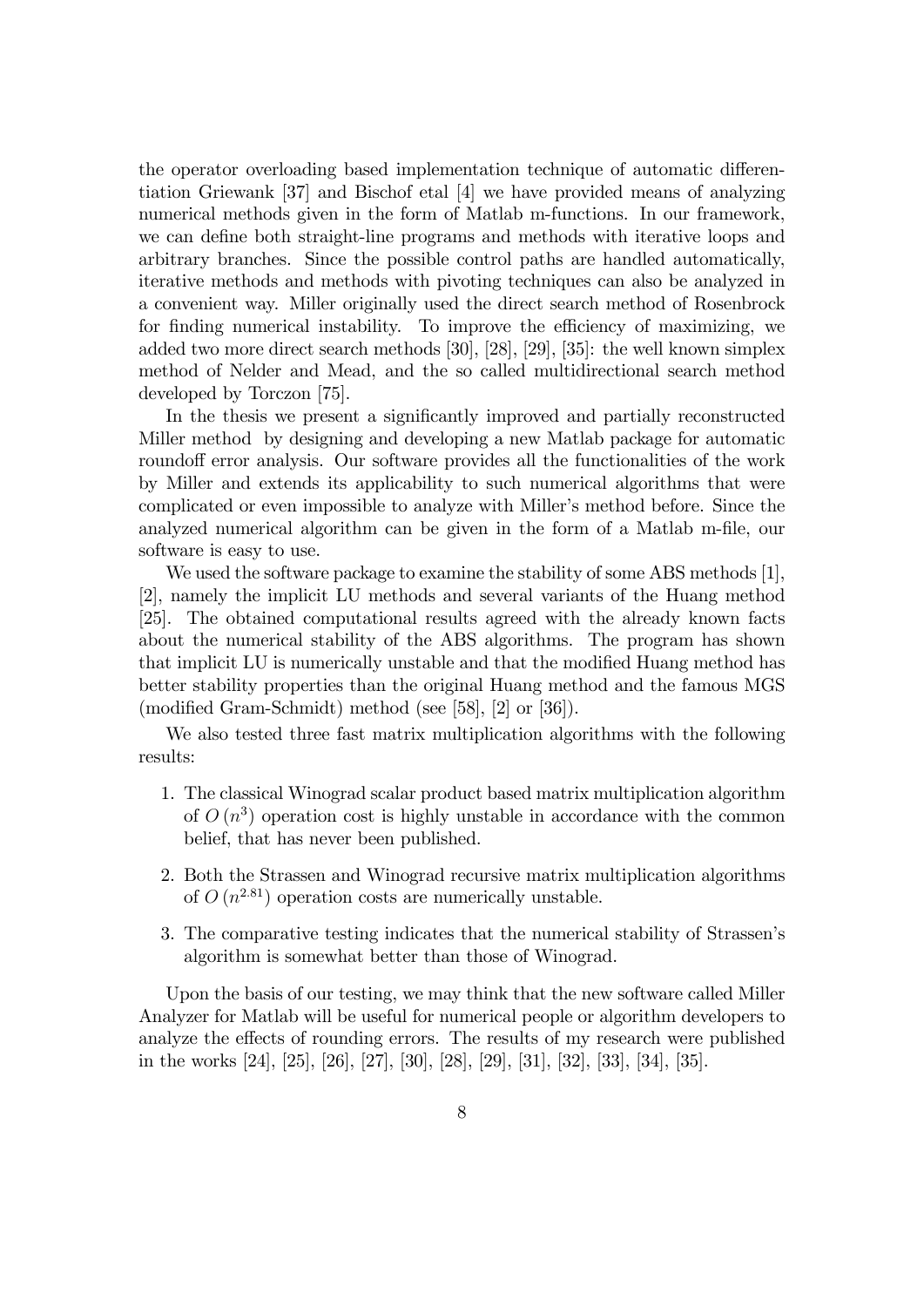# 2 The original Miller-Spooner software and its limitations

Using the software, the numerical method to analyse must be expressed in a special and simplified Fortran-like language. The language allows the usage of integer and real types. The variables can be scalars, or one or two dimensional arrays of both types. We can construct for-loops and if tests, but only that are not based on the values of real variables. This means, that we can only define algorithms, in which the flow of control does not depend on the value of floating point variables. To analyse methods that contain branching based on the value of real variables the possible pathes through comparisions have to be treated separately. This can be realized by constrained optimization. We constrain the search for maximum to such input vectors, by which the required path of control is realized. The constraints can be specified through a user-defined Fortran subroutine, called POSITV.

The software package consists of three programs, a minicompiler and two error analyser programs. The minicompiler takes as data the numerical method to analyse, written in a special programming language, and produces as output a translation of that program into a series of assignment statements. The output is presented in a readable form for the user, and in a coded form for use as input to the error analyser programs. One of the error analyser programs (i) is for deciding numerical stability of a single algorithm, and the other (ii) is for comparing two algorithms. The input for the error-testing programs is arranged as follows: (1) the output of the minicompiler (For program (i), it is the compiled version of the algorithm to analyse. In the case of program (ii) we must provide the compiled version of the two algorithms to compare), (2) a list of initial data for the numerical maximizer, (3) the code of the chosen error-measuring value, (4) target value for the maximizer. The programs return with the final set of data found by the maximizer routine and with the value of the chosen error-measuring number at this set of data. If program (i) diagnoses instability (the value of the error-measuring number at the final set of data exceeds the target value) then the condition number is also computed at the final set of data.

The minicompiler does its job in two phases: the compilation phase and the interpreter-like execution phase. In the compilation phase the program makes syntactical and semantical analysis, and generates an intermediate code (a coded representation of the algorithm to analyse) for the interpreter routine. The interpreter executes this intermediate code in a special way. All integer expressions are actually evaluated in order to perform the correct number of iterations of for-loops, and to interpretively perform if-then tests. In contrast no actual real arithmetic computation is done. The interpreter does not evaluate the floating point operations, only registers them in the form of assignment statements. Throughout all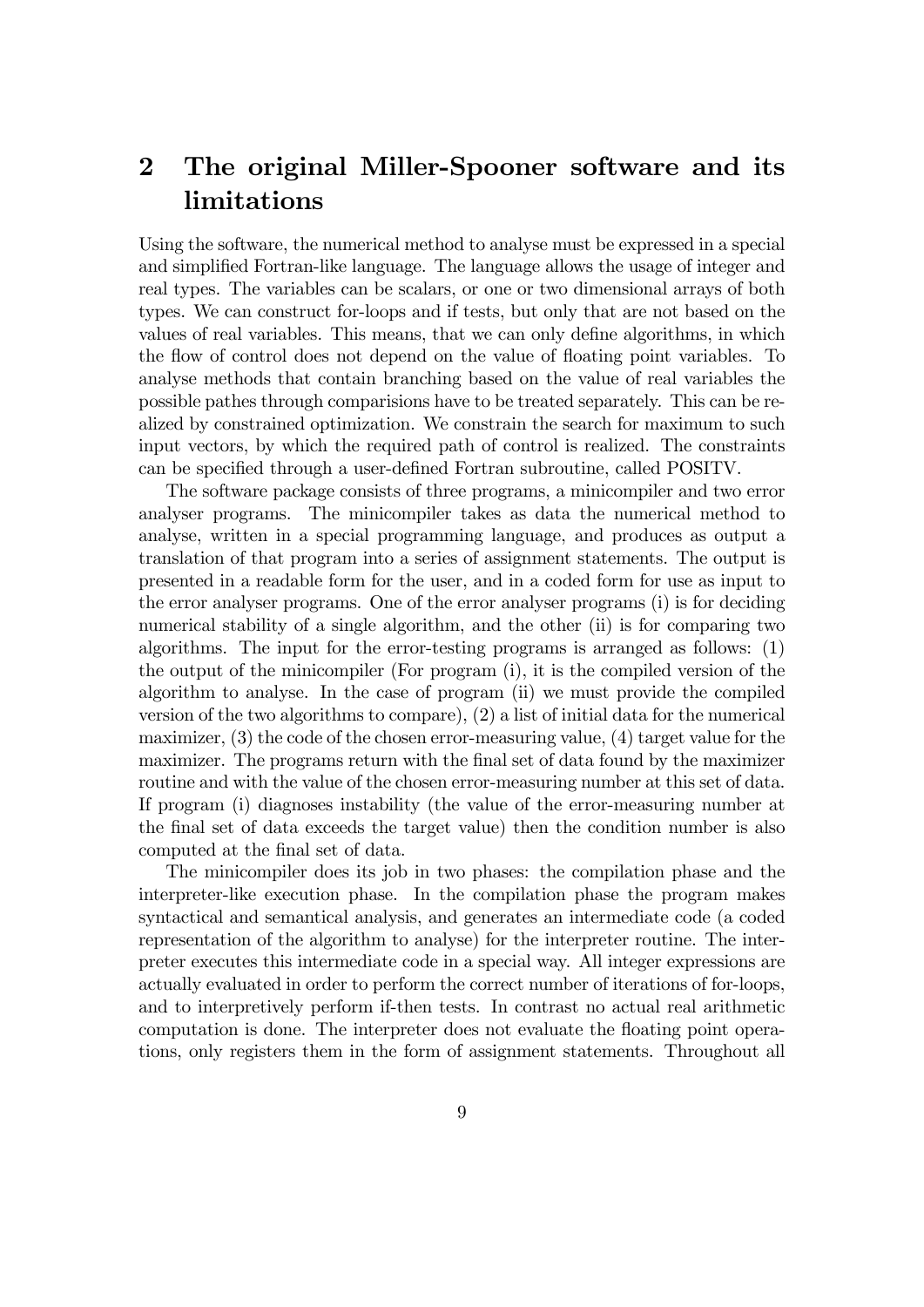real variables are treated symbolically as being the n-th input value, intermediate value, or real constant. The restrictions of the language ensures, that the produced series of assignment statements, which is actually a representation of the algorithms computational graph, is independent from the input data. Based on the computational graph generated by the minicompiler, the error analyser programs compute the partial derivatives of the output of the analyzed numerical method with respect to the inputs and individual rounding errors in every data required by the maximizer routine. The differentiation is realized through graph algorithms, so the applied method is not numerical derivation. The computation of stability measuring function is based on these partial derivatives. The direct search method used for maximizing is the Rosenbrock method.

The Miller-Spooner roundoff error analyser software was written in Fortran IV for the IBM 360/370 series, and its final version were issued in 1979, which can be downloaded from the NETLIB repository. Without any modifications, it can not be used in a PC environment with the most widely used compilers based on the Fortran 77 standard (GNU compiler, Watcom, Lahey, etc.), because there are several non-standard solutions in the source. By compilation we get several error messages, but even if we are able to correctly eliminate these errors we get a program, which simply does not work. The semantical problems are arising from two facts. First, the software uses EBCDIC character encoding instead of ASCII. Second, the correct working of the program requires, that some local variables be static i.e., they have to keep their values between two function or procedure calls. Unlike in older Fortran dialects this is not guaranteed by the Fortran 77 standard.

In addition, the original version bounds the user to extraordinary strict limitations in the size of the algorithm to analyse. The number of inputs cannot exceed 30, the number of outputs must be smaller than 20, and the total number of inputs and real arithmetic operations may not exceed 300. The limits are due to small values of constants determining the sizes of static arrays used in the software. Another weak point of the sofware is maximizing, because it can be done only by direct search, as the function  $\omega$  is not differentiable. Direct search methods are heuristic, so sometimes the program can provide misleading results. Failure of the maximizer to find large values of  $\omega$  does not guarentee that none exists. The method tends to be optimistic: unstable methods may appear to be stable.

Finally, we have to note that the software is rather inconvenient to use. The input stream for the error analyser programs must be made out by hand. If we want to perform constrained optimization through the POSITV routine, we have to relink the program, and the method of analysing algorithms containing branching based on the values of real variables by constrained optimization can be rather complicated in some cases.

The original Miller program can handle a maximum of 30 inputs, 20 outputs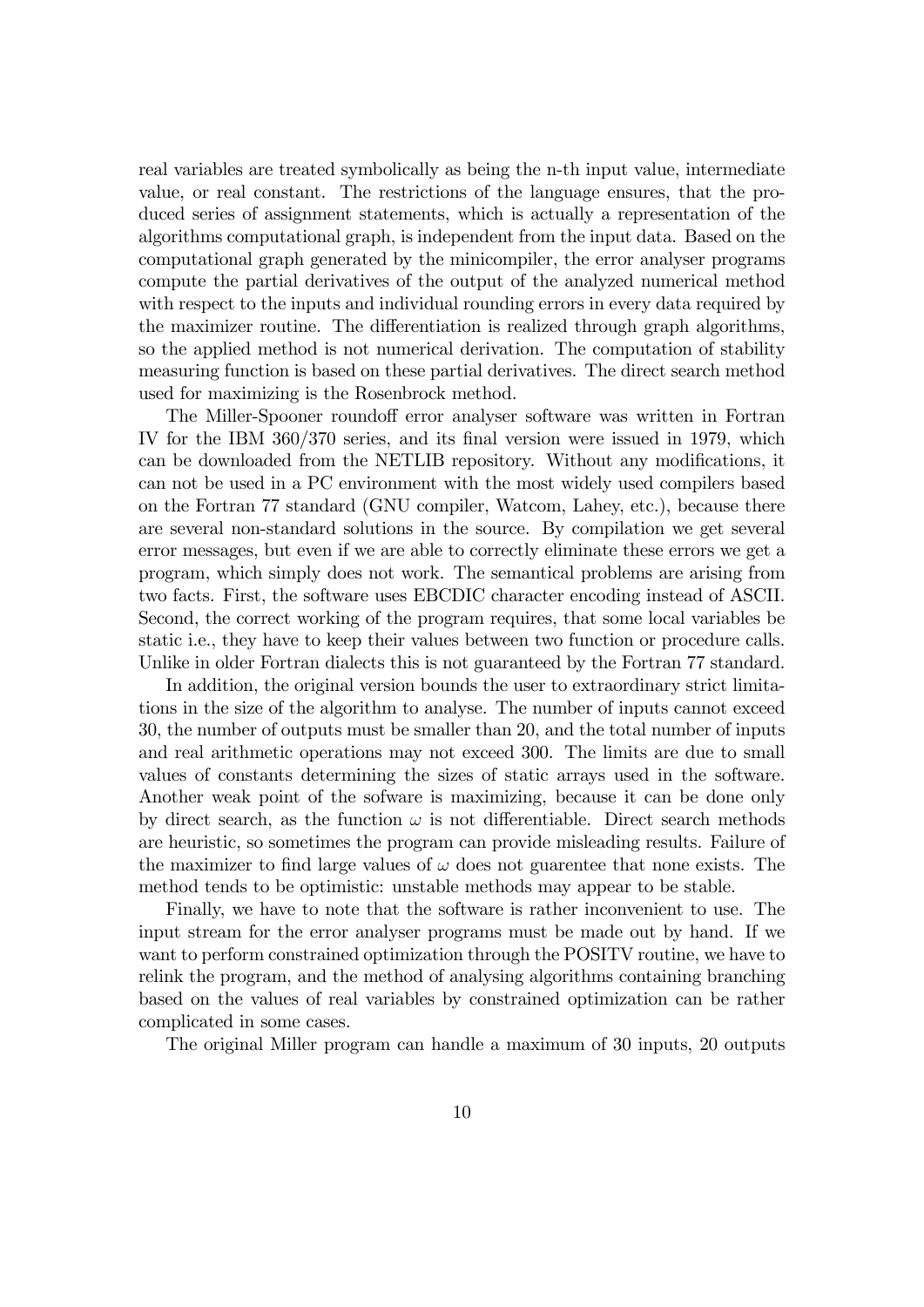and 300 operations. My F77 variant of Miller's algorithm can handle algorithms with a maximum of 3000 inputs, 1000 outputs, and 50000 arithmetic operations [25].

# 3 Straight-line programs, computational graphs and automatic differentiation

Miller's error analyzer treats rounding errors in a machine independent manner. The analysis is not tuned to a particular form of machine number or a particular numerical precision, instead it employs a model of floating point numbers and rounding errors. We use the standard model of the floating point arithmetic, which assumes that the relative error of each arithmetic operation is bounded by the machine rounding unit, and we ignore the possibility of overflow and underflow. The IEEE  $754/1985$  standard of floating point arithmetic guarantees that the standard model holds for addition, subtraction, multiplication, division and square root (see, e.g. Muller et al. [62]). Unfortunately it is not true for the exponential, trigonometric, hyperbolic functions and their inverses. Hence we limit ourselves to numerical algorithms that can be decomposed to the above mentioned five basic operations and unary minus, which is considered error-free.

The roundoff error analyzer method of Miller is based on the first order derivatives of the output with respect to the input and the belonging rounding errors. Our main improvement concerns the automatic differentiation method computing the values for the Jacobian. In order to describe the applied techniques precisely, we need to make clear the concepts of a straight-line program and a computational graph and their role in the applied automatic differentiation method.

First, we introduce the notion of a straight-line program. Informally, a numerical algorithm is a straight-line program if it does not contain branches depending directly or indirectly on the particular input values, and the loops are traversed a fixed number of times. With the loops unrolled, taking the appropriate branches at if-tests and inlining the subroutines  $-$  i.e., inserting the content of a subroutine in the place of its call  $\sim$ , one could create an equivalent program containing only sequence of real assignment statements to every straight-line program. By defining straight-line programs and computational graphs, we follow Castano et al. [10] with slight modifications.

Now we give the formal definition of a straight-line program  $\Pi$ . Let  $m, n$  and t be natural numbers and introduce  $X = \{x_1, x_2, \ldots, x_n\}, V = \{v_1, v_2, \ldots, v_m\}$ and  $\{\leftarrow, +, -, \times, \div, \text{sqrt}\}\$  disjoint sets of n, m and six symbols, respectively, and let  $S = \{s_1, s_2, \ldots, s_t\}$  be a set of t real numbers. We shall call the elements of  $S$  constants, the elements of  $X$  inputs and the elements of  $V$  intermediate results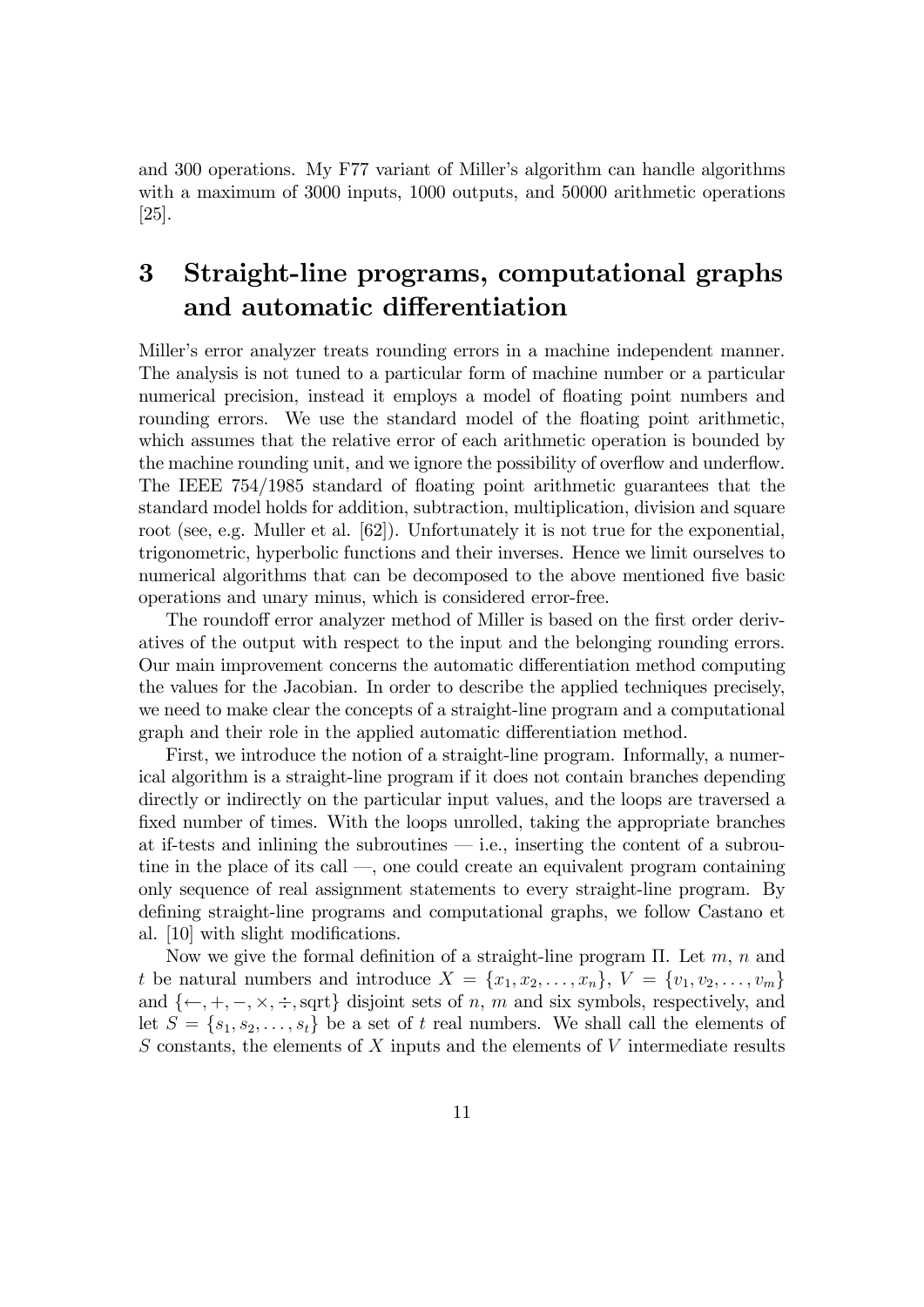of the straight-line program  $\Pi$ . A computational sequence C is an m-tuple with elements of the form  $v_{\lambda} \leftarrow v'_{\lambda} \circ_{\lambda} v''_{\lambda}$  or  $v_{\lambda} \leftarrow \text{sqrt } v'_{\lambda}$  or  $v_{\lambda} \leftarrow -v'_{\lambda}$   $(1 \leq \lambda \leq m,$  $\circ_{\lambda} \in \{+, -, \times, \div\}$ , where  $v'_{\lambda}$  and  $v''_{\lambda}$  are either elements of V with lower index than  $\lambda$ , or arbitrary elements of the set  $S\cup X$ . A straight-line program of length m with n inputs, t constants and k outputs is an ordered quintuple  $\Pi = (S, X, V, T, C)$ , where  $S \subset \mathbb{R}$ , and X, V are disjoint sets of symbols as above with t, n, m elements, respectively. T is a subset of V with cardinality  $k$ , and C is a computational sequence of length  $m$ . The elements of  $T$  are the outputs of the straight-line program  $\Pi$ .

An interpretation of the straight-line program  $\Pi$  in the domain  $\mathbb R$  of real numbers is a mapping  $J: X \to \mathbb{R}$ . If J can be extended to a mapping  $S \cup X \cup V \to \mathbb{R}$ (for convenience also denoted by J) in such a way that  $J(s) = s$  for every  $s \in S$ , and for every  $1 \leq \lambda \leq m$  the identity

$$
J(v_{\lambda}) = \begin{cases} J(v'_{\lambda}) \circ_{\lambda} J(v''_{\lambda}) & \text{if } c_{\lambda} = v_{\lambda} \leftarrow v'_{\lambda} \circ_{\lambda} v''_{\lambda} \\ \sqrt{J(v'_{\lambda})} & \text{if } c_{\lambda} = v_{\lambda} \leftarrow \text{sqrt } v'_{\lambda} \\ -J(v'_{\lambda}) & \text{if } c_{\lambda} = v_{\lambda} \leftarrow -v'_{\lambda} \end{cases}
$$
 (4)

defined and holds, then we call the interpretation *consistent*  $(c_{\lambda}$  denotes the entry of C with index  $\lambda$ ). It is obvious that there exists at most one consistent way to extend a given mapping  $J$ , and such an extension exists unless we encounter values for which any of the prescribed operations are undefined (attempting to division by zero or taking the square root of a negative number). A consistent interpretation on R gives rise to a finite sequence of real numbers:  $J(x_1), J(x_2), \ldots, J(x_n)$ ,  $J(v_1), J(v_2), \ldots, J(v_m)$ . The numbers  $d_i = J(x_i)$  are the actual input values, and  $w_j = J(v_j)$  are called intermediate values. If  $T = \{v_{j_1}, v_{j_2}, \ldots, v_{j_k}\},\$  then the interpretation results k outputs  $p_1 = w_{j_1}, p_2 = w_{j_2}, \ldots, p_k = w_{j_k}$ . We also say that the interpretation computes the outputs  $p_1, p_2, \ldots, p_k$  from the inputs  $d_1, d_2, \ldots, d_n.$ 

Let  $\Pi = (S, X, V, T, C)$  be a straight line program. We associate to  $\Pi$  a labeled directed acyclic graph  $G(\Pi)$  whose set of nodes is  $S \cup X \cup V$ . The elements of  $S \cup X$  represent nodes that are not the starting point of any edges, and the corresponding elements of  $S \cup X$  will also be the label of these nodes. The nodes labeled by elements of S are called constant nodes whereas the nodes labeled by elements of  $X$  are called input nodes. The elements of the set  $V$  are the arithmetic nodes of G. If  $v_{\lambda} \leftarrow v_{\lambda}' \circ_{\lambda} v_{\lambda}''$  is an element of the computational sequence C, then G contains two edges from the node  $v_{\lambda}$  to  $v'_{\lambda}$  and  $v''_{\lambda}$ , and the node  $v_{\lambda}$  is labeled by  $\circ_{\lambda}$ . Analogously, if  $c_{\lambda}$  is of the form of  $v_{\lambda} \leftarrow \text{sqrt } v_{\lambda}$  or  $v_{\lambda} \leftarrow -v_{\lambda}'$  an edge goes from  $v_{\lambda}$  to  $v'_{\lambda}$ , and  $v_{\lambda}$  is labeled by sqrt and  $-$ , respectively. Finally we add k additional nodes (output nodes) labeled by the elements of T. G contains an edge from each output node to the arithmetic node giving the value of that output. We call  $G(\Pi)$  the computational graph associated to the straight-line program  $\Pi$ .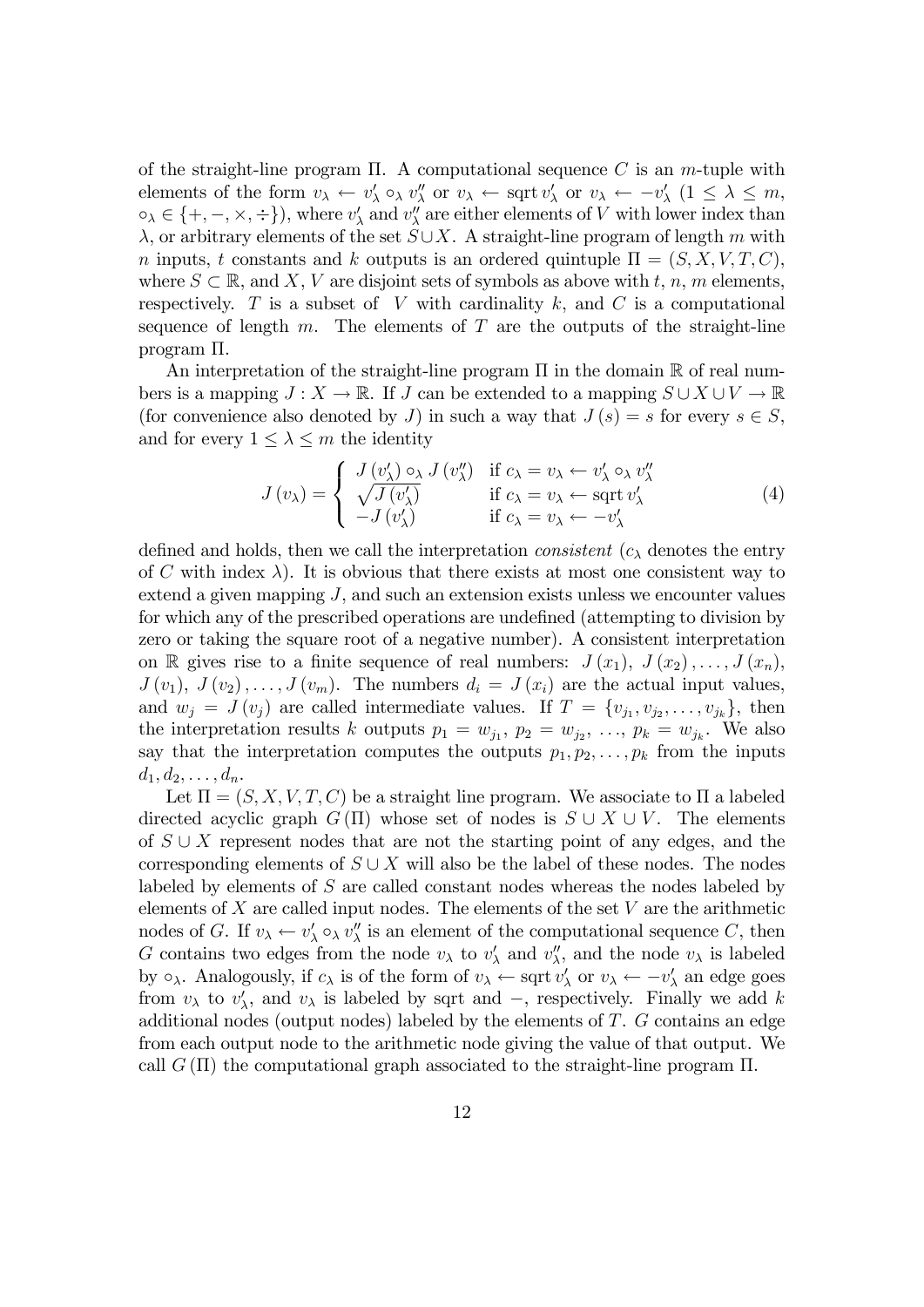A given computational graph may be associated to different straight-line programs, which however compute all the same outputs. Hence from now on, we consider the straight-line program and its computational graph equivalent.

We define the program function of the straight-line program on domain  $\mathbb R$  as follows. Let D be the set of all vectors  $d \in \mathbb{R}^n$  for which the corresponding interpretation  $J(x_i) = d_i$ ,  $(i = 1, 2, ..., n)$  is consistent. For every  $d \in D$  the consistent interpretation computes the output vector  $p \in \mathbb{R}^k$  resulting a function  $P: D \to \mathbb{R}^k$ . This mapping will be called the program function of the straight-line program on domain R.

Let  $\Pi = (S, X, V, T, C)$  be a straight-line program as above, and let  $\delta \in \mathbb{R}^m$ be the vector of rounding errors hitting each operation in C. The standard model of floating point arithmetic guarantees that  $|\delta_j| \leq u$  for all  $j = 1, 2, \ldots, m$ , where  $u$  is small positive number, the machine rounding unit. An interpretation of the straight-line program  $\Pi$  on the domain  $\mathbb R$  in the presence of error vector  $\delta$  is a mapping  $J: X \to \mathbb{R}$ . If J can be extended to a mapping  $\hat{J}: S \cup X \cup V \to \mathbb{R}$  in such a way that  $\widehat{J}(s) = s$  for every  $s \in S$ , and for every  $1 \leq \lambda \leq m$  the identity

$$
\widehat{J}(v_{\lambda}) = \begin{cases}\n\left(\widehat{J}(v_{\lambda}') \circ_{\lambda} \widehat{J}(v_{\lambda}'')\right) \cdot (1 + \delta_{\lambda}) & \text{if } c_{\lambda} = v_{\lambda} \leftarrow v_{\lambda}' \circ_{\lambda} v_{\lambda}'' \\
\sqrt{\widehat{J}(v_{\lambda}') \cdot (1 + \delta_{\lambda})} & \text{if } c_{\lambda} = v_{\lambda} \leftarrow \text{sqrt } v_{\lambda}' \\
-\widehat{J}(v_{\lambda}') & \text{if } c_{\lambda} = v_{\lambda} \leftarrow -v_{\lambda}'\n\end{cases}
$$
\n(5)

defined and holds, then we call the interpretation *consistent*.

Let  $\hat{D}$  be the set of all pairs  $(d, \delta)$  of vectors  $d \in \mathbb{R}^n$ ,  $\delta \in \mathbb{R}^m$  for which the corresponding interpretation  $J(x_i) = d_i$   $(i = 1, 2, ..., n)$  is consistent in the presence of rounding errors  $\delta$ . For every  $(d, \delta) \in \hat{D}$  the consistent interpretation computes the output vector  $\widehat{p} \in \mathbb{R}^k$  resulting a function  $R : \widehat{D} \to \mathbb{R}^k$ , the program function of the straight-line program on domain  $\mathbb R$  with presence of rounding errors. It is obvious that for all  $d \in D$ ,  $(d, 0) \in D$  also holds, and  $P(d) = R(d, 0)$ .

The analysis of the effects of rounding errors on the evaluation of P at  $d_0 \in D$ in floating point arithmetic according to the computational sequence  $C$  is based on the derivatives of R at  $(d_0, 0) \in D$  with respect to the entries of d and  $\delta$ . According to the straight-line program representation and equation  $(5)$ , the function R is decomposed into the composition of  $\varphi_{\lambda}$   $(1 \leq \lambda \leq m)$  elementary functions. For all  $1 \leq \lambda \leq m \varphi_{\lambda}$  has the form:

$$
\varphi_{\lambda}(x, y, \varepsilon) = (x \circ_{\lambda} y) (1 + \varepsilon) \text{ if } c_{\lambda} = v_{\lambda} \leftarrow v'_{\lambda} \circ_{\lambda} v''_{\lambda}
$$
  
\n
$$
\varphi_{\lambda}(z, \varepsilon) = \sqrt{z} (1 + \varepsilon) \text{ if } c_{\lambda} = v_{\lambda} \leftarrow \text{sqrt } v'_{\lambda}
$$
  
\n
$$
\varphi_{\lambda}(x) = -x \text{ if } c_{\lambda} = v_{\lambda} \leftarrow -v'_{\lambda}
$$

where  $x, y, z, \varepsilon \in \mathbb{R}, z \geq 0, |\varepsilon| \leq u$ . The required derivatives of R are evaluated by automatic (sometimes also called algorithmic) differentiation techniques, i.e.,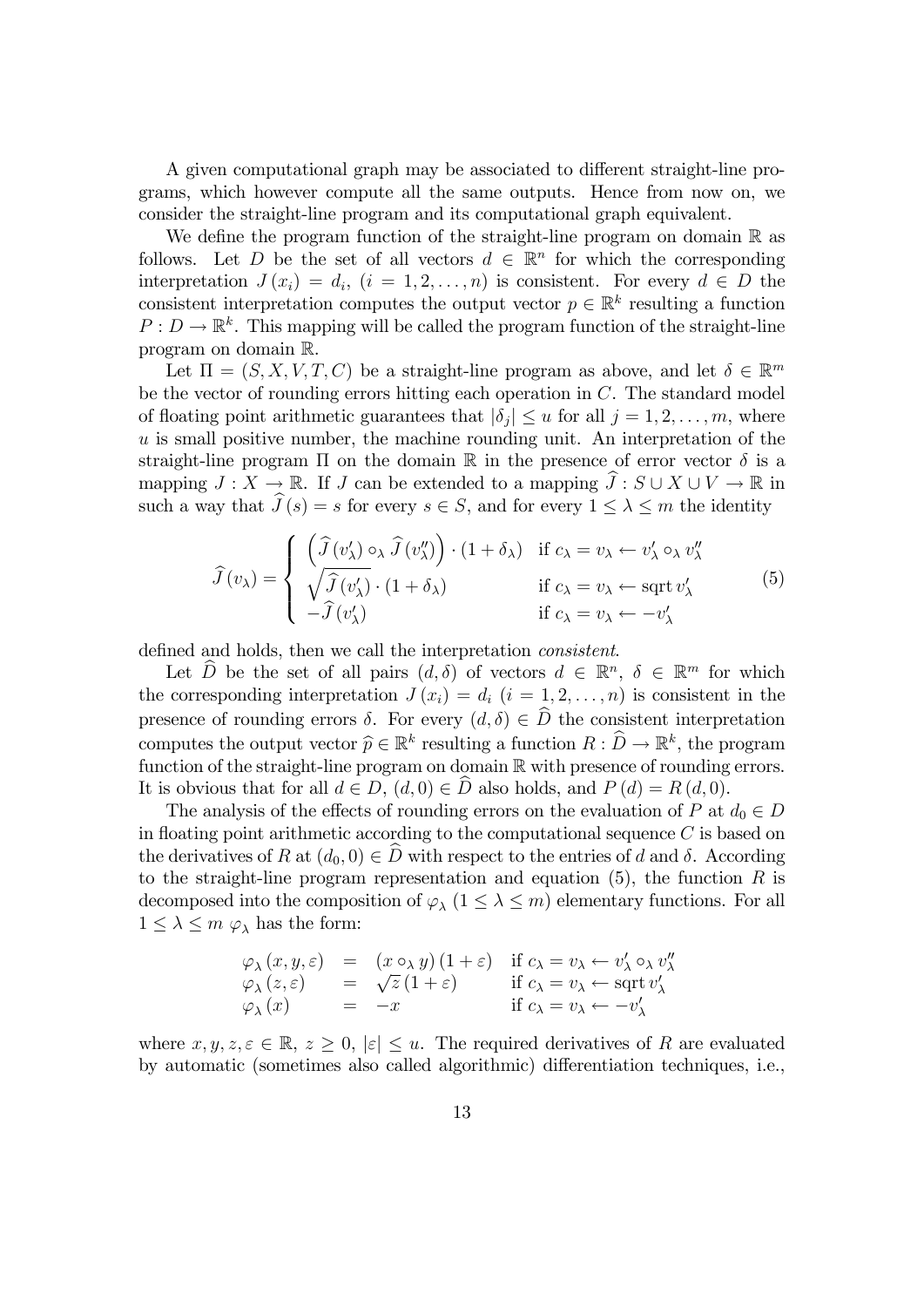knowing the elementary functions and their derivatives, we apply systematically the chain rule of calculus according to the dependence relation given by the computational graph to build the derivatives of the composition function R. The applied automatic differentiation algorithm requires the differentiability of the elementary functions. Thus we have to restrict the domains of the functions  $P$  and  $R$  to ensure that no square root of zero will be encountered in (4) and (5) (except the case of  $v'_{\lambda}$ being a constant, which is not a practical implementation of P). Let  $J: X \to \mathbb{R}$  be a consistent interpretation of the straight-line program  $\Pi$  in the domain  $\mathbb R$ . We call the interpretation differentiable if for every entry of the computational sequence of C with the form  $v_{\lambda} \leftarrow \text{sqrt } v_{\lambda}'$  the corresponding identity  $J(v_{\lambda}) = \sqrt{J(v_{\lambda}')}$  holds with  $J(v'_{\lambda}) > 0$ .

# 4 Numerical stability measures

The numerical stability measures used in Miller's algorithm were developed by Miller in a sequence of papers [49], [51], [54], [56] and [58]. The purpose of this chapter is to give an understanding of how the software measures the effects of rounding errors, and how the error measuring function is formulated. Actually we can perform analysis based on several error measuring numbers (various ways of assigning  $\omega$ ), and beside analysing the propagation of rounding errors in a single algorithm we can also compare the numerical stability of two competiting numerical methods, which neglecting rounding errors compute the same values. The method treats rounding errors in a machine independent manner. The analysis is not tuned to a particular form of machine number or a particular numerical precision, instead it employs a model of rounding errors. The applied model is the standard model of the floating point arithmetic, which assumes that the relative error of each arithmetic operation is bounded by the machine rounding unit, and we ignore the possibility of overflow and underflow. The allowed arithmetic operations are addition, substraction, multiplication, division, square root and unary minus, but unary minus is always considered to be error free.

First let us consider the case of analysing a single algorithm. The software provides four stability-measuring numbers,  $JW_E(d)$ ,  $JW_L(d)$ ,  $WK_E(d)$ ,  $WK_L(d)$ , which measure the minimum problem perturbation equivalent to rounding error in a given program at data d. Other numbers  $ER_E(d)$  and  $ER_L(d)$  use weaker comparison of computed and exact solutions. To give the precise definition of these error measuring functions we shall need some notations. Suppose that  $S \subseteq \mathbb{R}^n$ ,  $T \subseteq S$  and  $f : S \to \mathbb{R}^m$ . Notation  $f(T)$  will denote the set:  $f(T) = \{f(t) \in \mathbb{R}^m : t \in T\}$ . We extend some operations on vectors to sets of vectors: let  $S, S_1, S_2 \subseteq \mathbb{R}^n$ ,  $v \in \mathbb{R}^n$  be a vector,  $\alpha \in \mathbb{R}$  a scalar and  $A \in \mathbb{R}^{m \times n}$  and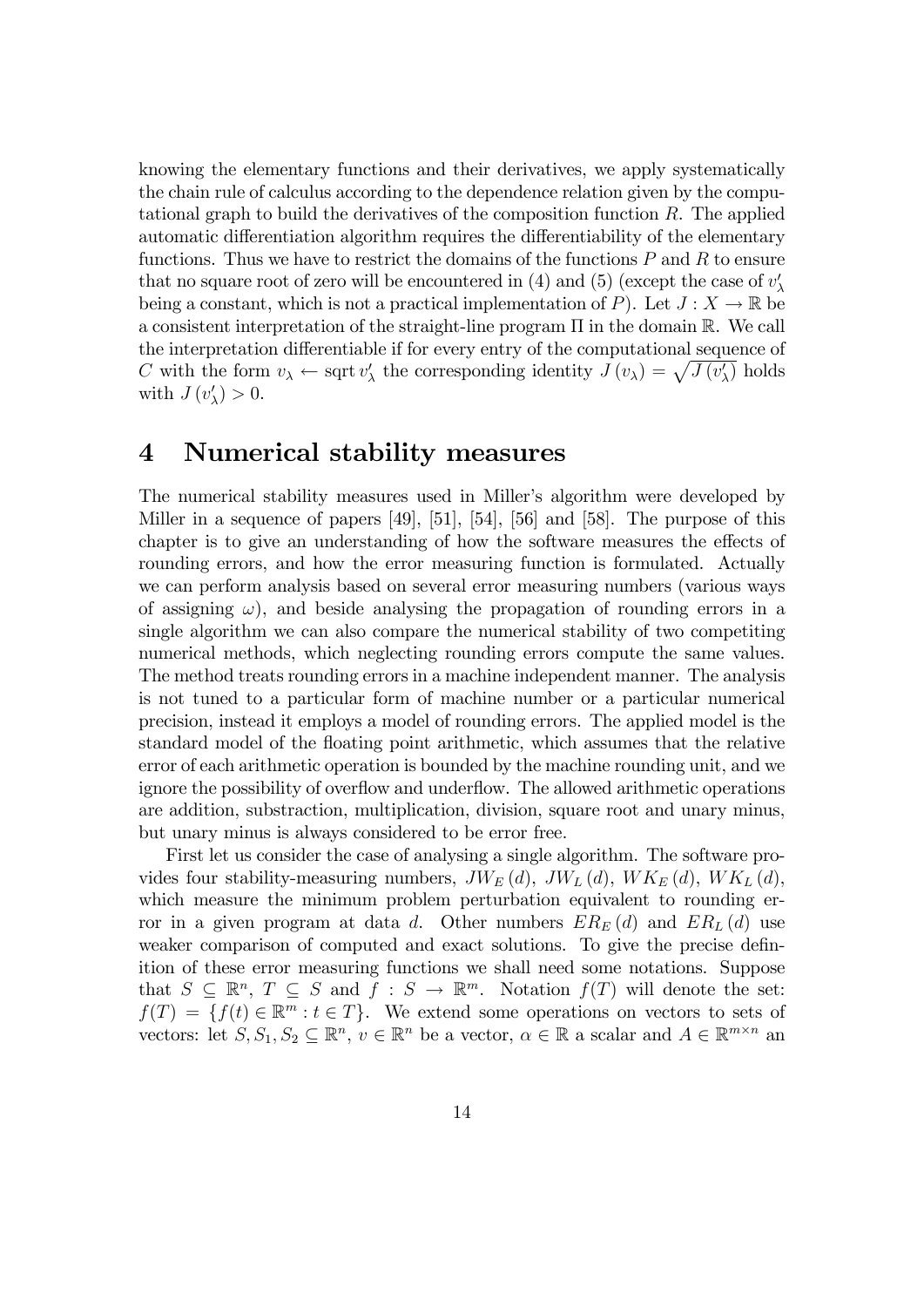m by n matrix, then the sets  $\alpha S$ ,  $AS$ ,  $v + S$ ,  $S_1 + S_2$  will be defined as:

$$
\alpha S = \{ \alpha x : x \in S \}
$$
  
\n
$$
AS = \{ Ax : x \in S \}
$$
  
\n
$$
v + S = \{ v + x : x \in S \}
$$
  
\n
$$
S_1 + S_2 = \{ x + y : x \in S_1, y \in S_2 \}.
$$

Suppose  $R$  is a numerical algorithm applying only the allowed arithmetic operations mentioned above. If the operations are performed in floating point arithmetic, with the assumption of the standard model, then the computed value is a function  $R(d, \delta)$   $(R : \mathbb{R}^{n+m} \to \mathbb{R}^k)$ , where  $d \in \mathbb{R}^n$  is the input vector, and  $\delta$  is the vector of individual relative rounding errors on the m arithmetic operations ( $\delta \in \mathbb{R}^m$ ,  $\|\delta\|_{\infty} \leq u$ , where u is the machine rounding unit). Let  $f = R(d, 0)$  be the exact solution.  $K^{(n)} = \{x \in \mathbb{R}^n : ||x||_{\infty} \leq 1\}$  will denote the maximum norm unit ball. For all  $d \in S$   $D_E(d) = diag(d)$  will be a diagonal matrix with  $d_i$  as its *i*-th diagonal entry, and  $D_L(d) = diag(||d||_{\infty})$  will stand for a diagonal matrix with the largest entry of the input vector as all of its diagonal elements. We similarly define diagonal matrices for the exact result:  $F_E = diag(f(d))$ , and  $F_L = diag(||f(d)||_{\infty})$ . Using these notations we can define the stability measuring numbers as follows:

$$
JW_E(d) = \inf \{ \alpha \ge 0 : R(d, uK^{(m)}) \subseteq f(d + \alpha u D_E K^{(n)}) \}
$$
  
\n
$$
JW_L(d) = \inf \{ \alpha \ge 0 : R(d, uK^{(m)}) \subseteq f(d + \alpha u D_L K^{(n)}) \}
$$
  
\n
$$
W K_E(d) = \inf \{ \alpha \ge 0 : R(d, uK^{(m)}) \subseteq f(d + \alpha u D_E K^{(n)}) + \alpha u F_E u K^{(k)} \}
$$
  
\n
$$
W K_L(d) = \inf \{ \alpha \ge 0 : R(d, uK^{(m)}) \subseteq f(d + \alpha D_L u K^{(n)}) + \alpha u F_L K^{(k)} \}
$$
  
\n
$$
E R_E(d) = \inf \{ \alpha \ge 0 : ||R(d, uK^{(m)}) - f(d)||_{\infty} \subseteq ||f(d + \alpha u D_E K^{(n)}) - f(d)||_{\infty} \}
$$
  
\n
$$
E R_L(d) = \inf \{ \alpha \ge 0 : ||R(d, uK^{(m)}) - f(d)||_{\infty} \subseteq ||f(d + \alpha u D_L K^{(n)}) - f(d)||_{\infty} \}
$$

.

In the definitions  $R(d, uK^{(m)})$  is the set of possible computed values under the assumption of the standard model of floating point arithmetic. On the right-hand side of the subset sign in the definitions we have compact sets, which implies that the infimums are achieved. So we can say that for any  $\delta \in \mathbb{R}^m$ ,  $\|\delta\|_{\infty} \leq u$ , there exists a vector  $\pi \in \mathbb{R}^n$ ,  $|\pi_i| \leq JW_E(d) \cdot |d_i| \cdot u$   $(i = 1, 2, ..., n)$  for which  $R(d, \delta) = f(d + \pi)$  holds, and  $JW_E(d)$  is the smallest such number. This means that  $JW_E(d) \cdot u$  is the least upper bound for the componentwise relative backward error. Analogous fact holds for  $JW_L(d)$  with the relation  $|\pi_i| \leq JW_L(d) \cdot ||d||_{\infty} \cdot u$  $(i = 1, 2, \ldots, n)$  for the vector  $\pi$ , so  $JW_L(d) \cdot u$  is the least upper bound for the normwise relative backword error. In the case of the  $WK_X$  measures  $(X = E)$ , or L) we also allow perturbations in the output space. For any  $\delta \in \mathbb{R}^m$ ,  $\|\delta\|_{\infty} \leq u$ , there exist a vector  $\pi \in \mathbb{R}^n$ ,  $|\pi_i| \le W K_E(d) \cdot |d_i| \cdot u$   $(i = 1, 2, \ldots, n)$  and a vector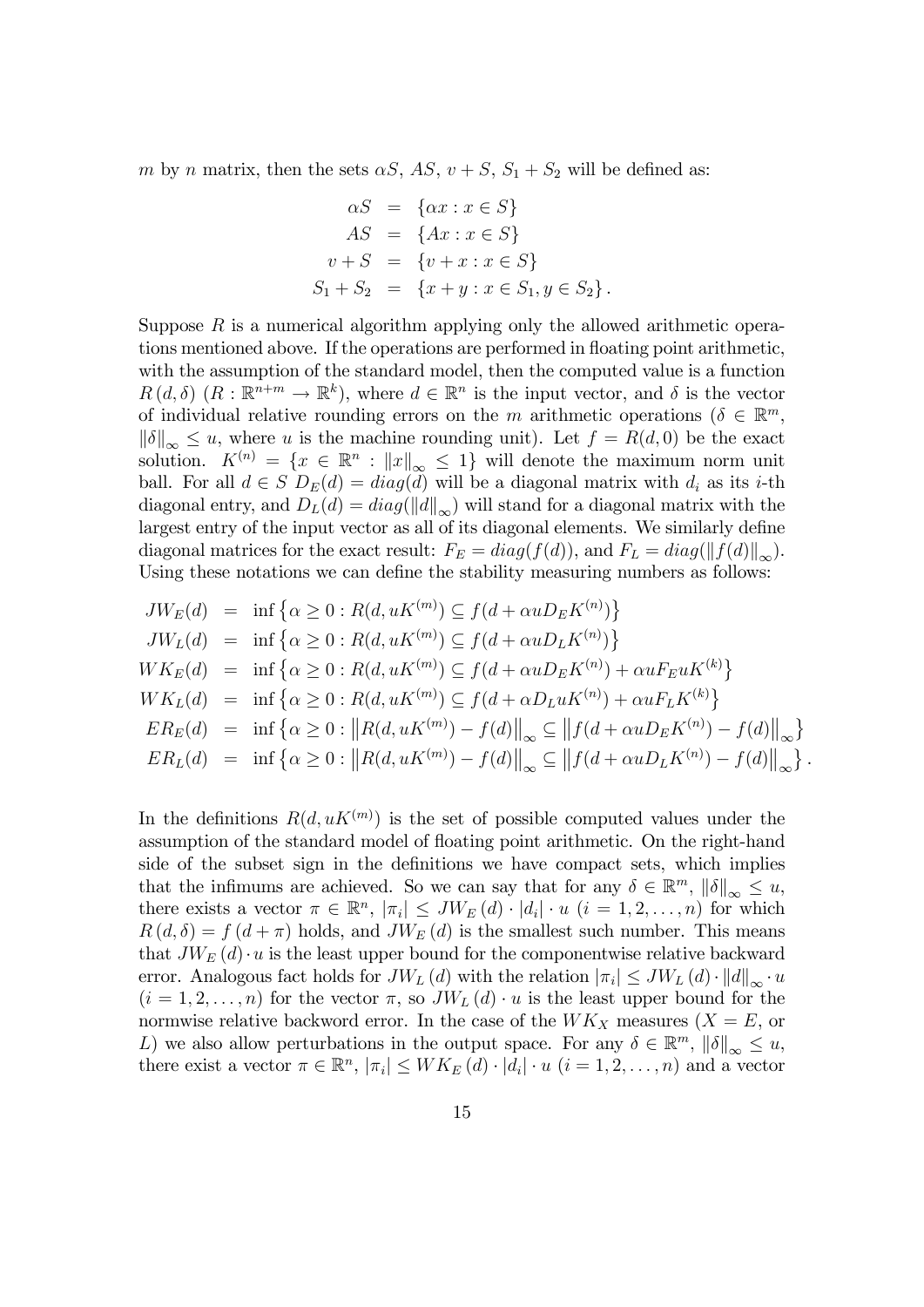$\varphi \in \mathbb{R}^k \left| \varphi_i \right| \leq W K_E \left( d \right) \cdot \left| f_i(d) \right| \cdot u \ (i = 1, 2, \ldots, k) \text{ for which } R \left( d, \delta \right) = f \left( d + \pi \right) + \varphi$ holds and  $WK_E(d)$  is the least such number. So  $WK_E(d) \cdot u$  can be interpreted as the least upper bound for the relative mixed forward-backward error measured componentwise. As the same is true for  $WK_L(d)$  with  $|\pi_i| \leq WK_L(d) \cdot ||d||_{\infty} \cdot u$  $(i = 1, 2, \ldots, n)$  and  $|\varphi_i| \leq W K_L(d) \cdot ||f(d)||_{\infty} \cdot u$   $(i = 1, 2, \ldots, k)$ ,  $W K_L(d)$  is the least upper bound for the normwise relative mixed forward-backward error. Notice that the relations  $WK_L(d) \leq WK_E(d) \leq JW_E(d)$  and  $WK_L(d) \leq JW_L(d) \leq$  $JW_E(d)$  will hold.

The numbers  $JW_X$  and  $WK_X$  require that the computed solution be obtained at (or close to) exact solution.  $ER<sub>X</sub>$  measures how much the data must be perturbed to create an error as large as that in the computed solution. In the case of  $ER_E$  it is true, that for any  $\delta \in \mathbb{R}^m$ ,  $\|\delta\|_{\infty} \leq u$ , there exists a vector  $\pi \in \mathbb{R}^n$ ,  $|\pi_i| \le ER_E(d) \cdot |d_i| \cdot u$   $(i = 1, 2, \ldots, n)$  for which  $||R(d, \delta) - f(d)||_{\infty} =$  $|| f (d + \pi) - f (d) ||_{\infty}$  holds, and  $ER_E(d)$  is the least such number. The same is true for  $ER_L(d)$  with the relation  $|\pi_i| \le ER_L(d) \cdot ||d||_{\infty} \cdot u$   $(i = 1, 2, \ldots, n)$  for the vector  $\pi$ . The inequalities  $ER_L(d) \le ER_E(d)$  and  $ER_X(d) \le JW_X(d)$   $(X = E$ , or  $L$ ) are obvious.

Now let us take a glance at the error-measuring numbers used to compare the stability properties of two algorithms. Let  $Q$  and  $R$  be two algorithms for evaluating the function  $f$ , and the computed values at data  $d$ , with rounding errors  $\gamma \in \mathbb{R}^l$  and  $\delta \in \mathbb{R}^m$  be denoted by  $Q(d, \gamma)$  and  $R(d, \delta)$ . The error measuring functions are defined as:

$$
JW_{R/Q} = \inf \{ \alpha \ge 0 : R(d, uK^{(m)}) \subseteq Q(d, \alpha uK^{(l)}) \}
$$
  
\n
$$
ER_{R/Q} = \inf \{ \alpha \ge 0 : ||R(d, uK^{(m)}) - f(d)||_{\infty} \subseteq ||Q(d, \alpha uK^{(l)}) - f(d)||_{\infty} \}.
$$

We can say, that for any  $\delta \in \mathbb{R}^m$ ,  $\|\delta\|_{\infty} \leq u$ , there exists a vector  $\gamma \in \mathbb{R}^l$ ,  $|\gamma_i| \leq JW_{R/Q}(d) \cdot u$   $(i = 1, 2, ..., n)$  for which  $R(d, \delta) = Q(d, \gamma)$  holds, and  $JW_{R/Q}$  (d) is the smallest such number. Regarding the standard model of machine arithmetic the computed values given by  $R$  can be achived with rounding errors in Q bounded by  $JW_{R/Q} (d) \cdot u$ . In the case of  $ER_{R/Q}$  it is true, that for any  $\delta \in \mathbb{R}^m$ ,  $\|\delta\|_{\infty} \leq u$ , there exists a vector  $\gamma \in \mathbb{R}^l$ ,  $|\gamma_i| \leq ER_{R/Q}(d) \cdot u$   $(i = 1, 2, ..., n)$ for which  $||R(d, \delta) - f(d)||_{\infty} = ||Q(d, \gamma) - f(d)||_{\infty}$  holds, and  $ER_{R/Q}(d)$  is the smallest such number.  $ER_{R/Q} \cdot u$  can be interpreted as the least upper bound for the relative roundoff errors in  $Q$ , by which  $Q$  produces output with as large forward error as does  $R$  in floating point arithmetic with machine rounding unit u. The inequalities  $ER_{Q/R}(d) \leq JW_{Q/R}(d)$  and  $\frac{JW_X^Q}{JW_X^R} \leq JW_{Q/R}(d)$   $(X = E, \text{ or})$ L) will also hold.

The software gives first order approximation of the above error measuring numbers based on the partial derivatives of  $R$  with respect to the input vector  $d$  and the individual rounding errors  $\delta$ , or in the case of comparing two algorithms the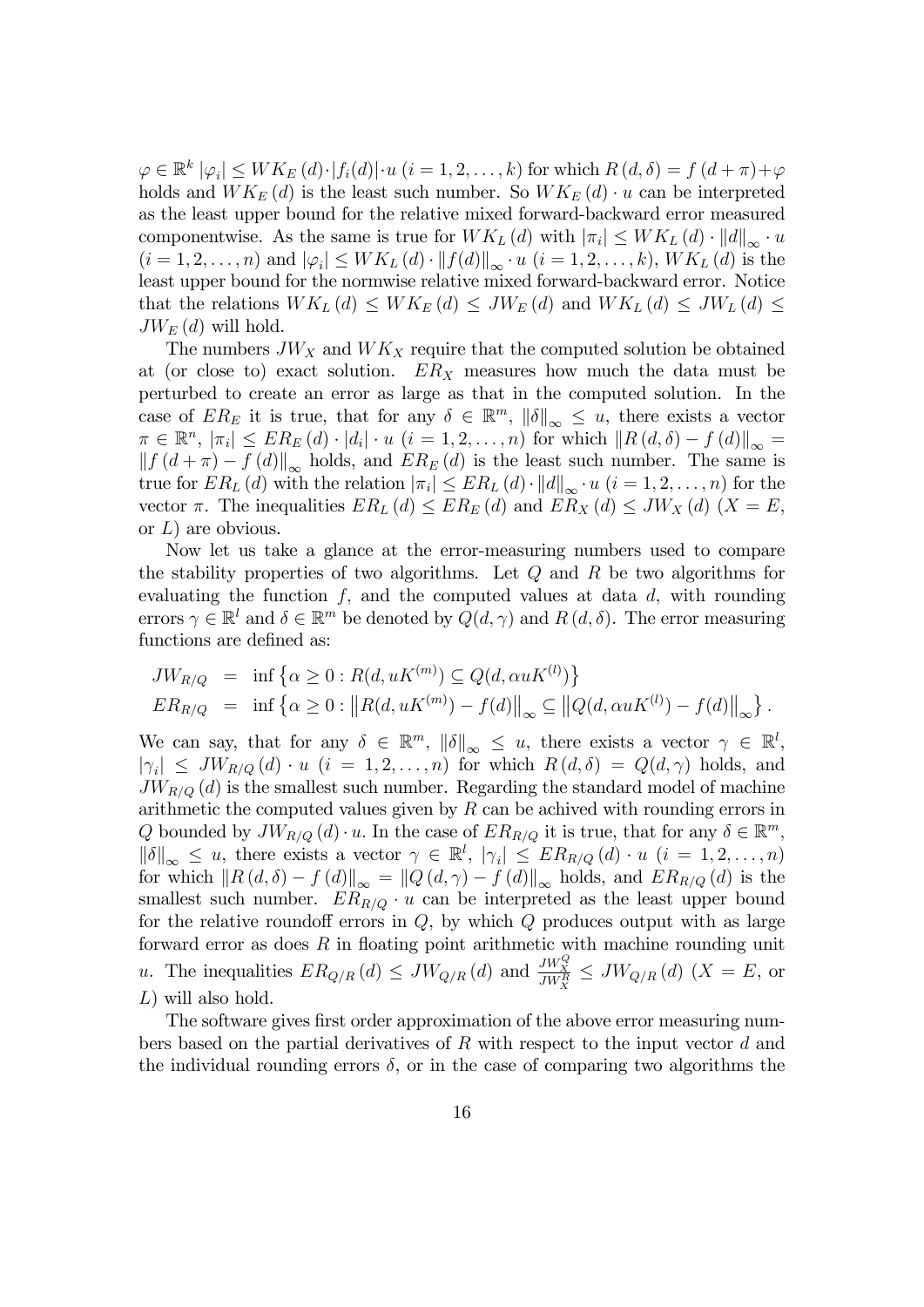derivatives of Q and R with respect to rounding errors. The desired derivatives are obtained by automatic differentiation on the computational graph of the given numerical algorithm(s).

# 5 The optimization algorithms

In order to achieve global error bounds Miller's algorithm applies a numerical maximizer routine. Since in general the error measuring functions are not differentiable, a direct search method, the method of Rosenbrock [71] is used. Naturally, it is not guaranteed that global maximum is reached, since the maximizer routine may terminate in a local extremum, or it is also possible that it fails to converge at all. So sometimes we may get misleading results: unstable methods may appear to be stable. On the other hand the various error measuring numbers have the adventage, that the relations holding among them usually prevents the user to accept missleading results. Since the publication of Rosenbrock's method, the derivative-free optimization has also developed a lot (see, e.g. [64], [75], [45], [9], [48], [42], [13], [23]). In order to improve the performance of the program I selected, programmed and tested two extra methods. These are the famous Nelder-Mead simplex method  $([64], [45], [9], [48], [42], [13], [23])$  and Torczon's multidirectional search ([75], [48], [42], [13]). The two selected algorithms are the following:

#### The Nelder-Mead method

**Initialization:** Choose an initial simplex of vertices  $Y_0 = \{y_0^0, y_0^1, \ldots, y_0^n\}.$ Evaluate  $f$  at the points in  $Y_0$ . Choose constants:

$$
0 < y^s < 1, \quad -1 < \delta^{ic} < 0 < \delta^{oc} < \delta^r < \delta^e.
$$

For  $k = 0, 1, 2, \ldots$ 

- 0. Set  $Y=Y_k$ .
- 1. **Order:** Order the  $n + 1$  vertices of  $Y = \{y^0, y^1, \ldots, y^n\}$  so that

$$
f^{0} = f(y^{0}) \le f^{1} = f(y^{1}) \le \cdots \le f^{n} = f(y^{n}).
$$

2. Reflect: Reflect the worst vertex  $y^n$  over the centroid  $y^c = \sum_{i=0}^{n-1} y^i/n$ of the remaining  $n$  vertices:

$$
y^r = y^c + \delta^r (y^c - y^n).
$$

Evaluate  $f^r = f(y^r)$ . If  $f^0 \leq f^r < f^{n-1}$ , then replace  $y^n$  by the reflected point y<sup>r</sup> and terminate the iteration:  $Y_{k+1} = \{y^0, y^1, ..., y^{n-1}, y^r\}.$ 3. **Expand:** If  $f^r < f^0$ , then calculate the expansion point

$$
y^e = y^c + \delta^e (y^c - y^n)
$$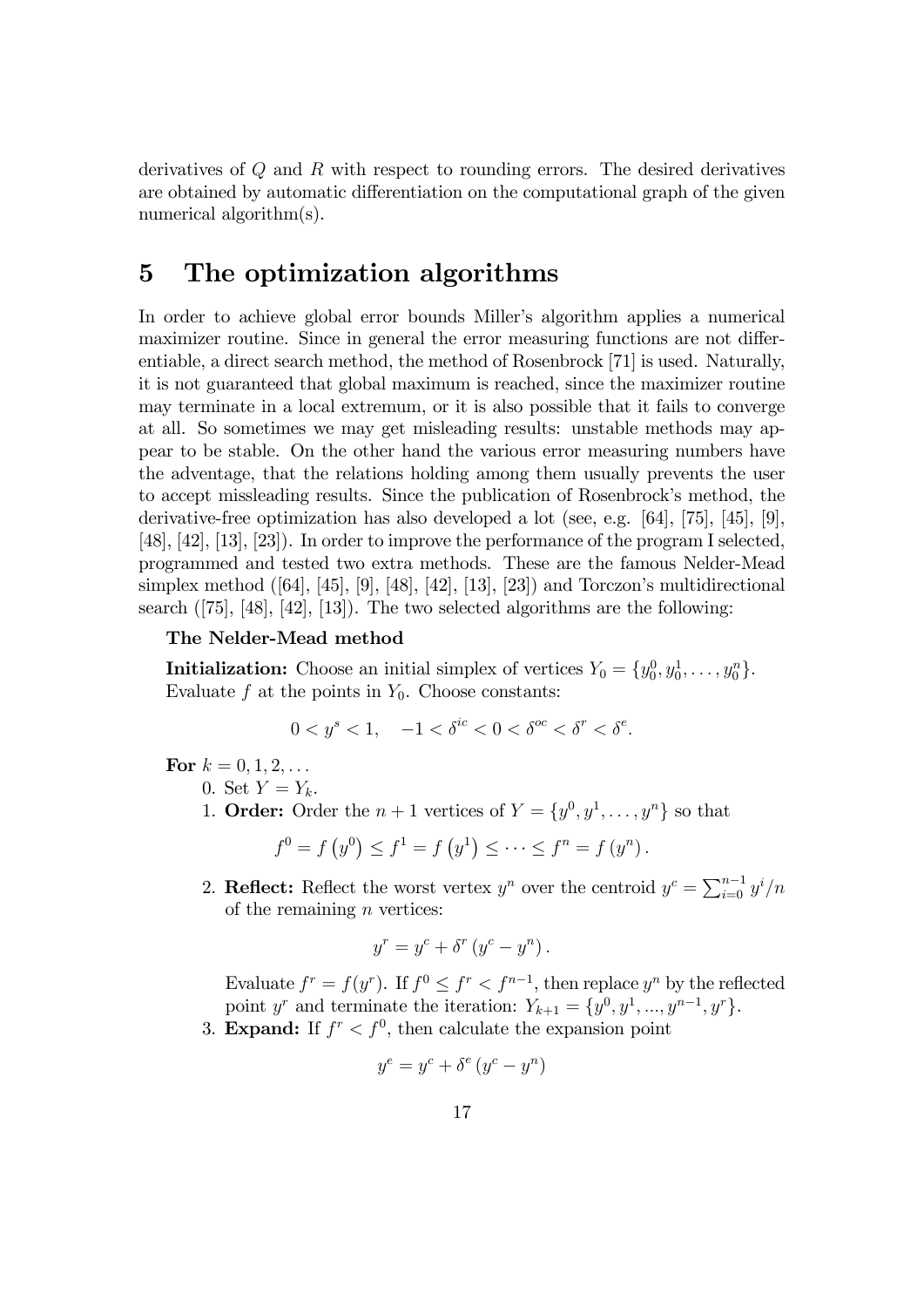and evaluate  $f^e = f(y^e)$ . If  $f^e \leq f^r$ , replace  $y^p$  by the expansion point  $y^e$  and terminate the iteration:  $Y_{k+1} = \{y^0, y^1, ..., y^{n-1}, y^e\}$ . Otherwise, replace  $y^n$  by the reflected point  $y^r$  and terminate the iteration:

$$
Y_{k+1} = \{y^0, y^1, ..., y^{n-1}, y^r\}.
$$

- 4. **Contract:** If  $f^r \ge f^{n-1}$ , then a contraction is performed between the best of  $y^r$  and  $y^n$ .
	- (a) **Outside contraction:** If  $f^r < f^n$ , perform an outside contraction

$$
y^{oc} = y^c + \delta^{oc}(y^c - y^n)
$$

and evaluate  $f^{oc} = f(y^{oc})$ . If  $f^{oc} \leq f^r$ , then replace  $y^n$  by the outside contraction point  $y_k^{oc}$  and terminate the iteration:

$$
Y_{k+1} = \{y^0, y^1, ..., y^{n-1}, y^{oc}\}.
$$

Otherwise, perform a shrink.

(b) Inside contraction: If  $f^r \geq f^n$ , perform an inside contraction

$$
y^{ic} = y^c + \delta^{ic}(y^c - y^n)
$$

and evaluate  $f^{ic} = f(y^{ic})$ . If  $f^{ic} < f^n$ , then replace  $y^n$  by the inside contraction point  $y^{ic}$  and terminate the iteration:

$$
Y_{k+1} = \{y^0, y^1, ..., y^{n-1}, y^{ic}\}.
$$

Otherwise, perform a shrink.

5. **Shrink:** Evaluate f at the *n* points  $y^0 + \gamma^s(y^i - y^0), i = 1, \ldots, n$ , and replace  $y^1, ..., y^n$  by these points, terminating the iteration:

$$
Y_{k+1} = \{y^0 + \gamma^s(y^i - y^0), i = 0, ..., n\}.
$$

### The MDS method

**Initialization:** Choose an initial simplex of vertices  $Y_0 = \{y_0^0, y_0^1, \ldots, y_0^n\}.$ Evaluate  $f$  at the points in  $Y_0$ . Choose constants:

$$
0 < \gamma^s < 1 < \gamma^e.
$$

For  $k = 0, 1, 2, ...$ 

0. Set  $Y=Y_k$ .

1. Find best vertex: Order the  $n+1$  vertices of  $Y = \{y^0, y^1, ..., y^n\}$  so that  $f^0 = f(y^0) \le f(y^i), i = 1, ..., n.$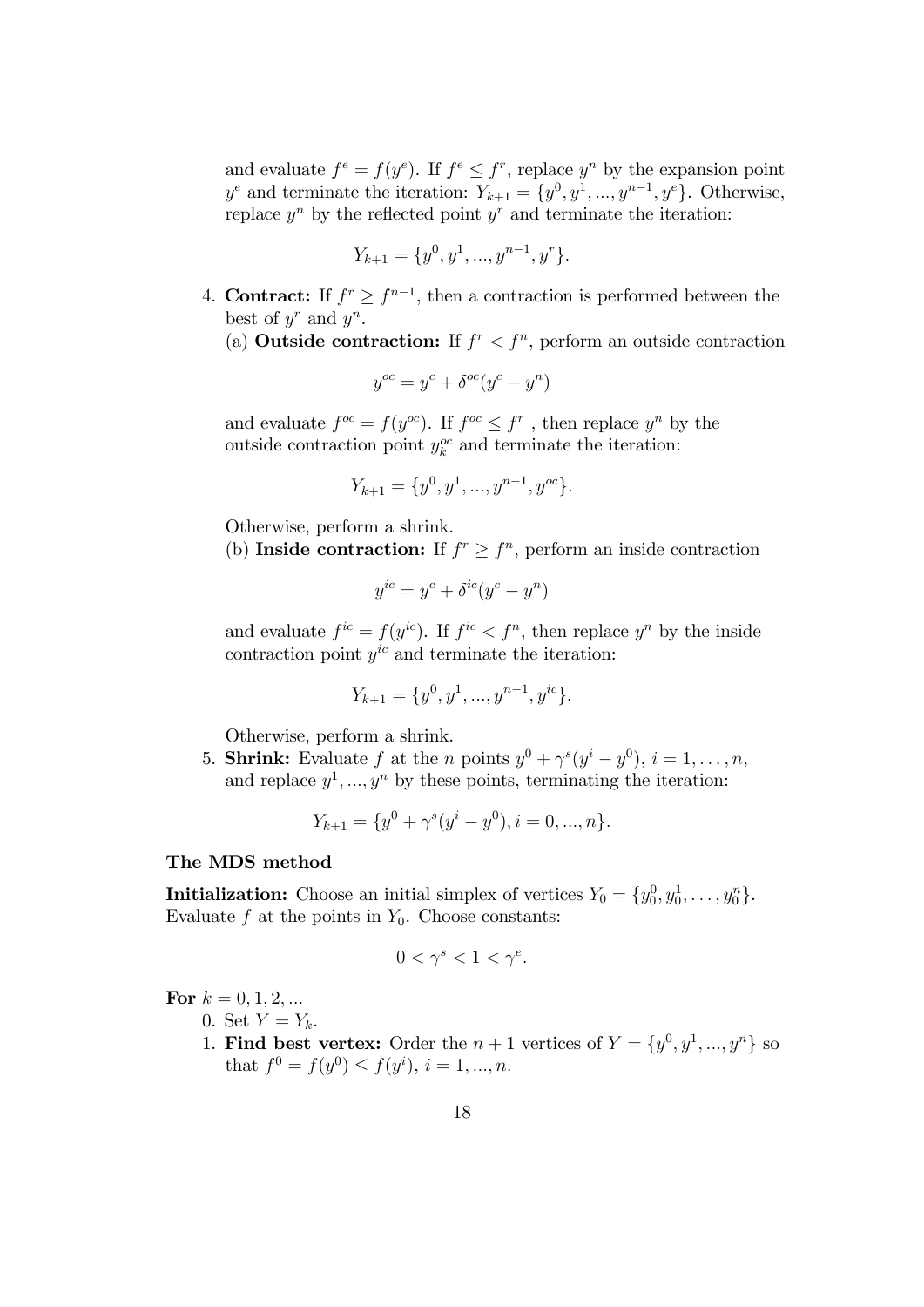2. **Rotate:** Rotate the simplex around the best vertex  $y^0$ :

$$
y_i^r = y^0 - (y^i - y^0), \quad i = 1, ..., n.
$$

Evaluate  $f(y_i^r), i = 1, ..., n$ , and set  $f^r = \min\{f(y_i^r) : i = 1, ..., n\}$ . If  $f^r < f^0$ , then attempt an expansion (and then take the best of the rotated or expanded simplices). Otherwise, contract the simplex.

3. Expand: Expand the rotated simplex:

$$
y_i^e = y^0 - \gamma^e (y^i - y^0), \quad i = 1, ..., n.
$$

Evaluate  $f(y_i^e), i = 1, ..., n$ , and set  $f^e = \min\{f(y_i^e) : i = 1, ..., n\}.$ If  $f^e < f^r$ , then accept the expanded simplex and terminate the iteration:  $Y_{k+1} = \{y^0, y_1^e, ..., y_n^e\}$ . Otherwise, accept the rotated simplex and terminate the iteration:  $Y_{k+1} = \{y^0, y_1^r, ..., y_n^r\}$ 

4. **Shrink:** Evaluate f at the *n* points  $y^0 + \gamma^s(y^i - y^0)$ ,  $i = 1, ..., n$ , and replace  $y^1, ..., y^n$  by these points, terminating the iteration:

$$
Y_{k+1} = \{y^0 + \gamma^s(y^i - y^0), i = 0, ..., n\}.
$$

Details on the convergence and implementation may be found in the literature [71], [64], [75], [45], [9], [48], [42], [13], [23].

# 5.1 Comparative testing of the applied direct search methods

In the following, I give some test results about the use of the applied direct search methods. The tests concern three algorithms, also discussed by Miller in his case studies [58]: inversion of triangular matrices using back substitution, Gaussian elimination without pivoting and Gauss-Jordan elimination with partial pivoting. We consider such error functions in each test case that are known to be unbounded (see Miller [58]), and we investigate the number of function evaluations required by the direct search methods to reach the target value of 10000. The size parameter for the matrix to invert and the system of equitions to solve by the Gauss and Gauss-Jordan elimination methods will be set to  $n = 4$ ,  $n = 8$  and  $n = 16$  in each case.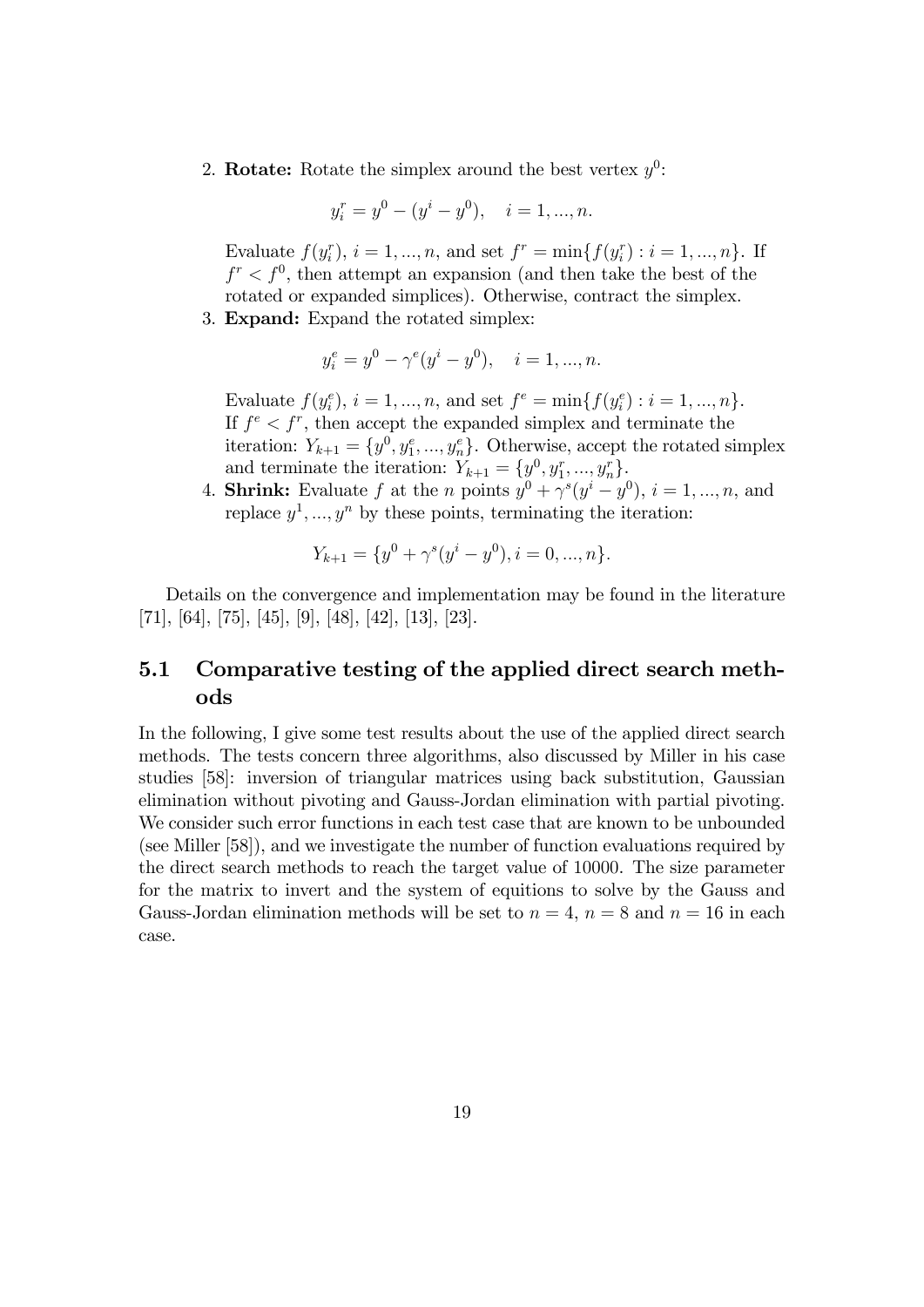#### 5.1.1 Triangular matrix inversion

Table 1 shows the results for the analysis of inverting triangular matrices using back substitution. We started the maximizer routines from the diagonal matrix

$$
D = \begin{bmatrix} 1 & & & & \\ & 2 & & & \\ & & 3 & & \\ & & & \ddots & \\ & & & & n \end{bmatrix}
$$

.

In this case, the Multidirectional search method was the only method that could

| $n_{\rm c}$ |  | Rosenbrock   Nelder-Mead   Multidirectional |
|-------------|--|---------------------------------------------|
|             |  |                                             |
|             |  |                                             |
|             |  |                                             |

Table 1: Number of function evaluations required to maximize the normwise backward error for triangular matrix inversion.

find a value greater than 10000 for the normwise backward error  $(JW_L)$ .

### 5.1.2 Gaussian elimination

The results for Gaussian elimination are shown in Table 2. The error function to maximize was the normwise mixed forward-backward error  $(WK_L)$ . The maximization was started from the system:

$$
A = \begin{bmatrix} 3 & 1 & 1 & \cdots & 1 \\ 1 & 4 & 1 & \cdots & 1 \\ 1 & 1 & 5 & \cdots & 1 \\ \vdots & \vdots & \vdots & \ddots & \vdots \\ 1 & 1 & 1 & \cdots & n+2 \end{bmatrix}, \qquad b = \begin{bmatrix} n+2 \\ n+3 \\ n+4 \\ \vdots \\ 2n+1 \end{bmatrix}.
$$
 (6)

Table 3 shows the results of a test that was the same as the previous except we constrained the maximization to symmetric matrices. The search was started fom  $(6)$ .

#### 5.1.3 Gauss-Jordan elimination with partial pivoting

Finally, I have tested the search methods on the normwise backward error  $(JW_L)$ for Gauss-Jordan elimination with partial pivoting. The results are shown in Table 4. The Nelder-Mead simplex method failed for all sizes.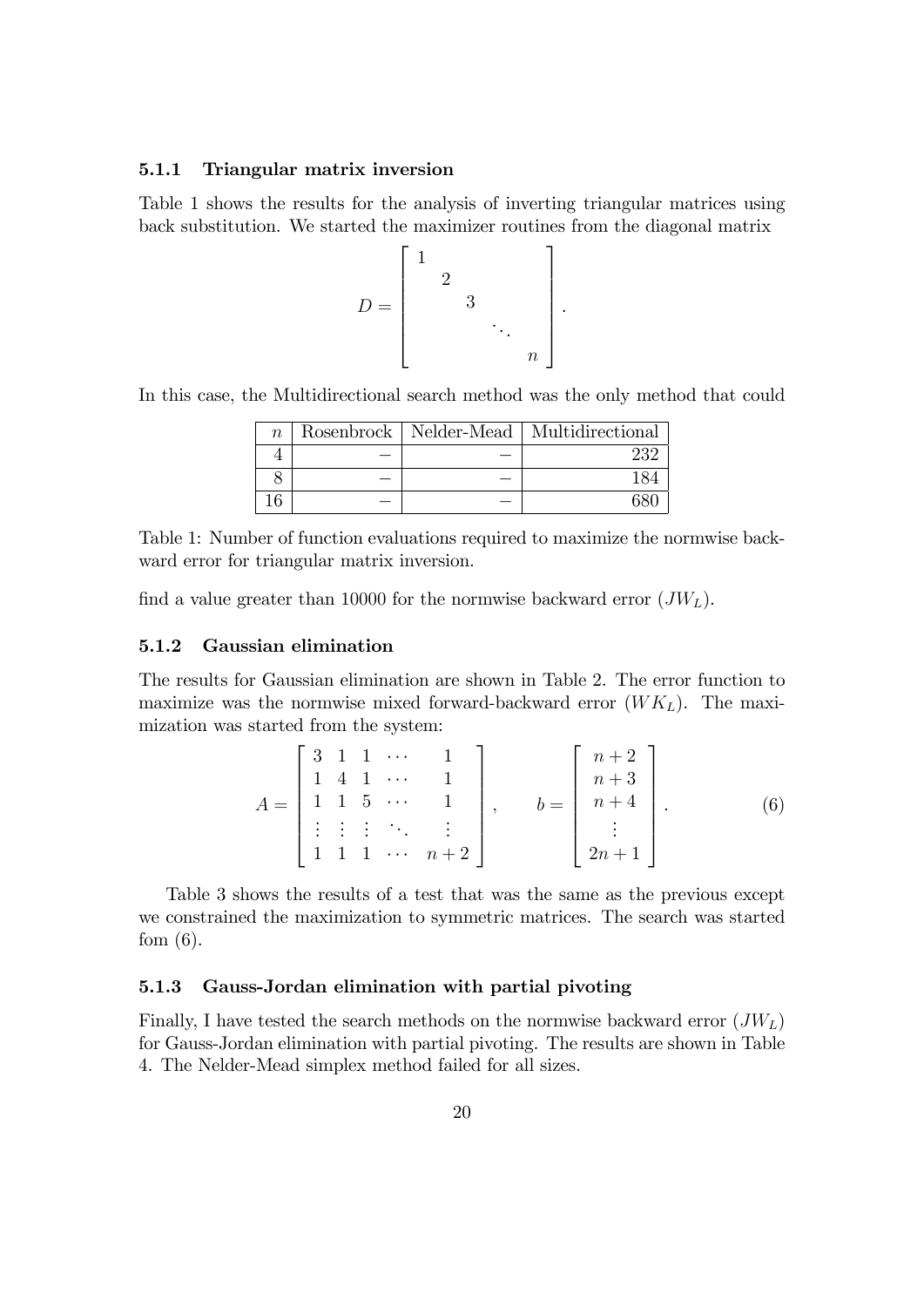| $\, n$ |      |      | Rosenbrock   Nelder-Mead   Multidirectional |
|--------|------|------|---------------------------------------------|
|        | 209  |      | 555                                         |
|        | 692  | 461  | 1397                                        |
| 16     | 1139 | 2508 | コマワー                                        |

Table 2: Number of function evaluations required to maximize the normwise mixed forward-backward error for Gaussian elimination.

| $\, n$ | Rosenbrock | Nelder-Mead | Multidirectional |
|--------|------------|-------------|------------------|
|        |            | 169         | 394              |
|        | 226        |             | 1631             |
|        | 1843       | 759         | 3195             |

Table 3: Number of function evaluations required to maximize the normwise mixed forward-backward error for Gaussian elimination. The search was constrained to symmetric matrices.

From the above examples one could deduce that the less robust method is the Nelder-Mead simplex method. As the multidirectional search method found the target value in all cases it is our strongest method, but it requires much more function evaluations and so computational time, than the other two methods. A good practice could be if we start an analysis using the Rosenbrock method, and if it fails we can exploit multidirectional search.

# 6 The new operator overloading based approach of differentiation

Now, we briefly discuss the technique of automatic differentiation that we have applied in our software. To fully understand this section, the reader should be familiar with the object oriented concept of operator overloading and the way it can be used to implement automatic differentiation tools. For the required information please consult Rall [67] or Griewank [37].

The original software by Miller has its own programming language. The analyzed numerical algorithm must be expressed in that simplified, Fortran-like language. The restrictions of the language guarantee that the defined program can be converted to an equivalent formal straight-line program. A software module called the minicompiler compiles the given algorithm into a straight-line program as the first step of analysis.

The problem is that programs containing iterative loops that may be traversed variable number of times and branches that modify calculation according to various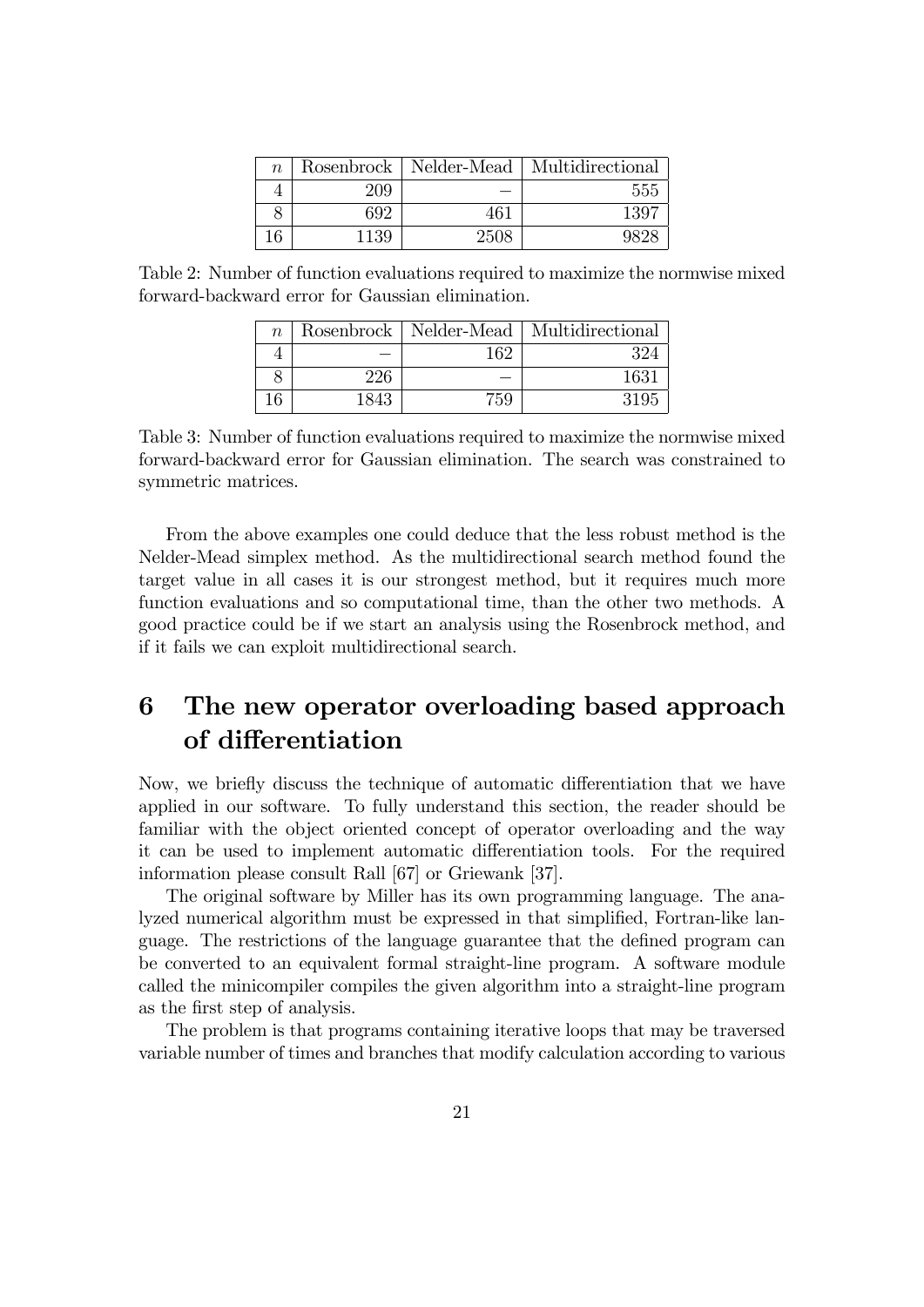| $\, n$ |      | Rosenbrock   Nelder-Mead   Multidirectional |
|--------|------|---------------------------------------------|
|        |      | 124                                         |
|        | 475  | 8052                                        |
|        | 5899 | 1795.                                       |

Table 4: Number of function evaluations required to maximize the normwise backward error for Gauss-Jordan elimination.

criteria cannot be handled by the Miller's minicompiler. On the other hand the straight-line program and the computational graph is still an accurate model of such a program as it is executed upon a given fixed  $d$  input vector. Loops can be unrolled, and only certain branches of the program are actually taken in each given case. By executing any numerical program, we can record the arithmetic operations occurred in the form of a computational sequence as an execution trace of all the operations and their arguments. With the nomination of the input and output variables, we get a straight-line program, for which the derivatives can be calculated in the same way as by Miller's original approach. Of course, for different input data we may get different straight-line programs by tracing the execution.

Let  $d \in \mathbb{R}^n$  be a vector of input data upon which a given numerical algorithm can be executed without any arithmetic exceptions and run-time errors. Tracing the execution we get a straight-line program  $\Pi_d = (S_d, X, V_d, T_d, C_d)$  with program functions  $P_d$  in exact arithmetic and  $R_d$  in the presence of rounding error. Under our assumptions the interpretation  $J(x_i) = d_i$ ,  $(i = 1, 2, \ldots n)$  will be consistent, and if it is also differentiable, then we can calculate the Jacobian of function  $R_d$ at  $(d, 0) \in \mathbb{R}^{n+m_d}$ .

The basic idea of operator overloading approach of automatic differentiation is that we use a special user defined class instead of the built-in floating point type, for which all the arithmetic operators and the square root function are defined (overloaded). Upon performing the operations on the variables of that special type, in addition to computing the floating point result of the operation, the appropriate entry (node) is also added to the computational sequence (graph). Such a class must contain at least two fields (data members): the actual floating point value as in the case of ordinary variables and an identifier that identifies the entry (node) in the computational sequence (graph) corresponding to the given floating point value.

We have developed a Matlab interface for automatic differentiation, which overloads the arithmetic operators and the function sqrt for Matlab vectors and matrices of class real (complex arithmetic is not supported). By executing the m-file code of the analyzed numerical algorithm using our special class instead of class real, we get the required computational sequence as a trace of execution. Our approach is much the same as the overloaded automatic differentiation libraries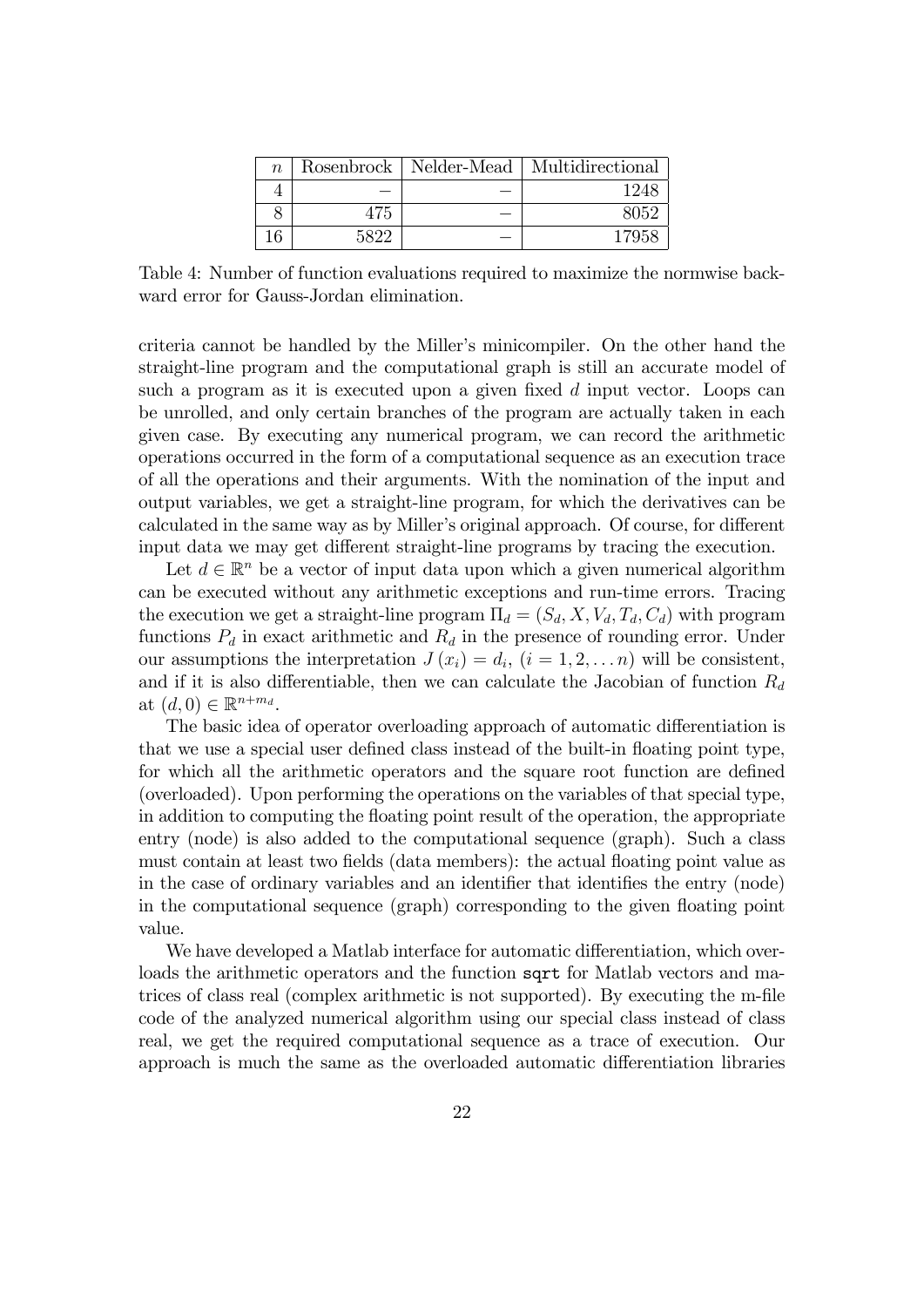ADMAT (developed by Coleman and Verma [12], Verma [78] and MAD (by Shaun A. Forth  $[22]$ . The main difference is that unlike these toolboxes we also calculate the partial derivatives with respect to the rounding errors in addition to the derivatives with respect to the inputs.

# 7 The Miller Analyzer for Matlab

Miller Analyzer for Matlab is a mixed-language software. We kept several routines from the work of Miller et al. [57], which was written in Fortran.

These routines perform automatic differentiation using graph techniques on the computational graph, compute error measuring numbers from the derivatives and do the maximization of the error function. The interface between Matlab and the Fortran routines is implemented in C++. The source has to be compiled into a Matlab MEX file, and it is to be called from the command prompt of Matlab. The integration into the Matlab environment makes the use of the program convenient. Matlab provides an easy way of interchanging vectors and matrices with the error analyzer software, and we can immediately verify the results either by testing the analyzed numerical method or by applying some kind of a posteriori roundoff analysis upon the final set of data returned by the maximizer.

Applying the operator overloading technology of Matlab (version 5.0 and above, for details see Register  $[68]$ , we have provided a much more flexible way of defining the numerical method to analyze, than the minicompiler did. This new way is based on a user-defined Matlab class called **cfloating**, on which we have defined all the arithmetic operators and the function sqrt. The functions defining these operators compute the given arithmetic operations and create an execution trace of the operations as a computational sequence. To analyze a numerical method, we can implement it in the form of Matlab m-file using **cfloating** type instead of the built-in floating point type. However, the **cfloating** class can do more then the original compiler (the minicompiler of Miller) since it does not only register the floating point operations, but also computes their results. During execution the value of real variables are available, which through the overloading of relational operators makes it possible to deÖne numerical methods containing branches based on values of real variables and iterative loops (i.e., algorithms that are not straightline).

Still, this is not yet enough to analyze the numerical stability of such algorithms, because unlike the minicompiler the generated computational graph may depend on the input data. Algorithm 1 gives the high level pseudocode of the original program of Miller. Statements (1) and (2) are performed by the minicompiler. As the analyzed method is guaranteed to be straight-line, the generated computational graph is independent from the floating point input vector. The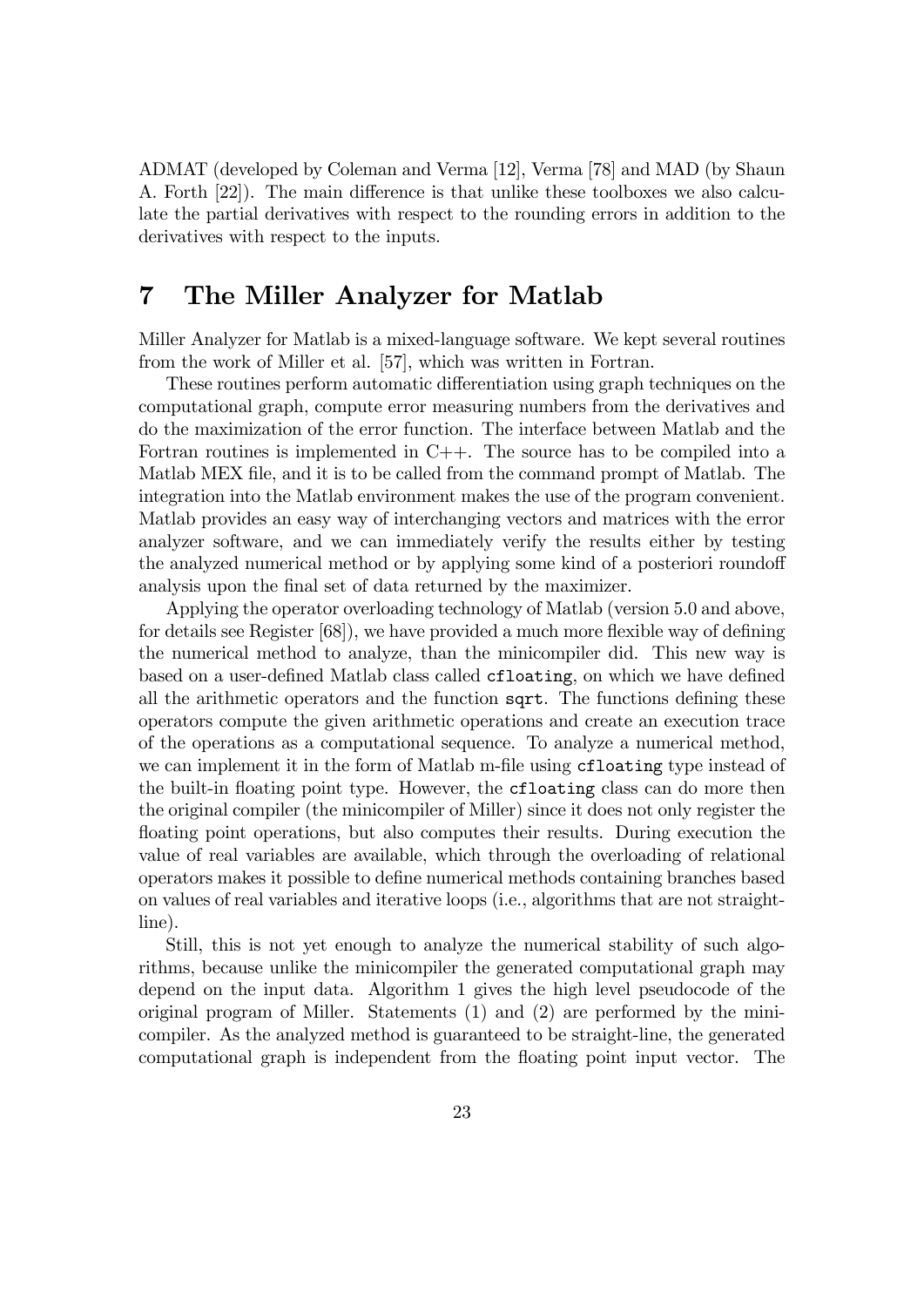### Algorithm 1 The original algorithm

- 1: Compilation
- 2: Generating the computational graph
- 3: repeat
- 4: for data d required by the maximizer
- 5: Computing partial derivatives
- 6: Evaluating of  $\omega(d)$
- 7: until (stopping criterion of the maximizer)

| <b>Algorithm 2</b> The new approach |  |  |  |  |
|-------------------------------------|--|--|--|--|
|-------------------------------------|--|--|--|--|

| 1: | repeat                                      |
|----|---------------------------------------------|
| 2: | for data d required by the maximizer        |
| 3: | Generating the computational graph          |
| 4: | Computing partial derivatives               |
| 5: | Evaluating of $\omega(d)$                   |
| 6: | until (stopping criterion of the maximizer) |

loop given in statements (3)-(7) is executed by the error analyzer program. The program computes the partial derivatives and the stability measuring number for every  $d$  input set of data required by the maximizer. The program terminates if the stopping criterion of the numerical maximizer is fulfilled. Algorithm 2 illustrates our new approach. In this case the compilation phase is omitted since the Matlab interpreter executes the m-Öle directly. The problem is that the generated computational graph is not necessarily independent from the input data. Therefore, the process that builds the computational graph had to be inserted into the main loop (Algorithm 2, statement (3)). In this way our program is able to analyze the numerical stability of algorithms that are not straight-line.

# 7.1 Defining the numerical method to analyse by m-file programming

The numerical method to analyse must be implemented in a special way in the form of m-functions. The numerical algorithm can be given either as a single m-function, or it can be organized into a main m-function and one or more subfunctions. The purpose of these m-Öles is to build the computational graph corresponding to the floating point operations performed when the numerical algorithm is executed upon a given input data. Instead of the built-in double precision MATLAB array, we use a special class called cfloating, for which the arithmetic operators and the function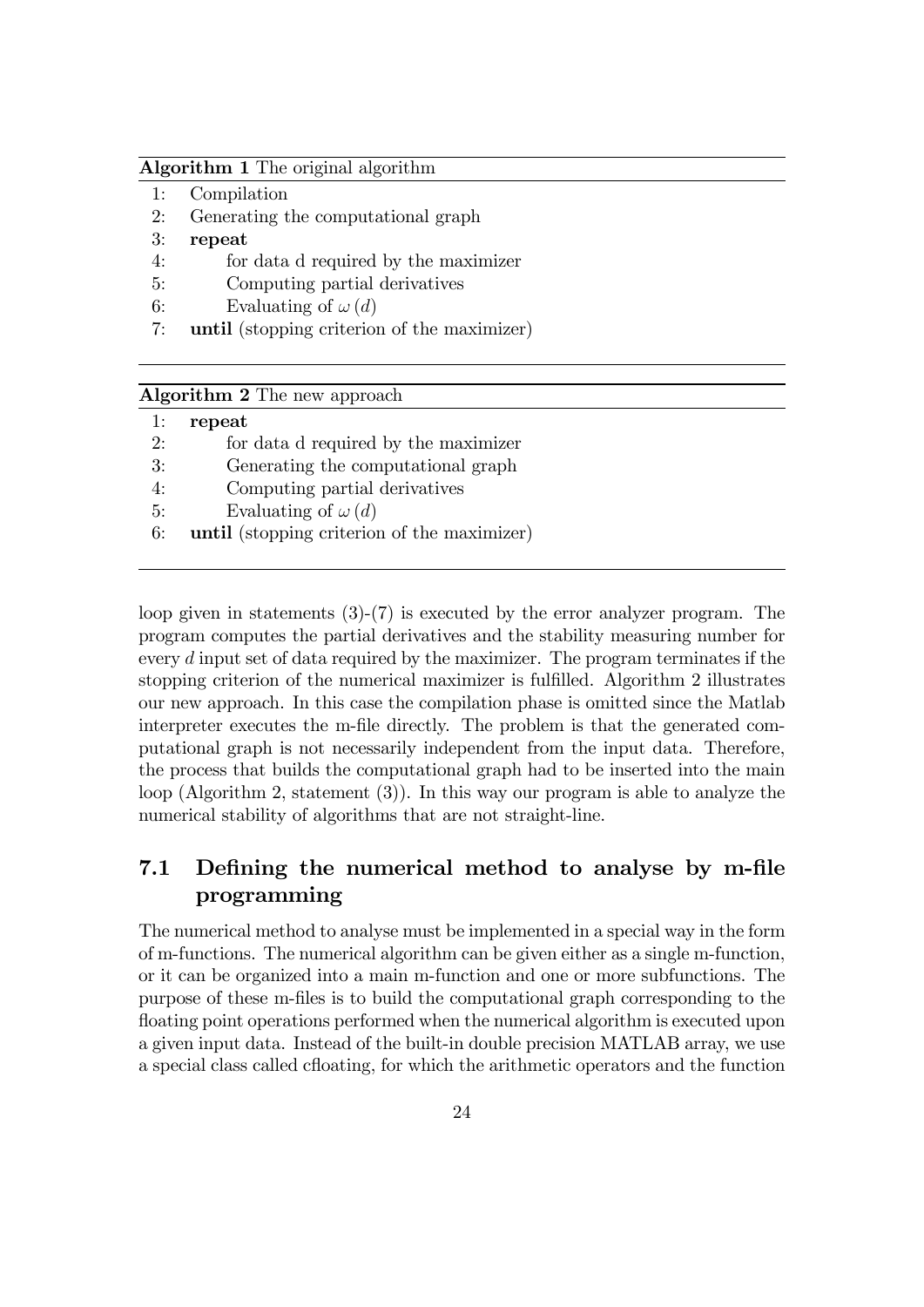sqrt for square root are defined (overloaded). When the error analyser calls the main m-function, the MATLAB interpreter executes it. Upon performing the operations on the variables of type cfloating, beside computing the floating point result of the operation, the appropriate node is also added to the computational graph. The cfloating class contains two fields (data members): the actual floating point value, as in the case of ordinary variables, and a node identifier, which identifies the node in the graph corresponding to the given floating point value.

As every MATLAB variable, cfloating is also an array, and every element of the array contain the two fields: value and node identifier. It can be a matrix (two dimensional array) or a multidimensional array (array with more than two dimension). Scalars (1-by-1 array) and vectors (1-by-n or n-by-1 array) are special matrices in MATLAB. The MATLAB operators:  $+,-,*,/,*,\ldots$  and the function sqrt can be applied, scalar, vector, and matrix operations are also supported. The cfloating type substitutes the real, double precision MATLAB type, the complex arithmetic is not supported directly. By algorithms involving complex computation, the user must decompose the complex operations to real arithmetic by hand. We are planning to add direct support of complex arithmetic in the future.

#### 7.1.1 The main m-function

|    | <b>Algorithm 3</b> Main function                                                                                  |  |  |
|----|-------------------------------------------------------------------------------------------------------------------|--|--|
| 1: | function main(identifier)                                                                                         |  |  |
| 2: | $identifier=miller$ ptr( $identifier$ );                                                                          |  |  |
| 3: | Initializing the input as choating arrays<br>and adding the input nodes to the graph                              |  |  |
| 4: | Run the algorithm using cfloating type<br>to add the arithmetic nodes<br>and compute the output as choating array |  |  |
| 5: | Add the output nodes to the graph<br>end                                                                          |  |  |

The main m-function is the m-function that is dedicated to be called by the error analyser, when the computational graph has to be built. Algorithm 3 shows the general form of the main m-function. As in line 1, the main m-function must have one input argument and it must not have any output arguments. To make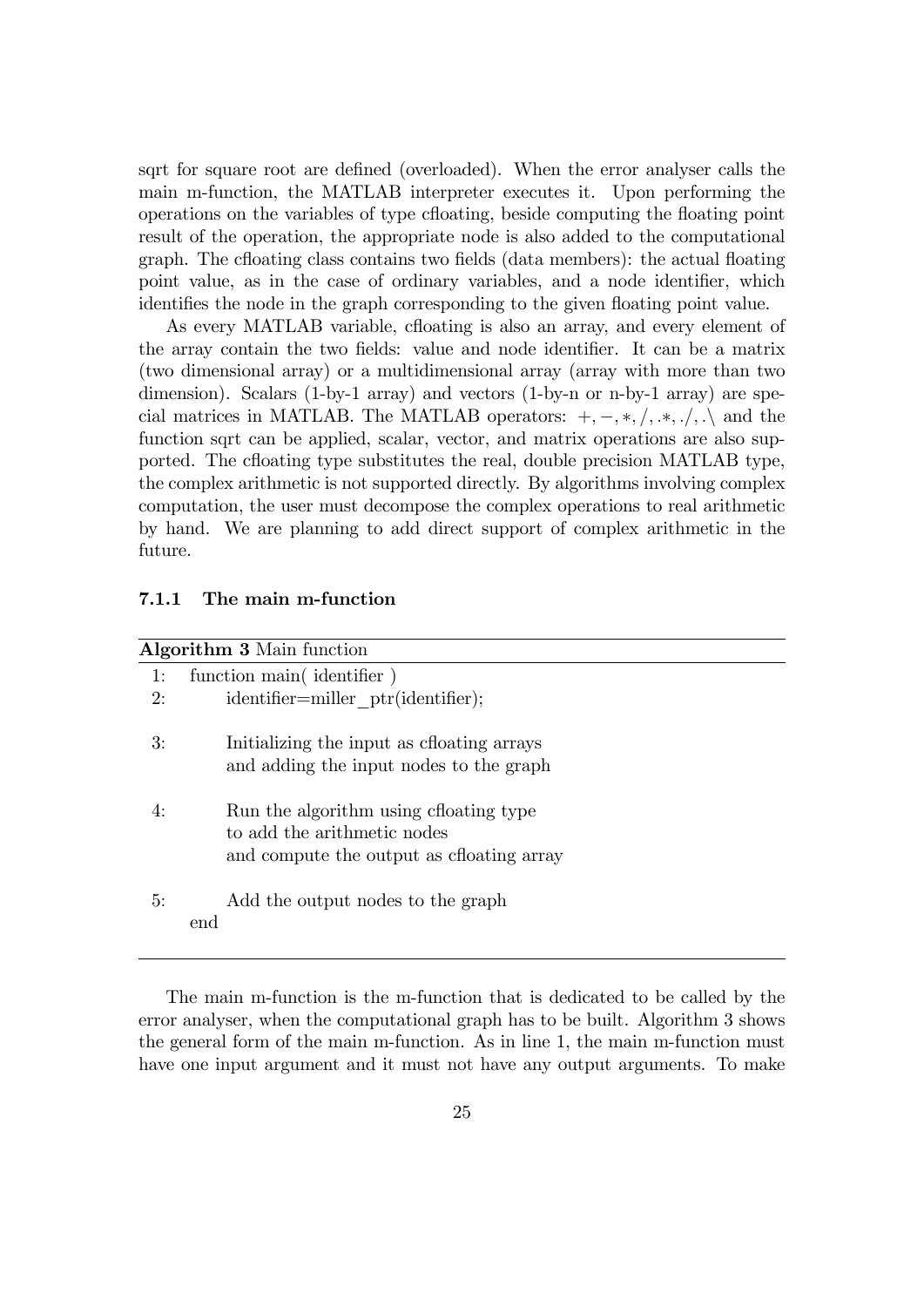MATLAB able to find our main m-function, it has to be reside in an m-file with the same name, and the m-file must be on the MATLAB path or in the working directory. Line 2 fulfills a formal requirement, all such m-functions have to be begun with that statement. Actually it creates a handle to the computational graph being built and we will use it for several purposes (instead of *'identifier'* any valid variable name can be used).

In our model the analysed numerical method computes a function  $P(d)$  ( $P$ :  $\mathbb{R}^n \to \mathbb{R}^k$ ,  $d \in \mathbb{R}^n$  is the input vector) The length n of the input vector d is always fixed for analysis, error maximization is performed in the n dimensional space  $\mathbb{R}^n$ .

In many cases P is not defined at every point in  $\mathbb{R}^n$ , since no division by zero may occur and no square root of a negative number may be taken. If the MATLAB interpreter encounters such an operation, it signals the error condition by throwing an exception. The maximizer catches the error, so the maximization process is not terminated, but continues at other data d.

We say that a numerical algorithm is a straight-line program, if it does not contain branches depending directly or indirectly on the particular input values, and the loops are all unrollable taxative loops. In the case of such programs a unique computational graph represents the algorithm (assuming that the number of inputs is Öxed), so it is enough to call the main m-function and build the computational graph only once<sup>1</sup>. On the other hand, if the flow of control depends on the input values, we regenerate the graph by calling the main function at every d input data, upon which the error measuring number is to be computed. In such cases, the number of arithmetic operations may also depend on d:

In a computational graph, there can be four kinds of node. First we add the *input nodes* that correspond to the *n* entries of the input vector  $d$  (see line 3). In the next step (line 4) we run the algorithm on d. Beside evaluating the  $m$ operations, we also add m *arithmetic nodes* to the graph. We distinguish six kinds of arithmetic nodes: four correspond to the binary operations  $(+, -, *, /)$  and two to square root and unary minus. A constant value may also appear as operand in an operation. In the graph, constant nodes corresponds to the constant values used in the algorithm. Finally, some of the arithmetic nodes are designated as output nodes meaning that the result of the given operation is one of the output values of the algorithm (line 5). In order to evaluate the error measuring number at d, the partial derivatives of the values corresponding to the output nodes with respect to the values corresponding to the input nodes and the relative rounding errors hitting the arithmetic nodes will be computed.

<sup>&</sup>lt;sup>1</sup>In some cases we run the algorithm at the first time in order to count the operations and determine the amount of memory to allocate, and make an additional call to build the graph.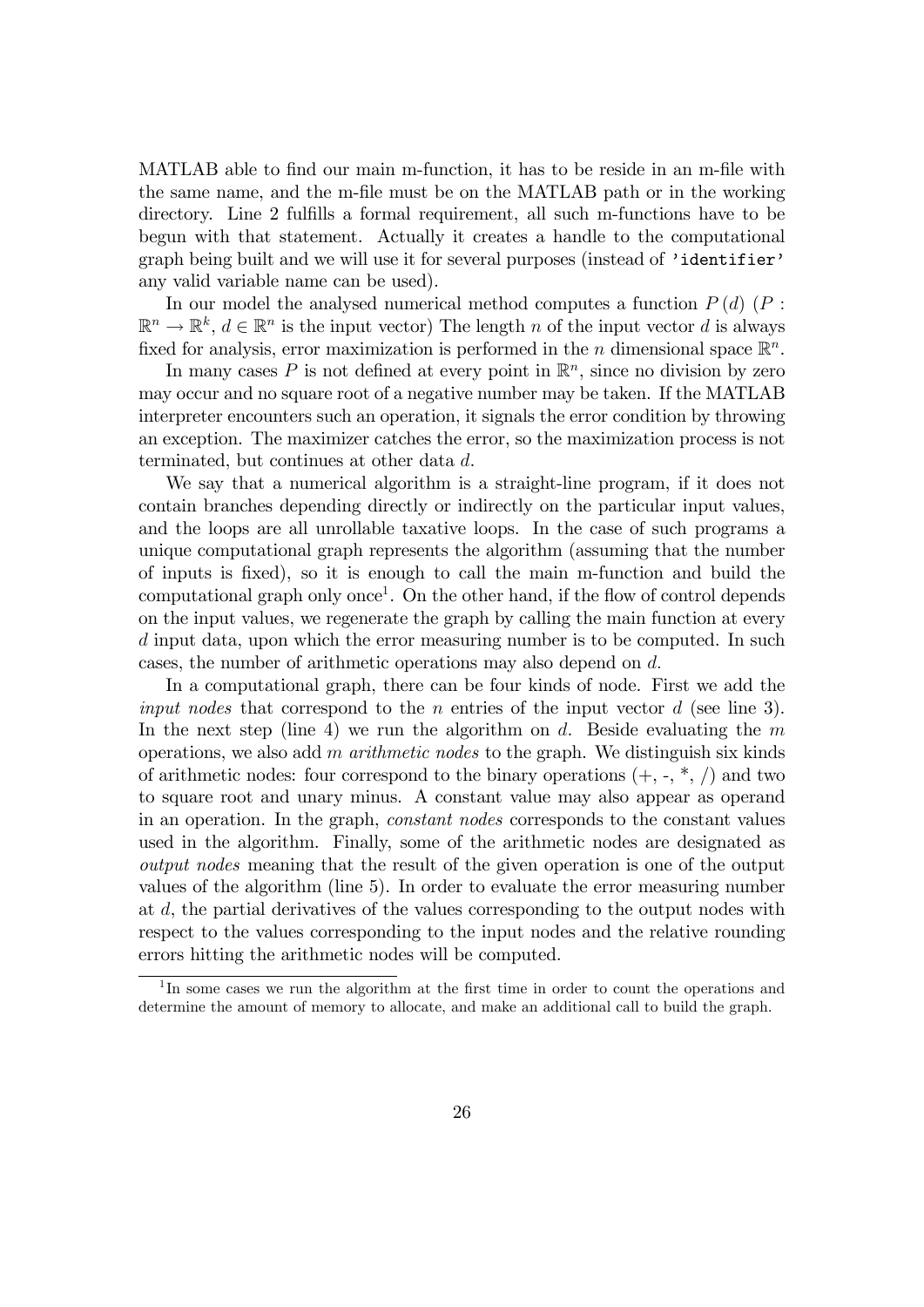#### 7.1.2 The input nodes

Assume that the main m-function is called, and the MATLAB interpreter is about to execute line 3. At that point, the number  $n$  of inputs is fixed and the actual floating point values of the inputs, the entries of  $d$  are set. Our task is to create and initialize input variables of type cfloating with the values of  $d$ , and add the corresponding  $n$  input nodes to the computational graph. Three routines will help us: input size, input, parameter.

### input\_size Syntax:

 $n = input$  size( miller)

The function returns the number of inputs into  $n$ . Here and in the following, the parameter miller is the same variable as in algorithm 3 line 2.

### input Syntax:

 $B = input(miller)$  $B = input(miller, n)$  $B = input(miller,m,n)$  $B = input(miller, [m n])$  $B = input(miller, m, n, p, ...)$  $B = input(miller, [m n p ...])$ 

Using the variants of function input, we can create variables of cfloating type.

The input vector  $d$  can be read as a sequential file. At the beginning a pointer points to the Örst entry, and after reading the current entry, the pointer is incremented to point the next element of  $d$ . Unless we read exactly  $n$  elements applying one or more times the input statement during the execution of the main m-function and its subfunctions, we get an error message. Another restriction is that we cannot read an entry more than once, since there is not 'rewind' or 'seek' routines.

1.  $B = input(miller)$ 

reads one floating point value from  $d$ , adds an input node to the computational graph, and returns a scalar of type choating initialized with the value and the identifier of the node currently added.

2.  $B = input(miller, n)$ 

reads  $n^2$  elements from the input vector, adds the corresponding input nodes, and returns an n-by-n cfloating matrix initialized with the value - node identifier pairs in column major order. It has the same effect as: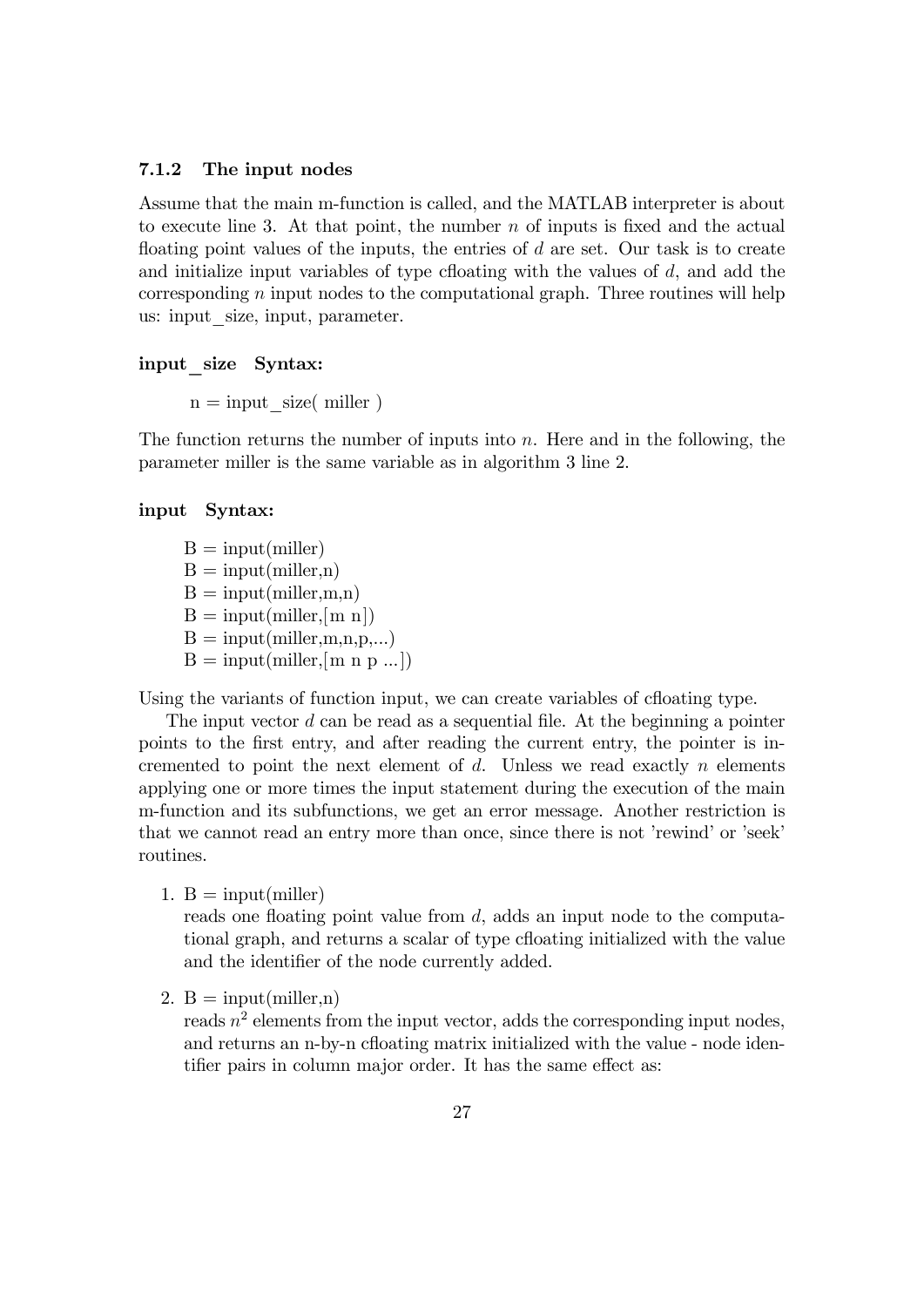```
for j = 1:nfor i = 1:nB(i,j) = input(miller);end
end
```
3. B = input(miller, m, n) or B = input(miller, [m n]) returns an m-by-n cfloating matrix with elements initialized just as above, but with  $m \cdot n$  elements instead of  $n^2$ :

```
for j = 1:nfor i = 1:m
         B(i,j) = input(miller);end
end
```
4.  $B = input(miller, m, n, p, ...)$  or  $B = input(miller, [m n p, ...])$ returns an m-by-n-by-p-by-... cfloating array initialized with  $m \cdot n \cdot p \cdot \ldots$ currently read and added value - node identifier pairs in column major order.

parameter In most cases all the size parameters of a numerical algorithm cannot be deduced from the number of inputs. For example, assume that we would like to analyse an algorithm for least square solution of an overdetermined system  $\|Ax - b\| \to \min$ . In that case the function input size will return the number of the elements in the extended matrix  $\begin{bmatrix} A & b \end{bmatrix}$ , but it does not determine uniquely the number of equations and unknowns. For such cases the user can pass a vector of parameters to the main m-function while calling the error analyser routines. The parameter vector is a double precision array. It is the users decision what parameters to use by implementing the input algorithm, and how to arrange it into a single vector, or to use parameters at all.

# Syntax:

 $b = parameter(miller, i)$ 

returns the i-th entry of the parameter vector served by the user.

Using global variables is another approach to passing parameters, and would also work Öne. However, using the parameter statement is safer than global variables, because the software monitors the parameter vector for changes. We have mentioned that by straight-line programs the computational graph is generated only once. If the parameter vector changes, it is guaranteed that the main mfunction will be called and the graph will be regenerated. If parameters are passed by global variables, it is up to the user to ensure that the graph is regenerated.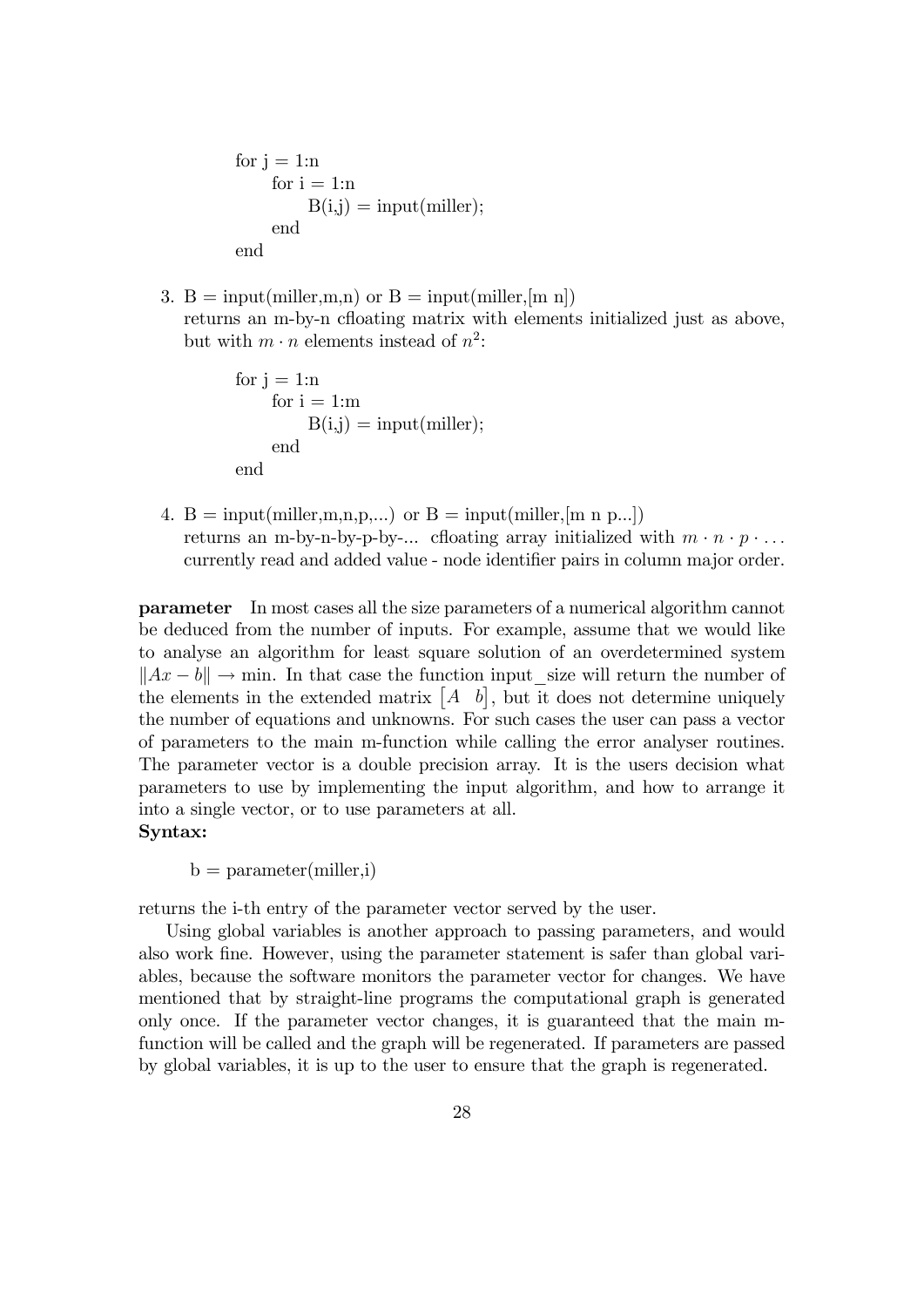#### 7.1.3 The arithmetic nodes

The desired arithmetic nodes can be added to the computational graph by executing arithmetic operations on cfloating arrays. MATLAB has two different types of arithmetic operations. Matrix arithmetic operations are defined by the rules of linear algebra. Array arithmetic operations are carried out element by element, and can be used also with multidimensional arrays. The period character  $\ldots$ ) distinguishes the array operations from the matrix operations. The cfloating array supports both types with the restriction, that matrix division, elementwise power and matrix power are not allowed. Note that the cfloating array supports only real arithmetic, it does not store imaginary part and cannot perform complex operations. The following operators can be used with cfloating arrays:

- 1. Addition or unary plus<sup>2</sup>.  $A+B$  adds A and B. A and B must have the same size, unless one is a scalar. A scalar can be added to a matrix of any size.
- 2. Subtraction or unary minus<sup>3</sup>.  $A B$  subtracts B from A. A and B must have the same size, unless one is a scalar. A scalar can be subtracted from a matrix of any size.
- 3. Matrix multiplication.  $C = A * B$  is the linear algebraic product of the matrices  $A$  and  $B$ . For nonscalar  $A$  and  $B$ , the number of columns of  $A$ must equal the number of rows of  $B$ . A scalar can multiply a matrix of any size. If both A and B are matrices  $C = A * B$  has the same effect as:

```
[n,k] = size(A);[1,m] = size(B);
assert(k == 1, 'Inner dimensions must agree!');
for i = 1 : nfor i = 1 : m
         C(i,j) = 0.0;for k = 1 : lC(i,j) = C(i,j) + A(i,k) * B(k,j);end
    end
end
```
4. Array multiplication.  $A \cdot B$  is the element-by-element product of the arrays A and B. A and B must have the same size, unless one of them is a scalar.

<sup>&</sup>lt;sup>2</sup>Unary plus does not add a node to the graph, just returns the same cfloating array.

<sup>&</sup>lt;sup>3</sup>Unary minus always considered to be error free.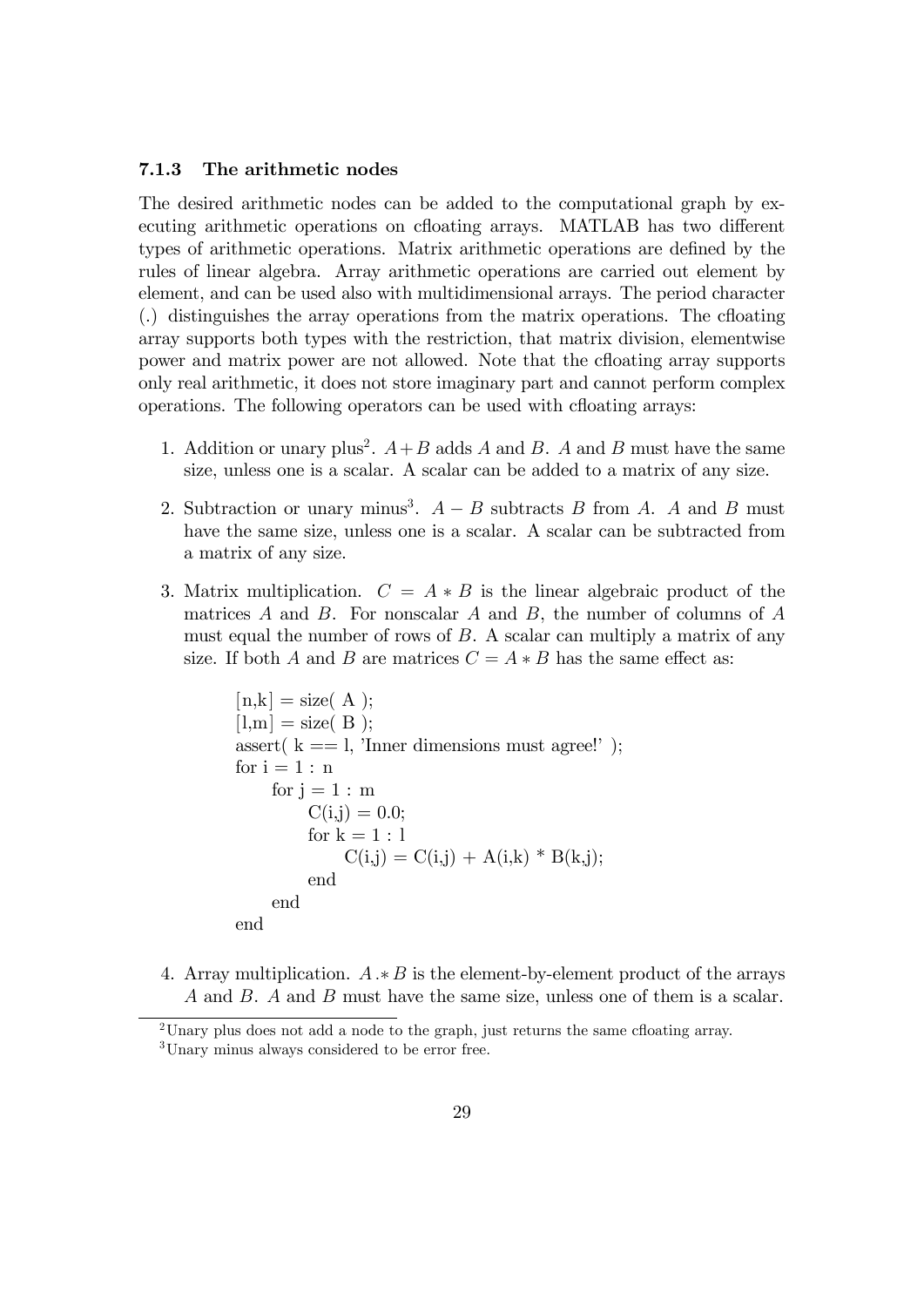- 5. Division by a scalar.  $B/a$  is the matrix with elements  $B(i, j) / a$  (a is a scalar). Note that this definition differs from the built-in version, where  $B/A$  is the matrix division  $B * inv(A)$ .
- 6. Array right division.  $A \cdot \! / B$  is the matrix with elements  $A(i, j) / B(i, j)$ . A and B must have the same size, unless one of them is a scalar.
- 7. Array left division.  $A \setminus B$  is the matrix with elements  $B(i, j) / A(i, j)$ . A and B must have the same size, unless one of them is a scalar.
- 8. Square root. sqrt  $(A)$  is the element-by-element square root of the array A.

The above cfloating operations computes the floating point values of the entries of the resulting arrays and adds the arithmetic nodes corresponding to the elementary operations evaluated. The results will be choating arrays with elements equal to the resulting value - node identifier pairs.

Combining cfloating with built-in data type *double* The cfloating version of the above operators will be called, if at least one of the operands is of type cfloating. In the mixed cases, when one operand is a cfloating array and the other is a double precision MATLAB array<sup>4</sup>, the entries of the built-in typed array are considered to be constants. The operation is only executed after the corresponding constant nodes have been added. For a particular value a constant node is added only once for the whole execution. For example if  $B$  is a cfloating matrix, then  $C = \text{zeros}(size(B)) + B$  will add only one constant node for the value 0.0, and every entry will refer to that node. Furthermore all additional occurrences of the constant value zero, will refer to that previously added node.

**The function cfloating()** Sometimes it is necessary to explicitly convert a builtin double precision array to chaoting type. Syntax:

 $C = \text{cfloating}(B)$ 

returns a cfloating array, which have the same size as  $B$ . The value part of the entries of  $C$  will be initialized with the corresponding elements of  $B$ , but no nodes will be added to the graph, and the node identifier part will be set to zero. The addition of the constant node corresponding to an entry of C will be postponed until the first occurrence of the particular entry in an arithmetic operation. In the following we shall refer to a value without corresponding graph node as an unregistered value. If  $B$  is already a cfloating array, the function has no effect.

<sup>&</sup>lt;sup>4</sup> cfloating can be combined only with double in binary operations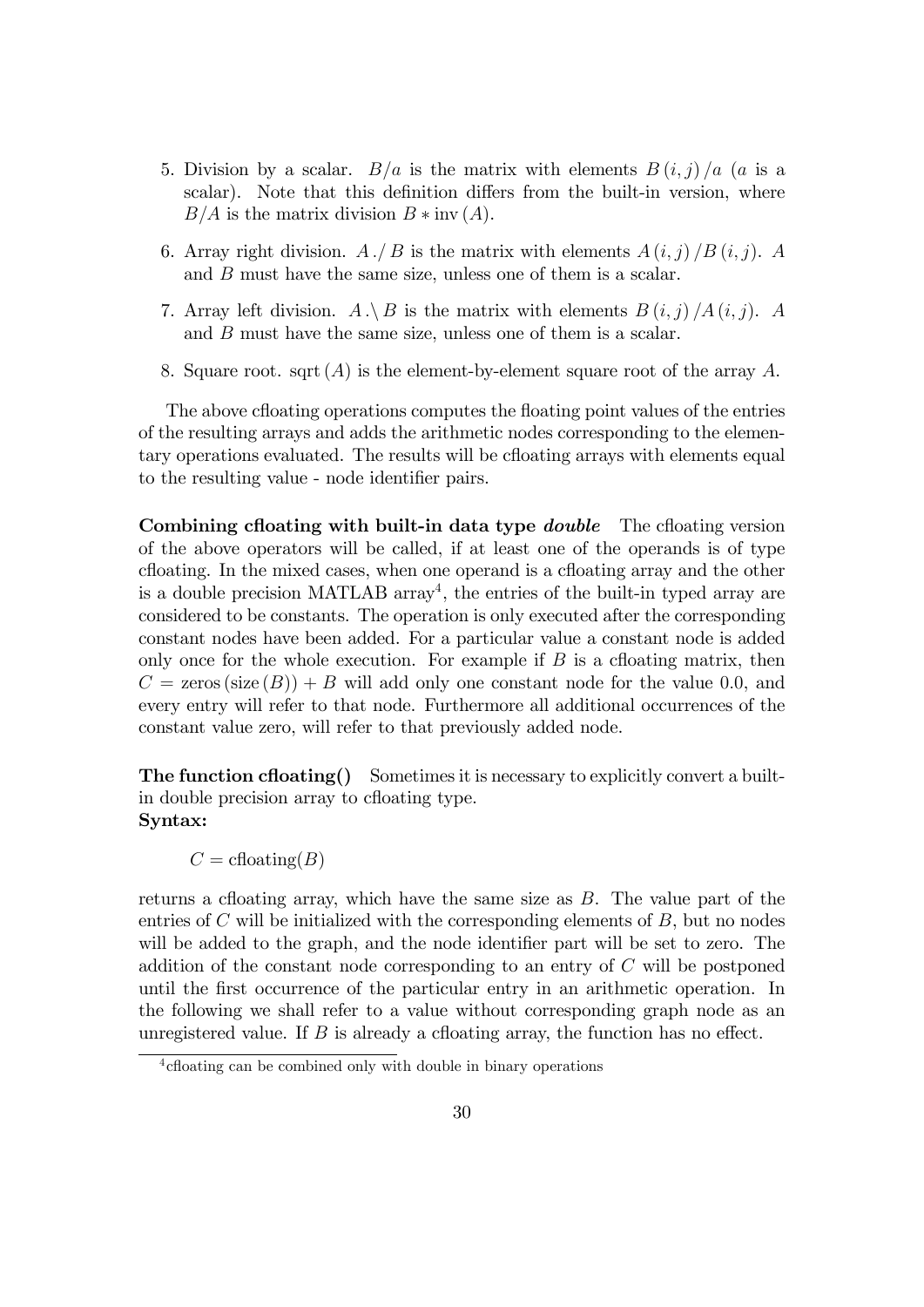**Programming with cfloating** MATLAB is a matrix-based computing environment with sophisticated matrix and array manipulation methods. The following functions works with arrays of any type without explicitly defining (overloading) them, so these methods have the same behavior in conjunction with chaoting as with built-in types. For detailed description see the MATLAB help.

- 1. Matrix concatenation functions. cat, horzcat, vertcat, repmat, blkdiag. Function horzcat $(A, B, C,...)$  is a synonym for  $[A, B, C,...]$ , and vert $cat(A,B,C,..)$  for [A; B; C;...]. In the case of cat, horzcat, vertcat and blkdiag combination of cfloating and built-in types is also allowed. If at least one of the arguments is a chaoting array, the arrays of built-in type will be converted to cfloating arrays with unregistered values, and then concatenated. So  $D =$  $[A, B, C]$  has the same effect as  $D = [c \text{floating}(A), c \text{floating}(B), c \text{floating}(C)].$
- 2. Matrix indexing. The various indexing schemes of MATLAB can also be applied to cfloating matrices and multidimensional arrays on both sides of the assignment operator, but the cfloating array itself must not be used as an index. A submatrix resulted from a cfloating array by indexing will be also of type cfloating.
- 3. Getting information about a matrix. The functions: length, ndims, numel, size, isempty, isscalar, isvector can be used in the same way as for built-in types.
- 4. Reshaping a matrix. The functions: reshape, rot90, áiplr, áipud, áipdim, transpose, permute, ipermute, circshift, shiftdim can also be used. (trans $pose(A)$  is the same as A').

A good m-Öle programming practice is preallocating arrays before loops to avoid their growing inside the loop. Preallocating leads typically to a situation, where explicit conversion to cfloating is necessary. Consider the case of matrix multiplication. Assume that algorithm 4 called with cfloating matrices. If we omit line 6, then an error occurs at line 10. Without line 6 the right-hand side:  $C(i,j)$  +  $A(i,k) * B(k,j)$  at line 10 results a cfloating scalar, but C is still a double matrix. By such indexed assignment with different types, as in line 10, MATLAB tries to convert the right-hand side value to the type of the left-hand side. However, automatic conversion from cfloating to double is not allowed, which yields an error.

Algorithms that are not straight-line programs In this section we will see, how we can make the flow of control depend on the value of cfloating arrays.

1. The function value. Syntax: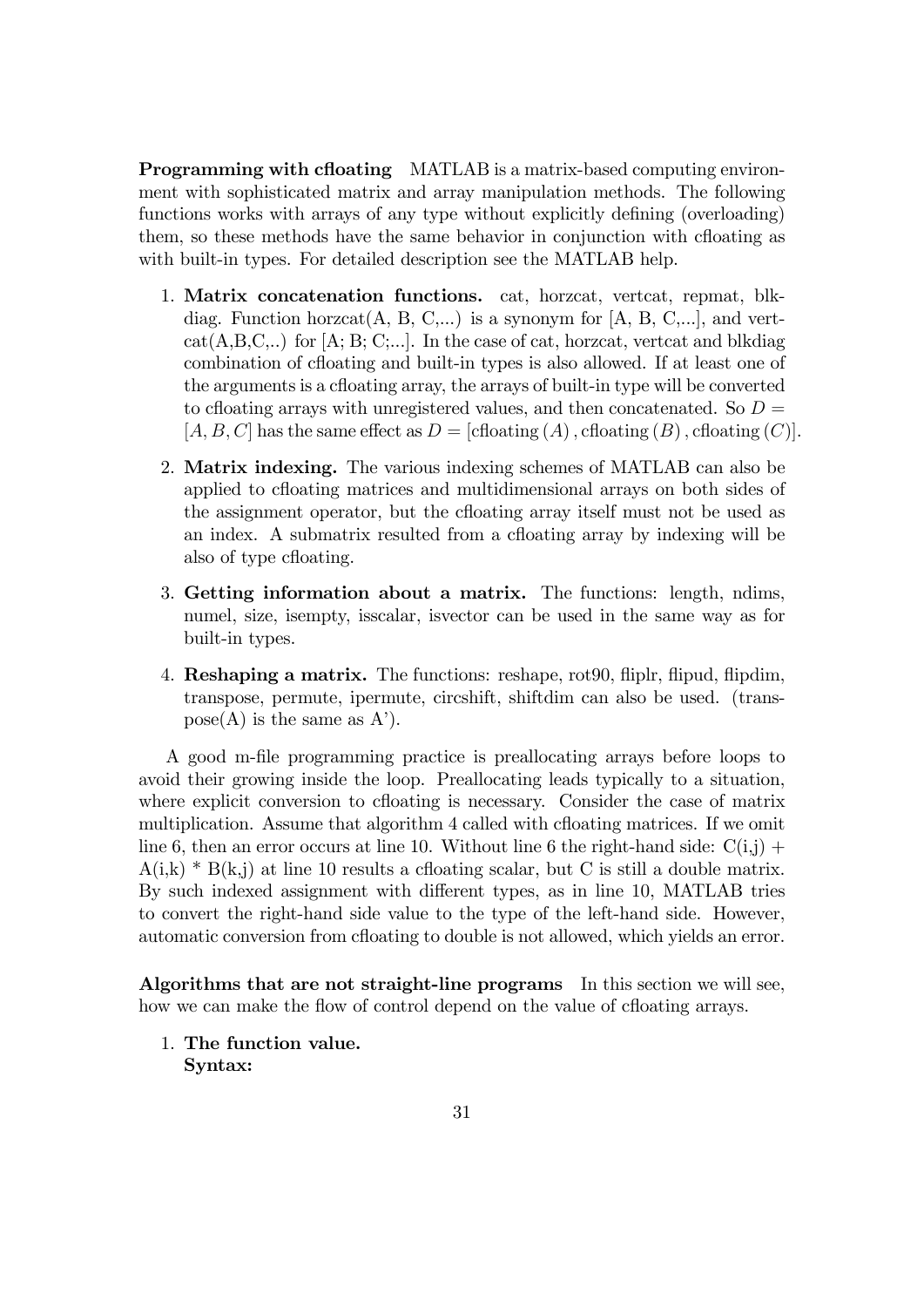Algorithm 4 Matrix multiplication

1: function  $C = \text{mtimes}(A,B)$ 2:  $[n,k] = size(A)$ ; 3:  $[l,m] = size(B)$ ; 4: assert( $k == 1$ , 'Inner dimensions must agree!'); 5:  $C = \text{zeros}(n,m);$ 6:  $C = \text{choding}(C);$ 7: for  $i = 1 : n$ 8: for  $i = 1 : m$ 9: for  $k = 1 : 1$ 10:  $C(i,j) = C(i,j) + A(i,k) * B(k,j);$ 11: end 12: end 13: end

 $C =$  value  $(B)$ 

If  $B$  is a cfloating array, it returns with the value part of  $B$ .  $C$  will be a built-in typed double array with the same size as  $B$ . We have mentioned, that automatic (implicit) conversion of cfloating to double is not allowed, but with value we can make explicit conversion. After we have gained access to the floating point value of cfloating variables, based on them, we can construct conditional expressions for if tests and while loops.

2. Relational operators. For convenience we have defined the relational operators  $(<, >, <=, >=, ==, ==)$  on cfloating arrays. Hence, cfloating arrays can directly (without the value function) be operands of relational expressions. For instance  $a > 0.0$  has the same effect as value  $(a) > 0.0$ .

If either a value function or a relational operator in conjunction with a cfloating value occurs in the m-file implementation of the input algorithm, the main mfunction will be called and the computational graph will be regenerated at every set of input data, upon which the error measuring number is to be computed.

Constrained error maximization Actually the stability analysis by Miller Analyser for MATLAB is the maximization of an error function  $\omega(d)$ . Beside unconstrained optimization, we can also perform constrained optimization. The function constraint is used to define constraints for the search for large values of the error measuring quantity.

Syntax: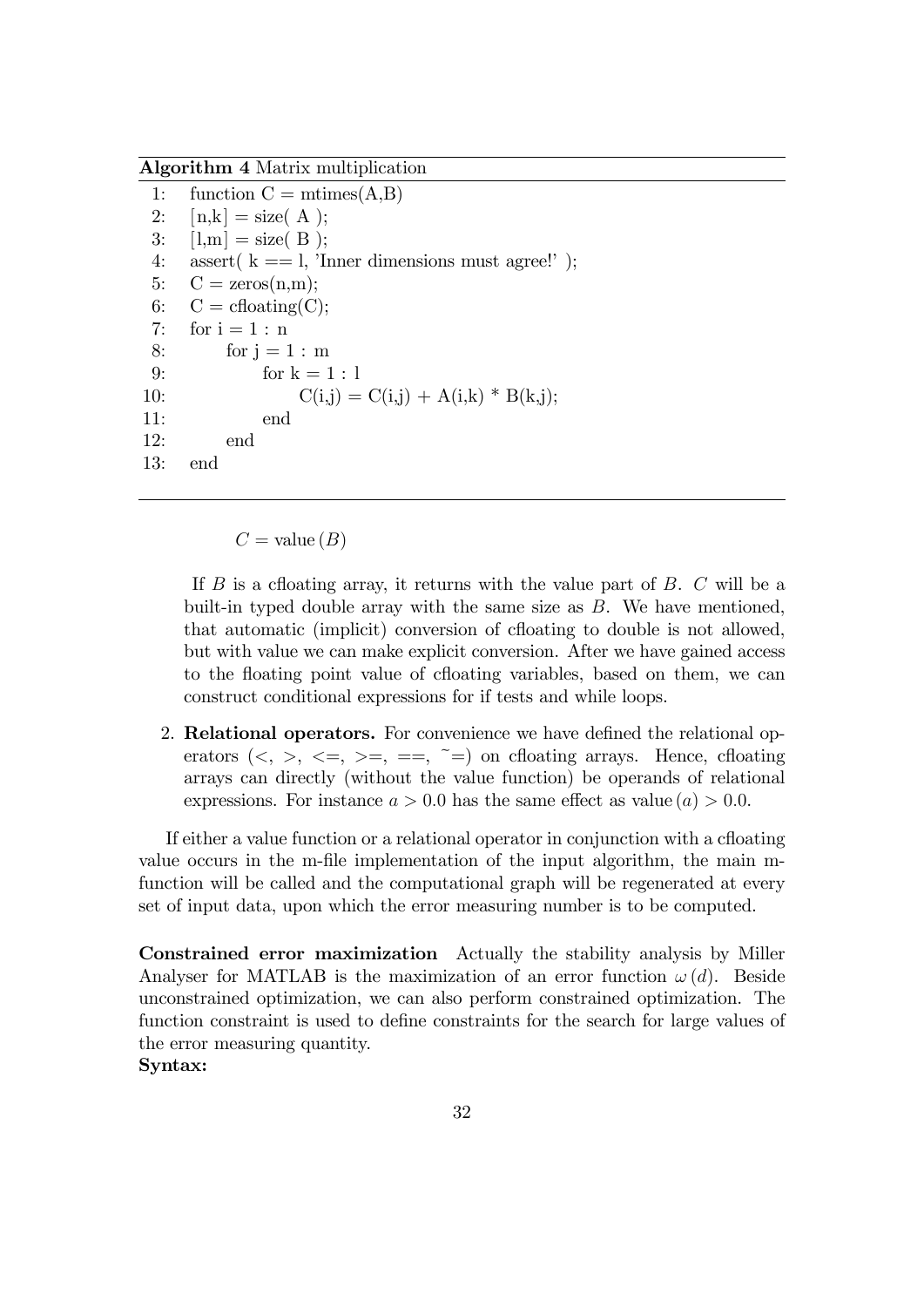constraint(miller,V)

Here, V can be either a cfloating or a double array. If V is cfloating typed, then it is first converted to built-in type double by calling value(V). The entries of V is then added to the vector of constraints  $C(d)$ . The *i*-th element of  $C(d)$  represents the constraint  $C_i(d) \geq 0$ . The constrained optimization is realized through penalizing the value of  $\omega(d)$  at inputs for which any  $C_i(d)$  is near to or less than zero. The error measuring value is simply multiplied by min  $(1, C_1, C_2, \ldots, C_n)$   $(n \ge 0)$ , and the maximization is performed on that penalized error measuring value.

#### The weak composition model Syntax:

#### composition(miller)

instructs the error analyser to apply the weak composition model of error propagation. Suppose F is a program for computing  $f(d)$ . Calling function composition separates  $F$  into two subprograms  $H$  and  $G: H$  consists of the arithmetic operations performed before the invoking of composition and G consists of the later operations. The weak composition model assumes that the operations are exact but intermediate values are rounded as they passed from  $H$  to  $G$ . At most one composition statement can be executed.

Error handling By executing the m-files implementing the input algorithm many kinds of error condition may arise. We distinguish terminating and nonterminating errors. If a terminating error occurs, the process of error maximization is aborted and control returns to the MATLAB prompt with an error message. When we execute the input algorithm upon the initial input vector, all the errors are terminating errors.

In the case of non-straight-line programs the main m-function is called at every set of data, upon which the error measuring quantity is to be evaluated. By these further executions a non-terminating error may also occur. A non-terminating error aborts only the execution of the input algorithm, but maximization is continued by evaluating the error measuring quantity upon other input vectors. If it is not the initial execution, division by a non-constant cfloating variable with value zero, or taking the square root of a negative number (non-constant, cfloating) causes a non-terminating error. The user can also trigger a non-terminating error by calling alg\_error:

### Syntax:

alg\_error(miller,message)

The function also prints an error message to the MATLAB prompt. All other error conditions terminate the maximization of roundoff errors.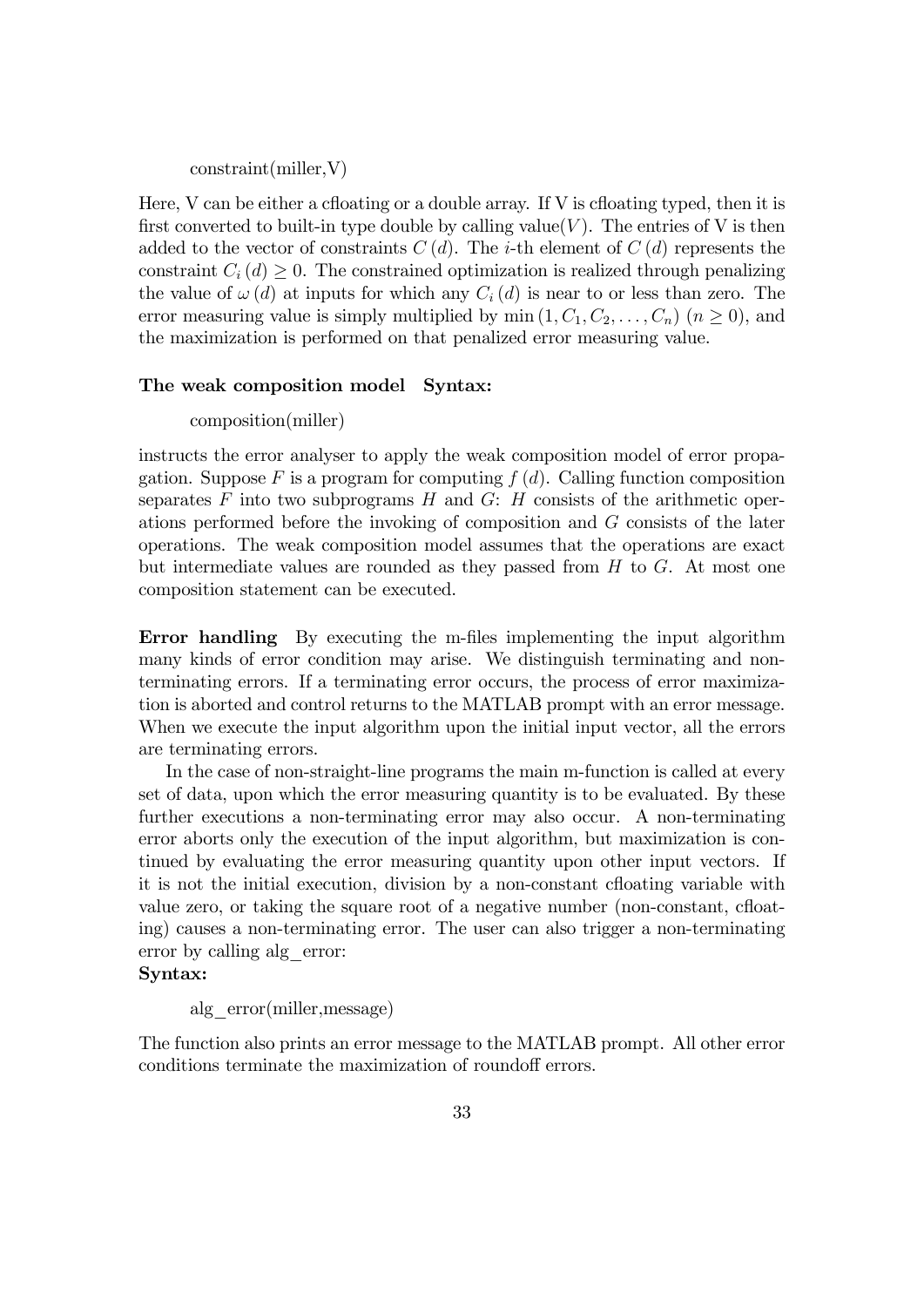# 7.1.4 The output nodes

The final step of building a computational graph is choosing the output nodes of the algorithm from its arithmetic nodes. The values corresponding to the output nodes are those, whose numerical stability will be analysed. Syntax:

output(B)

The node identifiers corresponding to the elements of the cfloating array  $B$  are added to the vector of outputs. Every element of B must be a computed value, so only arithmetic node may become an output node. Several output statements may be executed, but a single node must not be added more than once. The vector of outputs is written by the output function, as a sequential Öle: A pointer is maintained to designate the index where the next element is to be put. If B has  $n$  entries, the pointer is incremented by  $n$ .

# 7.2 Doing the analyses

In this section we will see how we can analyse the numerical stability of algorithms defined according to the rules given in the previous section.

# 7.2.1 Creating a handle to the error analyser

To perform error analysis, an object of class miller have to be created. By creation we must provide the name of the main m-function of the input algorithm. For comparing numerical stability of two algorithms solving the same problem the user must provide the names of the two main m-files of the algorithms to be compared. Syntax:

 $m =$  miller(mfunction)

Analysing a single algorithm m-function is a string containing the name of the function defining the method to analyse. By comparing, mfunction contains two names delimited by  $\prime\prime$ . Note that the names have to be given without the  $\prime\cdot\text{m}$ extension. In the following m will denote a properly created object of type *miller*.

### 7.2.2 Setting the parameters of maximization

By the set method parameters can be set, which determine how the analysis will be performed.

1. We can analyse stability according to several error measuring quantities. Syntax: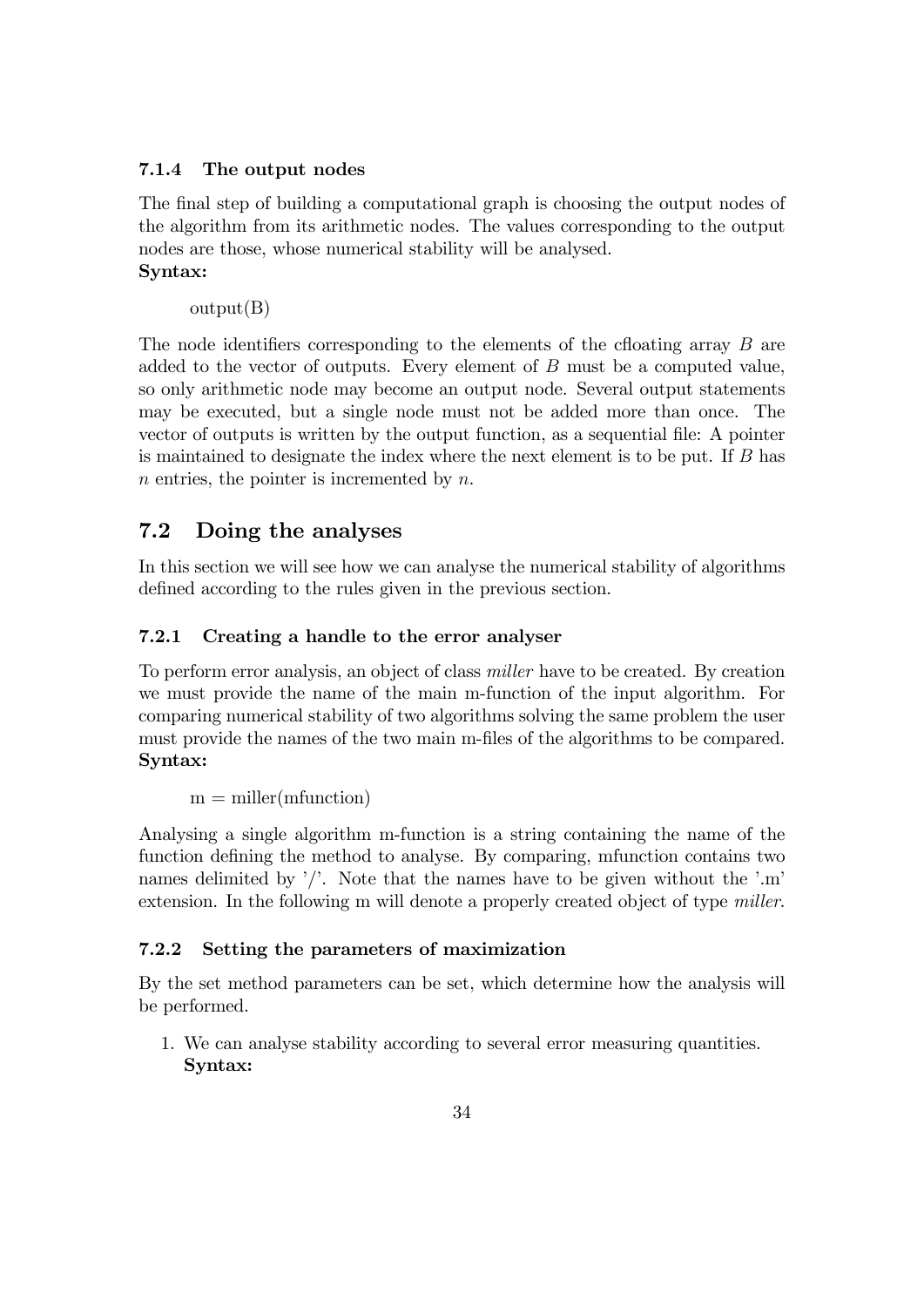$m = set(m, 'error\_measure', errorstr)$ 

Sets the error measuring quantity to maximize. errorstr is a string containing the name of the desired error measuring quantity. Analysing a single algorithm the values of errorstr can be: 'wkl', 'wke', 'jwl', 'jwe', 'erl', 'ere' for the appropriate error comparing value. To compute condition number errorstr is set to 'cnl' or 'cne' for normwise and elementwise condition number. Assume that we are comparing two methods and 'method1/method2' was the m function argument by constructing of the miller object. The value 'jw1/2' will set the error comparing value to  $JW_{\text{method1/method2}}$ . Similarly 'jw2/1', 'er1/2', 'er2/1' will set JW<sub>method2/method1</sub>,  $ER_{\text{method1}, \text{method2}}$  and  $ER_{\text{method2}/\text{method1}}$  respectively. For details about the error measuring numbers see pages 89-94 in the book by Miller and Wrathall [58].

2. The stopping criterion of maximization can also be set. Syntax:

 $m = set(m, 'stop–crit', v)$ 

Sets the stopping criterion for the given value  $v$ .  $v$  must be a scalar. The maximization terminates, if this value is reached. Zero turns off testing on reaching a stopping value.

#### 7.2.3 Error analysis

1. For testing purposes we can omit computing error measuring quantities and just run the input algorithm. Syntax:

> $output = run(m,d)$  $output = run(m,d,p)$

Returns the output vector of the input algorithm. d is a double precision MATLAB array with the input data. If  $d$  is a matrix it will be vectorized in column major order. The entries of the vector  $d$  will be read by the input statement (see section 7.1.2).  $p$  is the parameter vector. Its entries can be reached in the input algorithm by the parameter statement as in section 7.1.2 described. If  $p$  has more than one dimensions, it is also vectorized in column major order.

2. Computing error measuring numbers at a given set of data d: Syntax: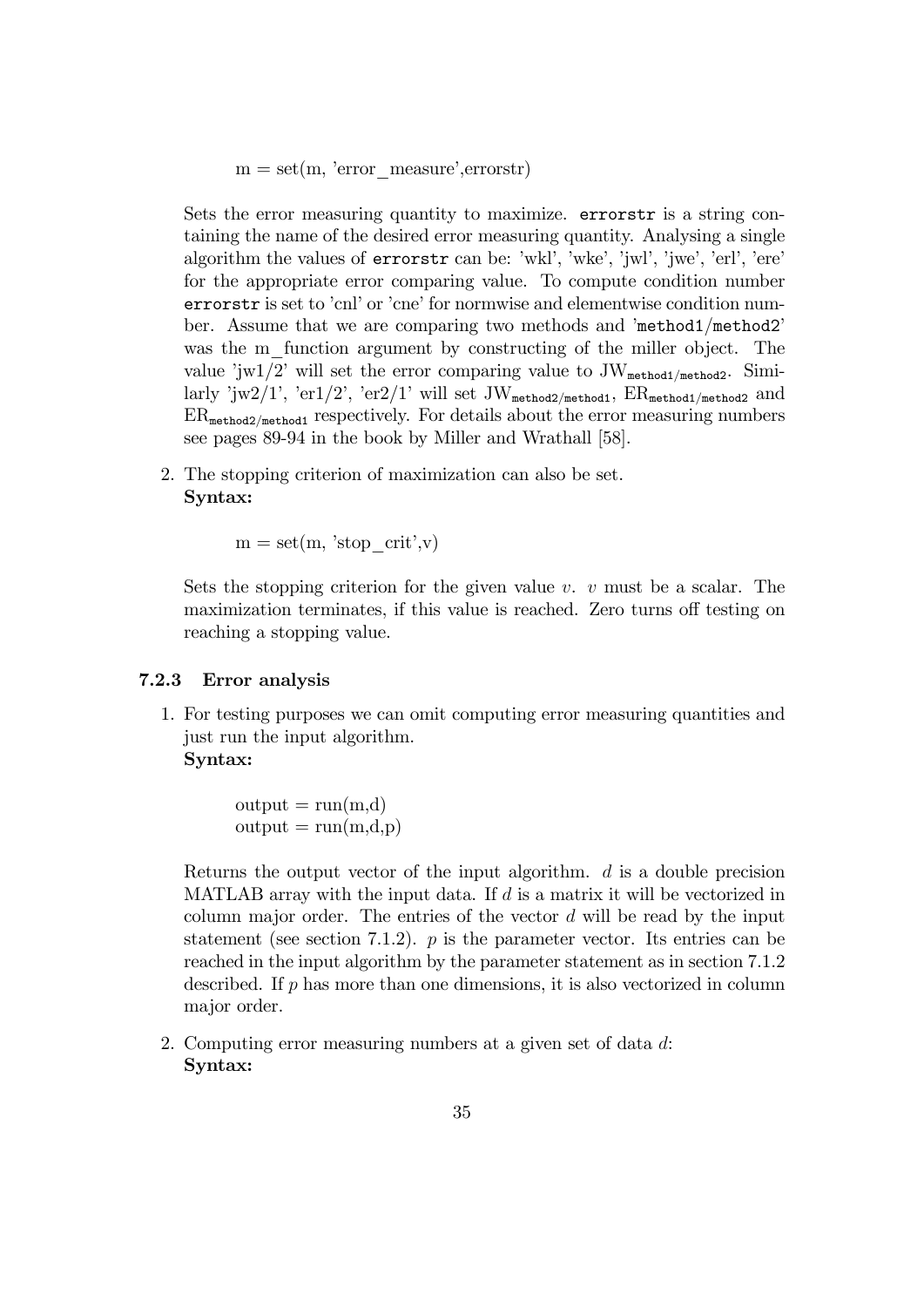rho  $=$  <errormeasure>(m,d) rho  $=$  <errormeasure>(m,d,p)

d and p are the same as above.  $\leq$ errormeasure $\geq$  can be substituted with: wkl, wke, jwl, jwe, erl, ere, cnl, cne, jw1vs2, jw2vs1, er1vs2, er2vs1 for the desired error measuring number. For example jw1vs2 will compute  $JW_{\text{method1/method2}}$ . The calling also sets the 'error\_measure' argument to the error measuring quantity being computed. So calling maxsearch after one of these function will maximize the error value has just been computed.

3. For performing maximization the function maxsearch have to be used: Syntax:

> $[\text{rho}, \text{dfinal}] = \text{maxsearch}(m, \text{dinit}, \text{methodcode})$  $[\text{rho}, \text{dfinal}] = \text{maxsearch}(m, \text{dinit}, \text{methodcode}, p)$

dinit is the input data vector from which the maximization starts, methodcode is a string: 'ros', 'nms', 'mds' to perform optimization using the Rosenbrock, the Nelder-Mead simplex, or the Multidirectional Search by Torczon respectively. p is the parameter array as above.

Error handling We have mentioned in section 7.1.3, that terminating and nonterminating errors may occur during execution of the input algorithm. Further nonterminating errors may arise during the computation of the error measuring quantity. The nonterminating errors do not abort the error maximization process. The evaluation of the error measuring quantity fails at the given set of data, but maximization continues. The nonterminating errors are counted, and at the end of maximization we can get a report about the errors encountered. As in section 7.1.3 described: by the first evaluation of the error measuring value all errors are terminating errors. So, the computation must be error-free at dinit to perform maximization. The nonterminating errors are the following:

- 1. Division by zero or taking the square root of negative number during the execution of the input algorithm.
- 2. By computing wkl, wke, jwl, jwe, jw1vs2 or jw2vs1 we may get the error message 'OMEGA failure'. This arise, if either the number of operations that are not error free, or the number of inputs is less than the number of outputs.
- 3. By the same error measures as above 'DIAGON failure' arises if the error measuring number cannot be computed accurately because of rank deficiency.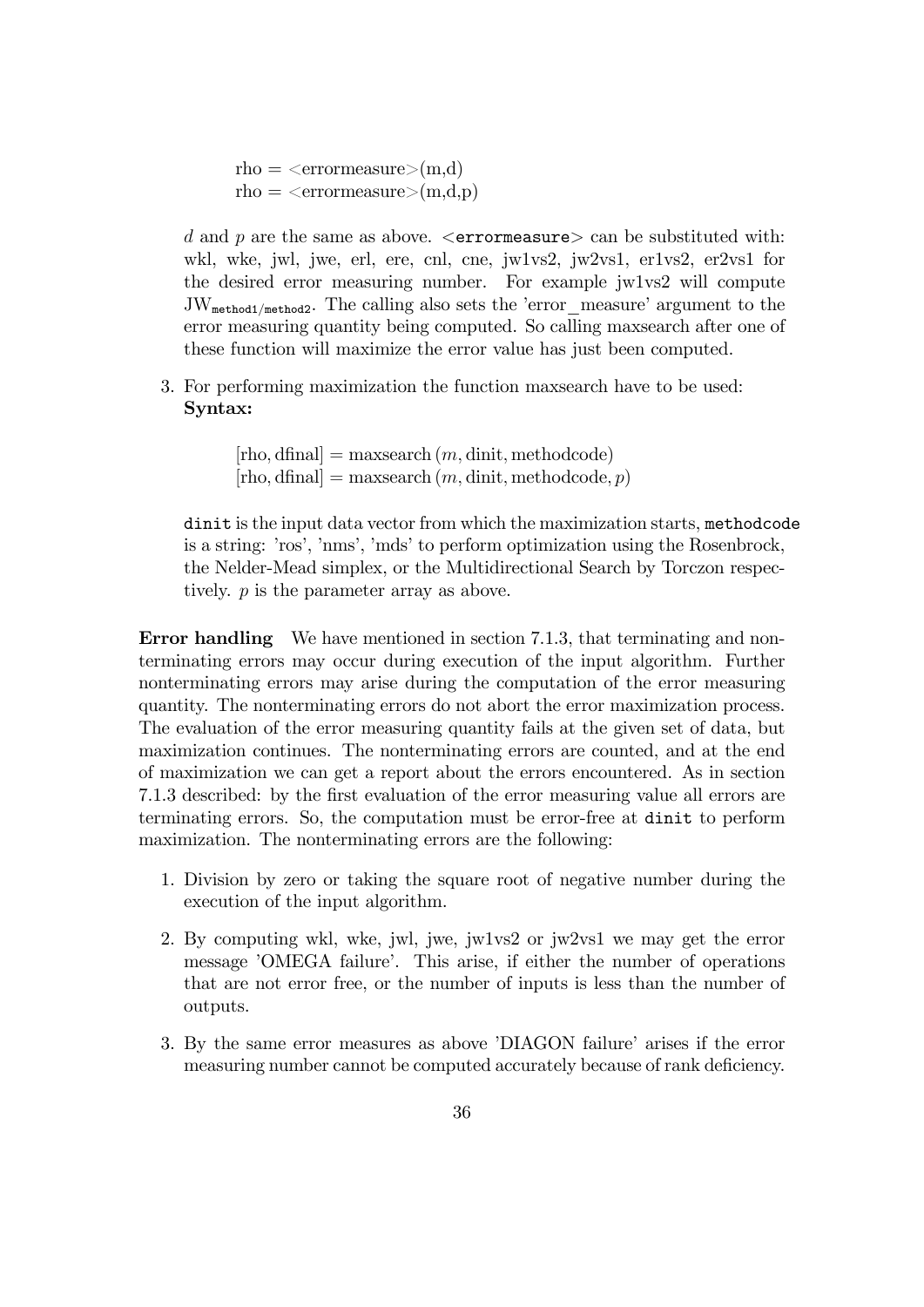- 4. By computing erl, ere, er1vs2, er2vs1 we can get 'GETER failure'. These error measuring quantitie are the quotient of the norms of two matrices. The error is encountered, if the divisor is zero.
- 5. If computing the condition number fails we get 'CONDIT failure'.

Functions reset and reset counter The miller object uses dynamic memory allocation: it grows for the needs, but automatically it does not free up memory. If we would like to free up the memory owned by the object, reset must be called. Syntax:

 $reset(m)$ 

Frees up the memory allocated by m. The object will be the same state as if it were created right now.

By maxsearch beside the errors the evaluations of the error measure is also counted. The counters can be reset calling resetcounter. Syntax:

```
resetcounter(m)
```
Before calling maxsearch again, reset or resetcounter need to be called. Syntax:

destroy(m)

Frees up all the memory allocated by m. Referencing to m after calling destroy causes segmentation violation!

The display function The display function is also defined for the miller class. This function called for built in MATLAB types, if their values are printed when the semicolon omitted. Display returns several information on the actual object.

# 8 Applications

# 8.1 Gaussian elimination, an important example

The numerical stability of the Gauss method and its variants is in question, since von Neumann, Goldstine, Turing, Fox, Huskey and Wilkinson advocated it as an efficient sequential computer solver for linear algebraic systems of the form  $Ax = b$ . Due to mainly Wilkinson [79], [80], [39] we know a lot about the numerical stability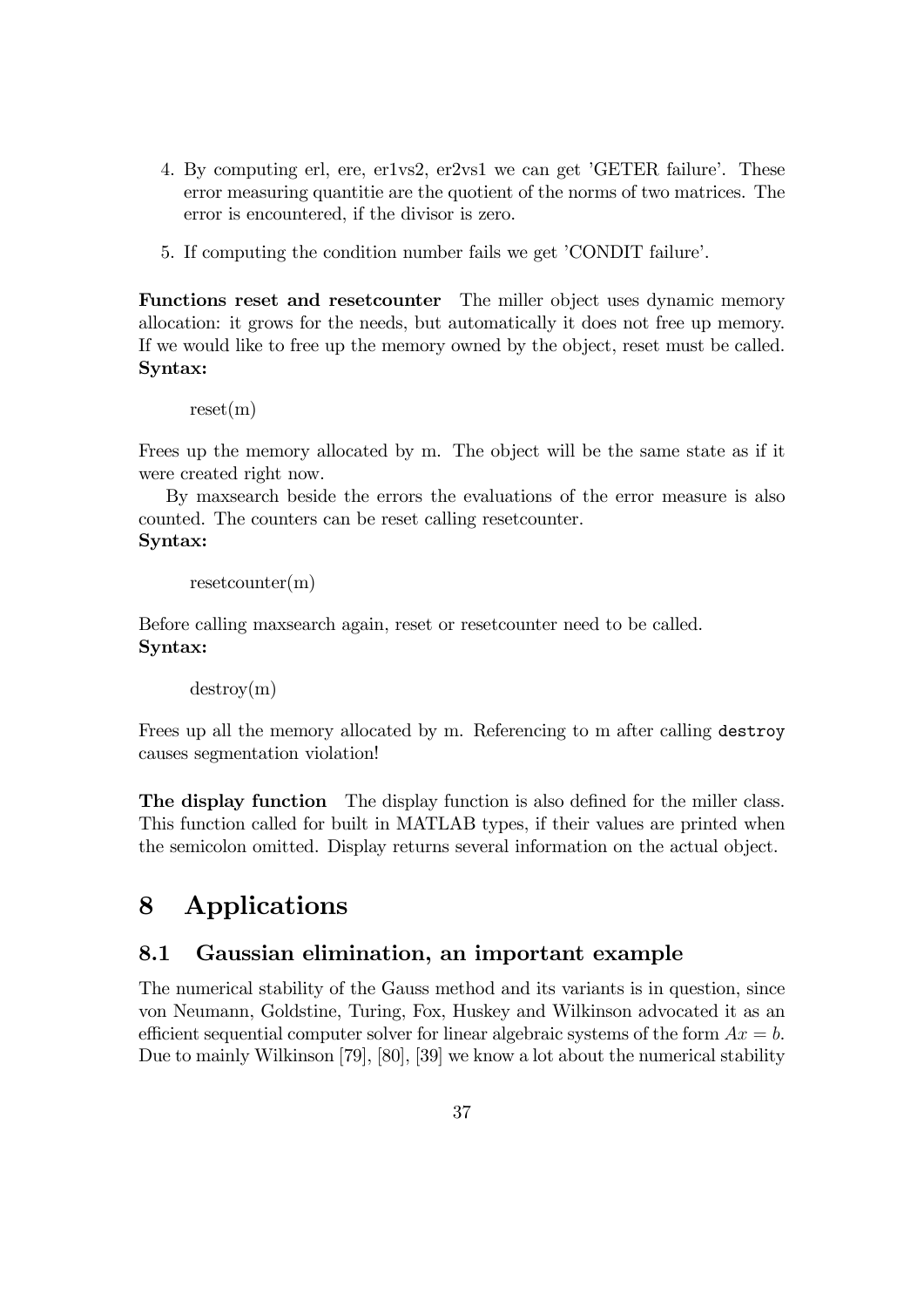of the Gaussian elimination method. Hence it is a good and quite significant algorithm to test the efficiency of the Miller method.

Using the original version of the method [57], Miller analyzed the numerical stability of Gaussian elimination solving the linear system  $Ax = b$   $(A \in \mathbb{R}^{n \times n},$  $b \in \mathbb{R}^n$  without pivoting and with partial pivoting (for details see [58]). Our software, which is available on

http://phd.uni-obuda.hu/images/milleranalyzer.zip,

can easily reproduce the results obtained by Miller. For details about the use of the software see our User's Manual [34].

We consider first the procedure without pivoting. Algorithm 5 shows an m-

# Algorithm 5 Gaussian elimination

1: function  $b =$  gauss $(A, b)$ 2: % Gaussian elimination 3:  $[n,m] = size(A);$ 4: assert(  $n == m$ , 'A is not a square matrix!'); 5:  $m =$  numel(b); 6: assert  $n == m$ , 'b must have as many elements as the columns of A!'); 7: % 8: % Elimination 9: for  $k = 1 : n - 1$ 10: for  $i = k + 1 : n$ 11:  $amult = A(i,k) / A(k,k);$ 12:  $A(i,k+1:n) = A(i,k+1:n)$  - amult \*  $A(k,k+1:n)$ ; 13:  $b(i) = b(i)$  - amult \*  $b(k)$ ; 14: end 15: end 16: % 17: % Back substitution 18: for  $i = n : -1 : 1$ 19: b(i) = ( b(i) - A(i,i+1:n) \* b(i+1:n) ) / A(i,i); 20: end

file implementation appropriate for analysis. The software can easily find linear systems for which  $\omega$  is extremely large. We fixed the size of the problem at  $n = 4$ .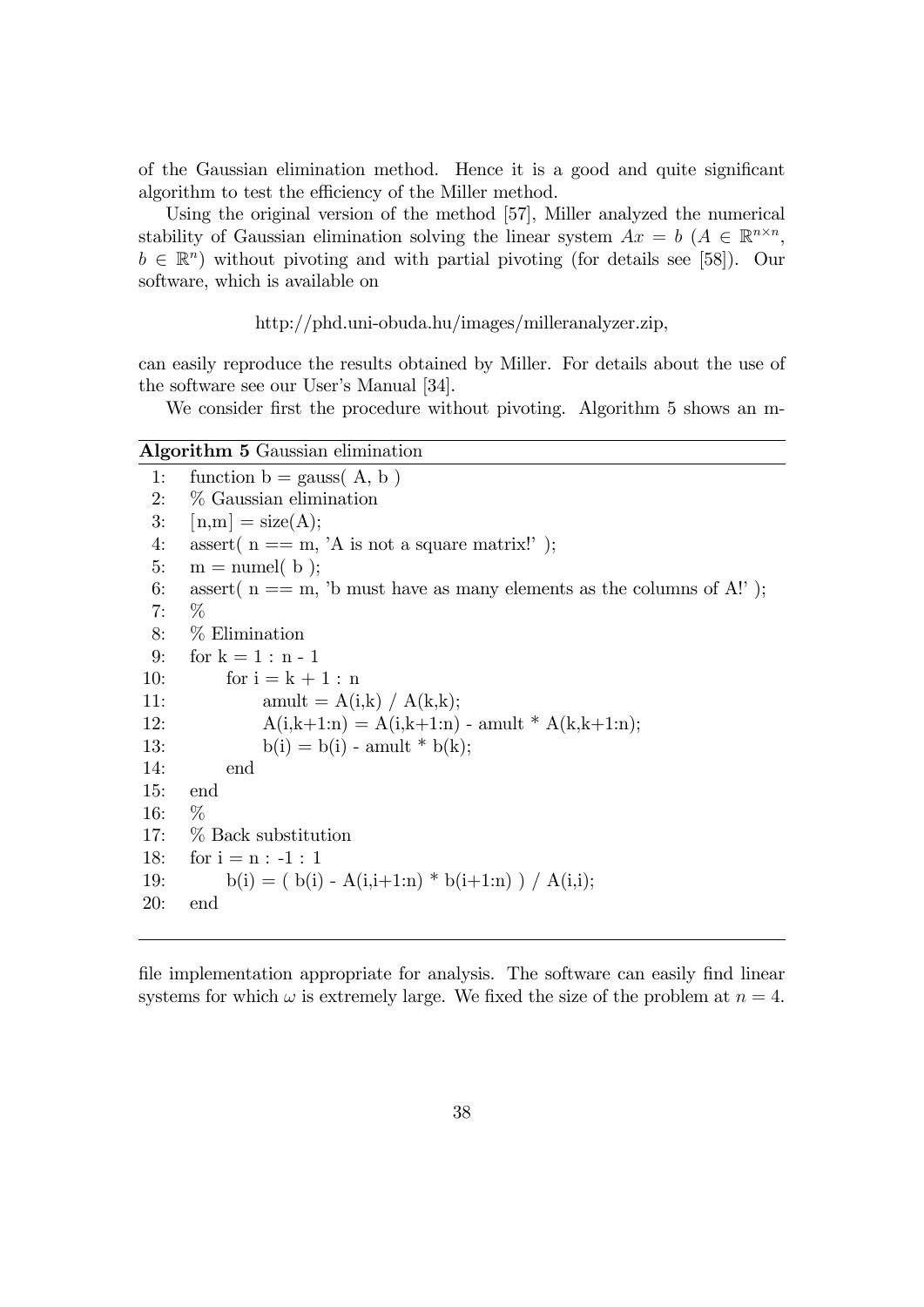Started from a randomly chosen data set, the Rosenbrock method located:

$$
A \approx \left[\begin{array}{cccc} 0.7447 & 0.1774 & 0.5546 & -0.0404 \\ 0.7136 & 0.1681 & 0.5303 & 0.9408 \\ 0.7440 & 0.8149 & 0.9112 & 0.5309 \\ 1.0416 & 0.1674 & -0.6000 & 0.7108 \end{array}\right], \qquad b \approx \left[\begin{array}{c} 0.8414 \\ -0.4787 \\ 0.3505 \\ -0.2878 \end{array}\right],
$$

where  $\omega(A, b) \approx 2.1283e + 0.11$ . Matlab's condition estimation function gives: cond  $(A) \approx 5.6179$ , so Gaussian elimination without pivoting can be unstable at very well-conditioned data.

Algorithm 6 Gaussian elimination with partial pivoting

1: function  $b = gpp(A, b)$ 2: % Gaussian elimination with partial pivoting 3:  $[n,m] = size(A);$ 4: assert(  $n == m$ , 'A is not a square matrix!'); 5:  $m =$  numel(b); 6: assert  $n == m$ , 'b must have as many elements as the columns of A!'); 7: % 8: % Elimination 9: for  $k = 1 : n - 1$ 10:  $[\text{maxval}, \text{maxi}] = \text{max}(\text{abs}(\text{value}(A(k:n,k))));$ 11:  $maxi = maxi + k - 1;$ 12:  $A([k, max], k:n) = A([max, k], k:n);$ 13: b(  $[k, \text{maxi}]$  ) = b(  $[\text{maxi}, k]$  ); 14: for  $i = k + 1 : n$ 15: amult =  $A(i,k) / A(k,k);$ 16:  $A(i,k+1:n) = A(i,k+1:n)$  - amult \*  $A(k,k+1:n)$ ; 17:  $b(i) = b(i)$  - amult \*  $b(k)$ ; 18: end 19: end 20: % 21: % Back substitution 22: for  $i = n : -1 : 1$ 23: b(i) = ( b(i) - A(i,i+1:n) \* b(i+1:n) ) / A(i,i); 24: end

Consider Algorithm 6 implementing Gaussian elimination with row interchanges (partial pivoting). Partial pivoting is performed from line (10) to (13). In line (10) we find the pivoting element with maximal absolute value using the built-in Matlab functions max and abs. On the other hand, the function value is designed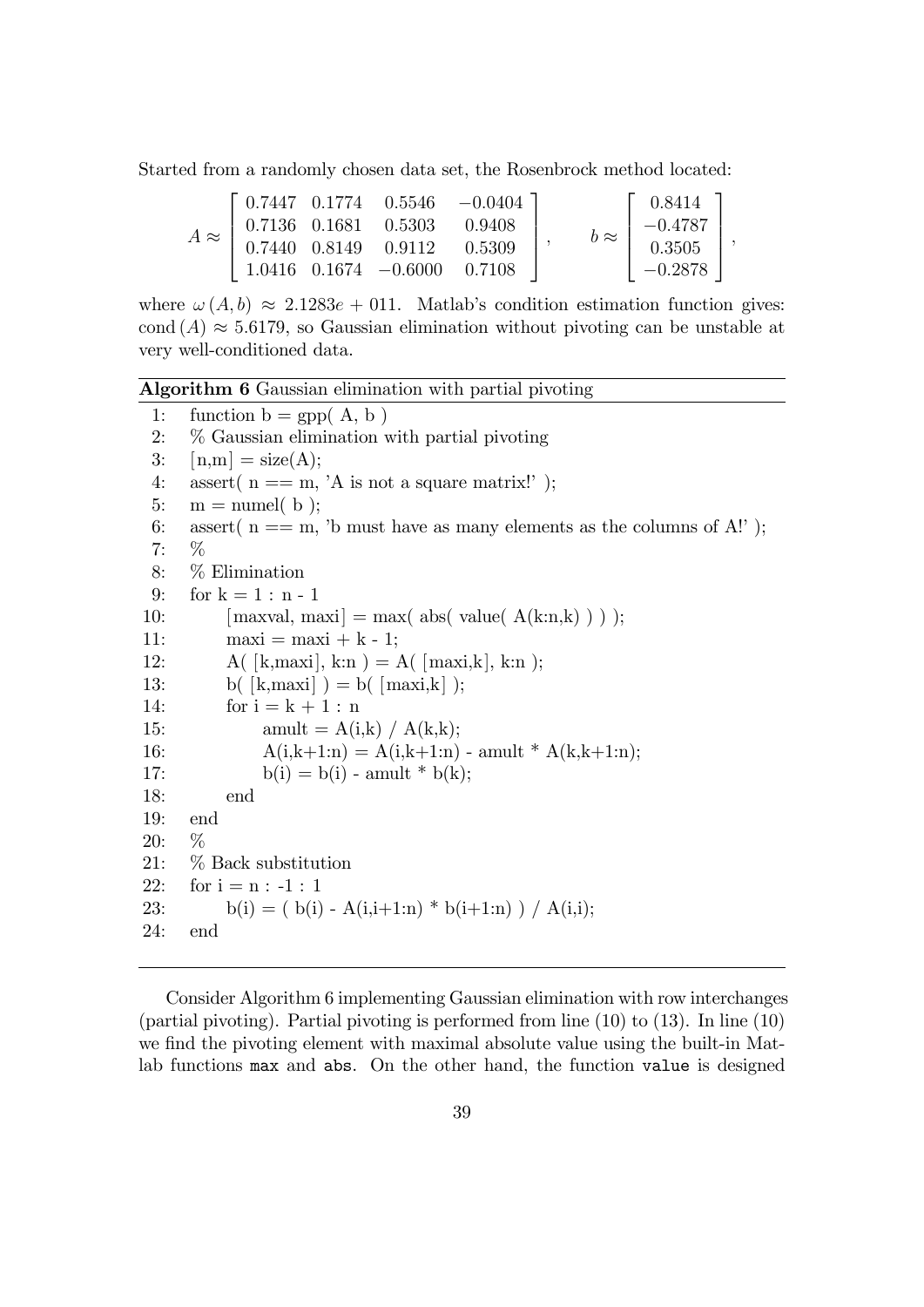especially to work with variables of cfloating type. If  $B$  is a cfloating array,  $C =$  value  $(B)$  returns the floating point value of B, and C will be a built-in typed double array with the same size as  $B$ . Automatic (implicit) conversion of cfloating to double is not allowed, but with value we can make explicit conversion. After we have gained access to the floating point values, we can use the function abs, which is not defined on cfloating type. Being the row index of the pivoting element determined, we interchange the appropriate rows in lines (12) and (13). For Algorithm 6 and  $n = 4$  the maximizer was not able to push  $\omega$  above 6:0, which is in accordance with the well-known fact that the Gaussian elimination with partial pivoting is backward stable.

# 8.2 The analysis of the implicit LU and Huang methods

Using the software package we have analyzed the numerical stability of solving the  $Ax = b$  linear system  $(A \in \mathbb{R}^{n \times n}, b \in \mathbb{R}^n)$  with the implicit LU and Huang methods. These methods are special variants of the ABS methods [1], [2]. The linear ABS methods are projection methods of the form:

Algorithm 7 Linear ABS method  $x_1 \in \mathbb{R}^n, H_1 = I, V = [v_1, ..., v_n] \in \mathbb{R}^{n \times n},$  $W = [w_1, ..., w_n] \in \mathbb{R}^{n \times n}, Z = [z_1, ..., z_n] \in \mathbb{R}^{n \times n}$ for  $k = 1, ..., n$  $p_k = H_k^T z_k \qquad (z_k \in \mathbb{R}^n, \ p_k^T A^T v_k \neq 0)$  $x_{k+1} = x_k - \frac{p_k v_k^T (Ax_k - b)}{v_k^T A p_k}$  $v_k^T A p_k$  $H_{k+1} = H_k - \frac{H_kA^Tv_kw_k^TH_k}{w_k^TH_kA^Tv_k}$  $\frac{w_k^{R} A^T v_k w_k^{R} H_k}{w_k^{T} H_k A^{T} v_k}$   $(w_k \in \mathbb{R}^n, w_k^{T} H_k A^{T} v_k \neq 0)$ end  $x_{n+1} = A^{-1}b$ 

#### 8.2.1 The implicit LU method

The implicit LU algorithm is given by the choice  $W = Z = I$ . We consider the special case, when  $V = I$  and  $x_1 = 0$ . Algorithm 8 shows the method to analyze. Let the initial data for maximizing be:

$$
A_0 = \begin{bmatrix} 3 & 1 & 1 & 1 \\ 1 & 4 & 1 & 1 \\ 1 & 1 & 5 & 1 \\ 1 & 1 & 1 & 6 \end{bmatrix}, \qquad b_0 = \begin{bmatrix} 6 \\ 7 \\ 8 \\ 9 \end{bmatrix}.
$$

Note that in the case of Algorithm 8 the maximization is implicitly constrained to strongly non-singular systems. We have chosen 10000 as target value. The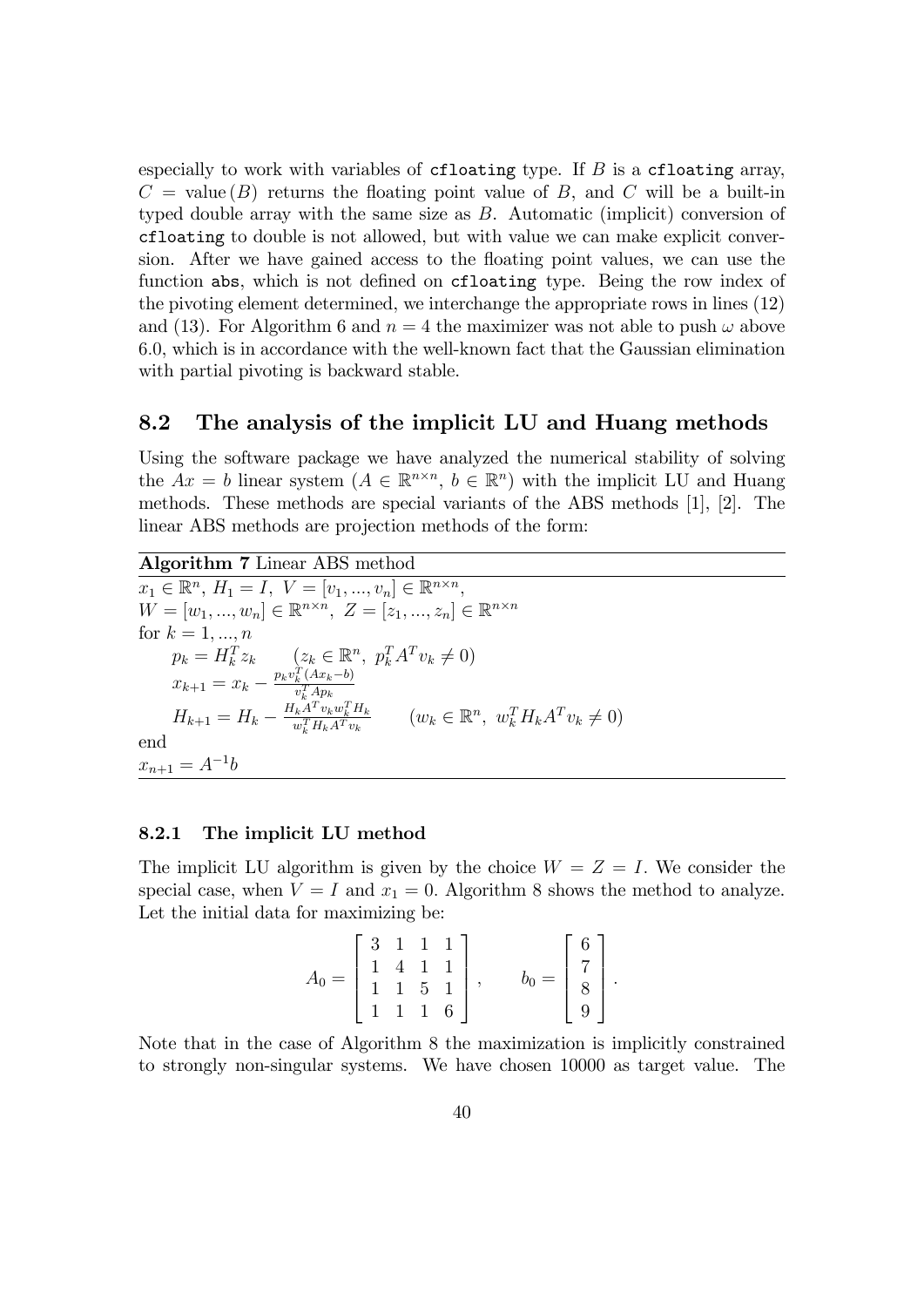Algorithm 8 Implicit LU method

 $x_1 = 0, H_1 = I$ for  $k = 1, ..., n$  $x_{k+1} = x_k - \frac{H_k^T e_k e_k^T (Ax_k - b)}{e_k^T A H_k^T e_k}$  $e_k^T A H_k^T e_k$  $H_{k+1} = H_k - \frac{H_kA^Te_ke_k^TH_k}{e_k^TH_kA^Te_k}$  $e_k^TH_kA^Te_k$ end

maximizer finds values greater than the target value for both  $WK_L$  and  $ER_L$  errormeasuring numbers. Because of the inequalities hold between the error-measuring numbers, a set of data exists for all error-measuring numbers, where their values exceed 10000. In addition at the final set of data the condition number is extremly low. In the case of  $WK_L$  it is 12.3, and in the case of  $ER_L$  it is 8.1. So the implicit LU algorithm is unstable even at very well conditioned data.

Compared the algorithm with Gaussian elimination without pivoting the results are:  $JW_{LU/Gauss} > 10000, \ JW_{Gauss/LU} > 10000, \ ER_{LU/Gauss} > 10000,$  $ER_{Gauss/LU} < 29$ . So the implicit LU has worse stability properties, than Gaussian elimination without pivoting.

## 8.2.2 The Huang method

The algorithm is obtained by the choice  $w_i = z_i = A^T v_i$  we have analysed four variants of the method. With the given substitutions applied to the general ABS algorithm we get the first variant:

### Algorithm 9 Huang method, first variant

 $x_1 \in \mathbb{R}^n$ ,  $H_1 = I$ for  $k = 1, ..., n$  $p_k = H_k^T A^T e_k$  $x_{k+1} = x_k - \frac{p_k e_k^T (Ax_k - b)}{e_k^T A p_k}$  $e_k^T A p_k$  $H_{k+1} = H_k - \frac{H_k A^T e_k e_k^T A H_k}{e_k^T A H_k A^T e_k}$  $e_k^T A H_k A^T e_k$ end

In the case of the Huang method the maximization is implicitly constrained to nonsingular sytems, because otherwise division by zero would occur. We have started the maximizer from the same initial data  $A_0$ ,  $b_0$  as in the case of the implicit LU method. Applying the maximizer  $ER_L$  and  $WK_L$  have exceeded 10000, so the method is unstable. Unlike the case of implicit LU large values were found at illconditioned data (61710 for  $WK_L$ , and 32365 for  $ER_L$ ). So the algorithm is more sensitive to ill-conditioning than it is reasonable. Comparing the algorithm with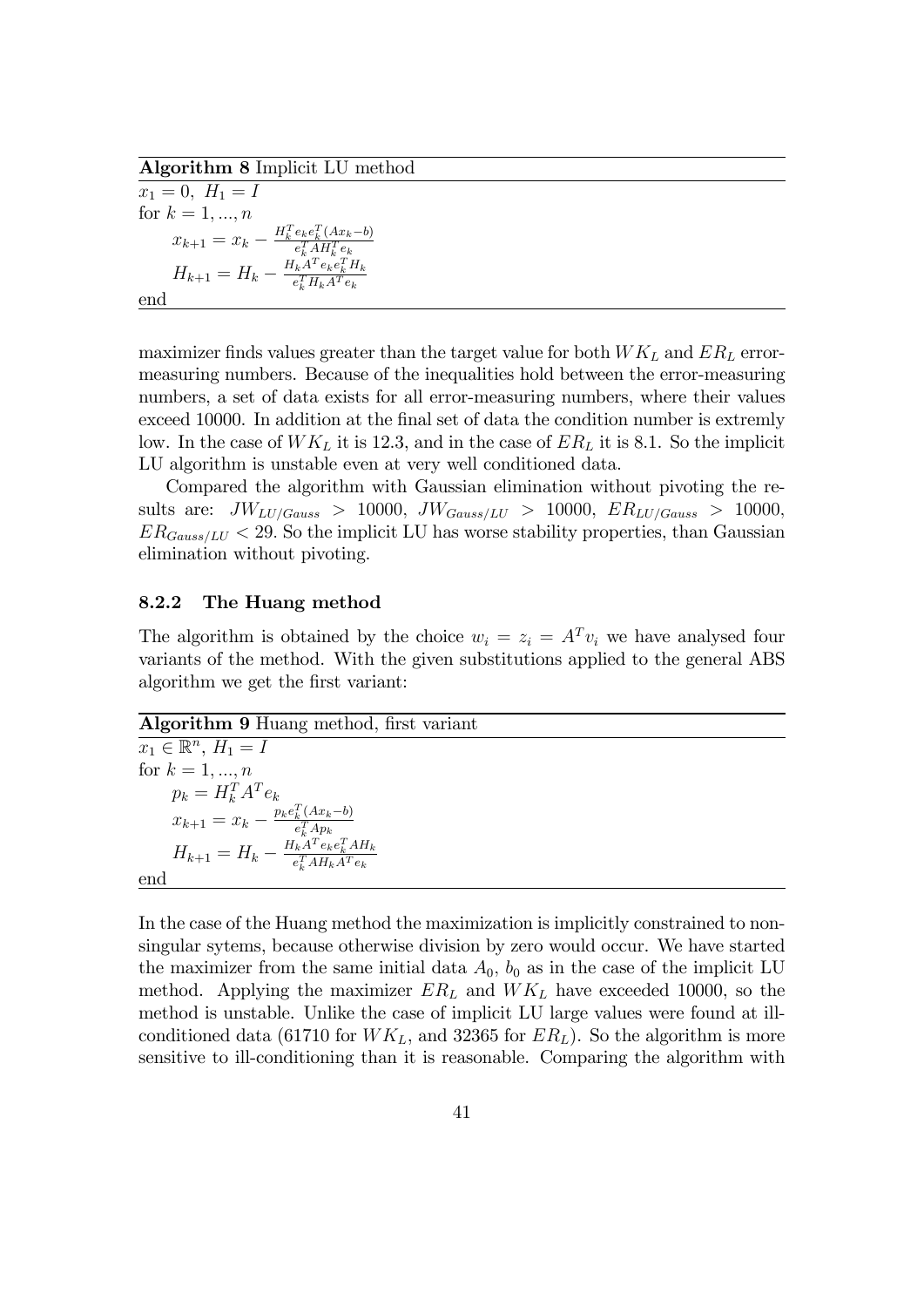the modified Gram-Schmidt method, we get the results:  $JW_{Huang/MGS} > 10000$ ,  $JW_{MGS/Huang} < 3400, ER_{Huang/MGS} > 10000, ER_{MGS/Huang} < 2050$ . So there are both sets of data where the Huang, and sets of data where the MGS method gives much poorer results.

If we consider that  $H_i = H_i^T$ , then the algorithm can be modified as follows:

### Algorithm 10 Huang method, second variant

 $x_1 \in \mathbb{R}^n$ ,  $H_1 = I$ for  $k = 1, ..., n$  $p_k = H_k^T A^T e_k$  $x_{k+1} = x_k - \frac{p_k e_k^T (Ax_k - b)}{e_k^T A p_k}$  $e_k^T A p_k$  $H_{k+1} = H_k - \frac{p_k p_k^T}{e_k^T A p_k}$ end

In this case we have got very similar result to the previous algorithm. Comparing the two method all the error-measuring numbers are bounded by 6.1. Thus the two variants have the same stability properties.

The following variant is based on the fact that  $H_i^2 = H_i$ :

Algorithm 11 Huang method, third variant

$$
\begin{aligned}\n\overline{x}_1 \in \mathbb{R}^n, H_1 &= I \\
\text{for } k = 1, \dots, n \\
p_k &= H_k^T A^T e_k \\
x_{k+1} &= x_k - \frac{p_k e_k^T (A x_k - b)}{e_k^T A p_k} \\
H_{k+1} &= H_k - \frac{p_k p_k^T}{p_k^T p_k}\n\end{aligned}
$$
\nend

We have got values for  $ER_L$  and  $WK_L$  exceeding 10000 also at ill-conditioned sets of data. Comparing the algorithm with the MGS method we get similar results to the previus two cases. If we compare the method with the second variant, we get that all error-measuring numbers are not bounded by 10000 except that  $ER_{Huang3/Huang2} < 1.5$ . So the third variant is more stable than the previous ones.

The fourth analysed algorithm was the so called modified Huang method. See Algorithm 12. In this case the maximizer cannot find value for  $JW_L$  greather than 4.3, so the algorithm is backward stable. Comparing with the MGS method the results are:  $JW_{Huang/MGS}$  < 561,  $JW_{MGS/Huang} > 10000$ ,  $ER_{Huang/MGS}$  < 20,  $ER_{MGS/Huang} < 4038$ . So the modified Huang has better stability properties than the MGS method. If we compare the method with the previous (third) variant, we have that:  $ER_{Huang4/Huang3} < 1.23$ ,  $JW_{Huang4/Huang3} < 1.6$ , the other two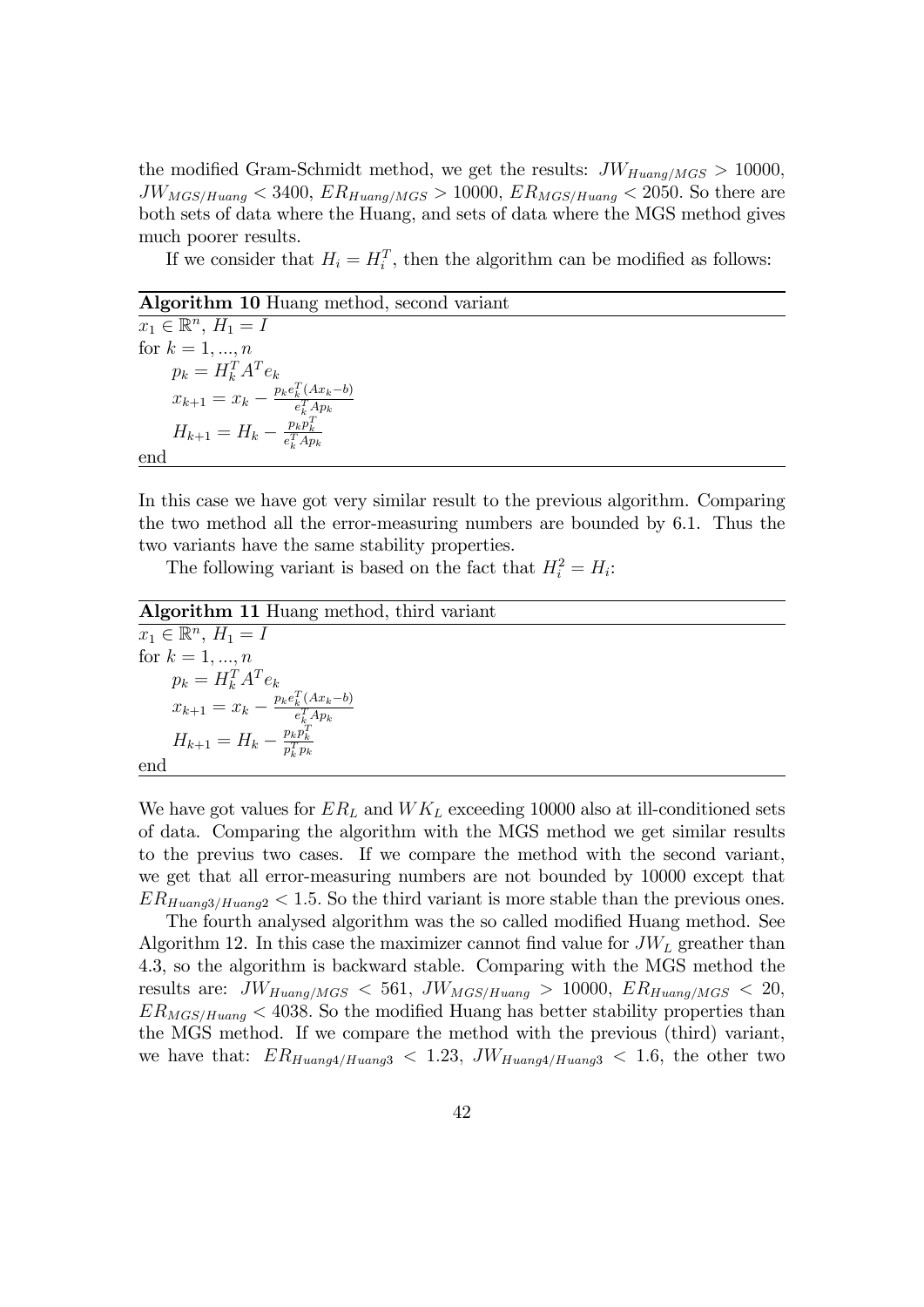Algorithm 12 Modified Huang method

 $x_1 \in \mathbb{R}^n$ ,  $H_1 = I$ for  $k = 1, ..., n$  $p_k = H_k \left( H_k^T A^T e_k \right)$  $x_{k+1} = x_k - \frac{p_k e_k^T (Ax_k - b)}{e_k^T A p_k}$  $e_k^T A p_k$  $H_{k+1} = H_k - \frac{p_k p_k^T}{p_k^T p_k}$ end

numbers are not bounded by 10000. So the method is much more stable, than the previous variants of the Huang method.

# 8.3 An automatic error analysis of fast matrix multiplication procedures

The multiplication of two  $n \times n$  matrices requires  $O(n^3)$  arithmetic operations by the standard Cayley definition. For large  $n$ , faster or cheaper matrix multiplication methods are clearly important for the applications since the 1950's. The first such method was constructed by Winograd [81]. He observed that for matrices  $A, B \in \mathbb{R}^{n \times n}$  (*n* is even), the entries of  $C = AB$  can be written as

$$
c_{ik} = \sum_{j=1}^{n/2} (a_{i,2j-1} + b_{2j,k}) (a_{i,2j} + b_{2j-1,k}) - \sum_{j=1}^{n/2} a_{i,2j-1} a_{i,2j} - \sum_{j=1}^{n/2} b_{2j-1,k} y_{2j,k}.
$$
 (7)

The second sum depends only on index  $i$ , while the third one depends only on index k. Since the last two sums can be precomputed and then used in the computation of the entries of C, we can save approximately half of the multiplications at the expense of extra additions. The method requires  $(1/2) n<sup>3</sup> + n<sup>2</sup>$  multiplications and  $(3/2) n<sup>3</sup> + O(n<sup>2</sup>)$  additions. If a multiplication takes much longer time than an addition, the method has a clear advantage.

The next step of developing fast methods is due to Strassen [74], who constructed a recursive matrix multiplication algorithm that requires  $O(n^{\log_2 7})$  arithmetic operations. For simplicity, assume that  $n = 2^{\ell}$ . Partition matrices A and B such that

$$
A = \begin{bmatrix} A_{11} & A_{12} \\ A_{21} & A_{22} \end{bmatrix}, \quad B = \begin{bmatrix} B_{11} & B_{12} \\ B_{21} & B_{22} \end{bmatrix} \quad (A_{ij}, B_{ij} \in \mathbb{F}^{\frac{n}{2} \times \frac{n}{2}}).
$$

Strassen' method is based on the observation that

$$
C = AB = \left[ \begin{array}{cc} C_{11} & C_{12} \\ C_{21} & C_{22} \end{array} \right]
$$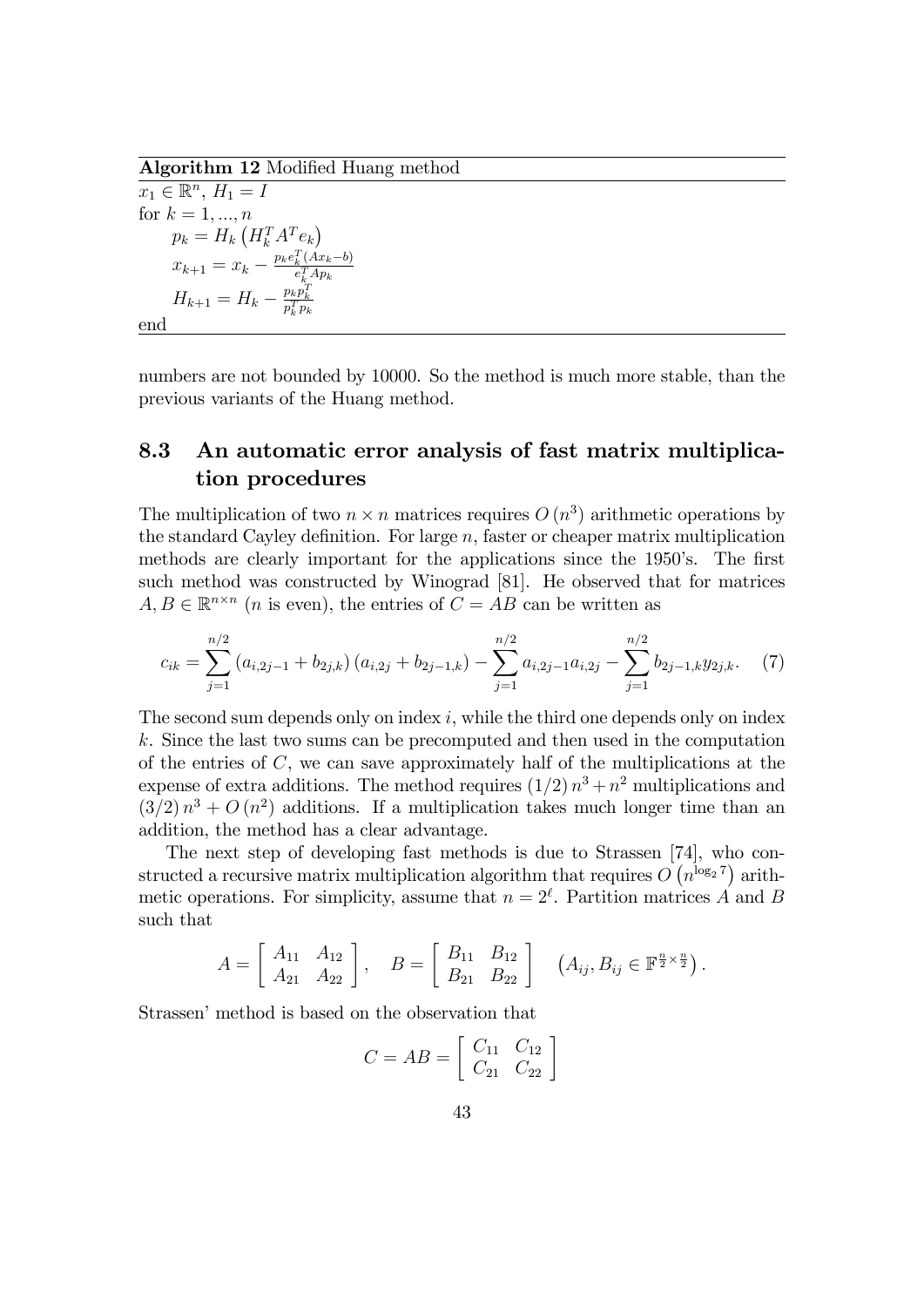can be computed in the form

$$
M_1 = (A_{12} - A_{22}) (B_{21} + B_{22}), \t C_{11} = M_1 + M_2 - M_4 + M_6,
$$
  
\n
$$
M_2 = (A_{11} + A_{22}) (B_{11} + B_{22}), \t C_{12} = M_4 + M_5,
$$
  
\n
$$
M_3 = (A_{11} - A_{21}) (B_{11} + B_{12}), \t C_{21} = M_6 + M_7,
$$
  
\n
$$
M_4 = (A_{11} + A_{12}) B_{22}, \t C_{22} = M_2 - M_3 + M_5 - M_7.
$$
  
\n
$$
M_5 = A_{11} (B_{12} - B_{22}),
$$
  
\n
$$
M_6 = A_{22} (B_{21} - B_{11}),
$$
  
\n
$$
M_7 = (A_{21} + A_{22}) B_{11},
$$
  
\n(8)

This arrangement requires 7 multiplications and 18 additions of two  $\frac{n}{2} \times \frac{n}{2}$  matrices. Using recursion for the matrix multiplications one finds that the total cost of the method is  $O(n^{\log_2 7})$  arithmetic operations (see also [15].

Somewhat later Winograd [82] gave the following variant of Strassen's algorithm with the same  $O(n^{\log_2 7})$  arithmetic cost.

$$
S_1 = A_{21} + A_{22}, \t M_1 = S_2 S_6, \t T_1 = M_1 + M_2,\nS_2 = S_1 - A_{11}, \t M_2 = A_{11} B_{11}, \t T_2 = T_1 + M_4,\nS_3 = A_{11} - A_{21}, \t M_3 = A_{12} B_{21},\nS_4 = A_{12} - S_2, \t M_4 = S_3 S_7, \t C_{11} = M_2 + M_3,\nS_5 = B_{12} - B_{11}, \t M_5 = S_1 S_5, \t C_{12} = T_1 + M_5 + M_6,\nS_6 = B_{22} - S_5, \t M_6 = S_4 B_{22}, \t C_{21} = T_2 - M_7,\nS_7 = B_{22} - B_{12}, \t M_7 = A_{22} S_8, \t C_{22} = T_2 + M_5.
$$
\n(9)

Winograd's variant requires 7 multiplications and 15 additions of two  $\frac{n}{2} \times \frac{n}{2}$  matrices.

These results initiated an intensive research on the development of faster matrix multiplication methods and there are several ones (see, e.g. [66], [18], [40], [41]). Todayís fastest method is due to Coppersmith and Winograd [14] and its arithmetic cost is  $O(n^{2.376})$ . For practical purpose, however only Strassen's method and its Winograd variant are advocated. Most of the related papers are concerned with the complexity and/or implementation issues on computer architectures of different types. As for the implementations, we refer only to the papers by D'Alberto and Nicolau [16], [17]. Only a few papers deal with the numerical stability of these fast matrix multiplication algorithms and it is a common belief that such methods are numerically unstable (see, e.g. Higham  $[39]$ ). Brent  $[7]$ ,  $[8]$  gave the first formal error analysis of Winograd's first method and the method of Strassen. For the latter, Brent [8] proved the following perturbation result.

**Theorem 1** Let  $A, B \in \mathbb{R}^{n \times n}$ , where  $n = 2^{\ell}$ . Suppose that  $C = AB$  is computed by Strassen's method and that  $n_0 = 2^r$  is the threshold at which conventional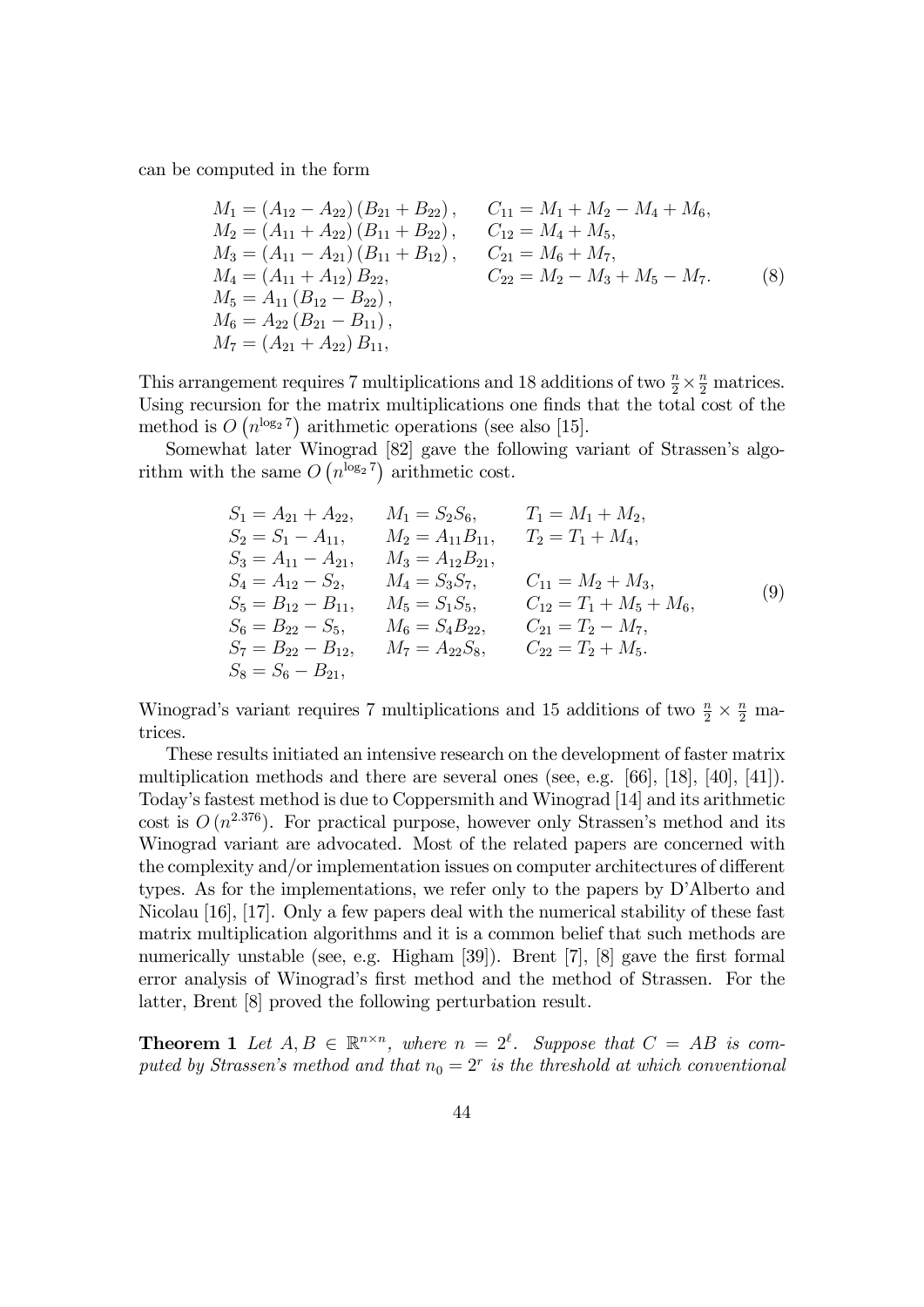multiplication is used. The computed product  $\widehat{C}$  satisfies

$$
\left\| C - \widehat{C} \right\| \le \left[ \left( \frac{n}{n_0} \right)^{\log_2 12} \left( n_0^2 + 5n_0 \right) - 5n \right] u \left\| A \right\| \left\| B \right\| + O \left( u^2 \right). \tag{10}
$$

Here u is the unit roundoff, that is  $u=\frac{1}{2}$  $\frac{1}{2}\beta^{1-t}$ , where  $\beta$  is the base or radix and t is the precision of the floating point number system (see, e.g. Wilkinson [80], Higham [39] or Muller et al. [62]).

Higham [38] obtained a similar result and the above formulation of Brent's original result is given by him. The numerical stability of Strassen's method was also investigated by Dumitrescu [20]. The numerical stability of the Winograd-Strassen algorithm was investigated by Higham [39].

**Theorem 2** Let  $A, B \in \mathbb{R}^{n \times n}$ , where  $n = 2^{\ell}$ . Suppose that  $C = AB$  is computed by the Winograd-Strassen method (9) and that  $n_0 = 2^r$  is the threshold at which conventional multiplication is used. The computed product  $\widehat{C}$  satisfies

$$
\left\|C - \widehat{C}\right\| \le \left[ \left(\frac{n}{n_0}\right)^{\log_2 18} \left(n_0^2 + 6n_0\right) - 6n \right] u \left\|A\right\| \left\|B\right\| + O\left(u^2\right). \tag{11}
$$

The Winograd-Strassen algorithm is built in IBMís ESSL software package (see, e.g. [19]) and there is also a United States Patent No. 7209939 for the precision improvement of the algorithm.

For the standard computation of  $C = AB$   $(A, B \in \mathbb{R}^{n \times n})$ , we have the error bound

$$
\left|C - \widehat{C}\right| \le \gamma_n u \left|A\right| \left|B\right| + O\left(u^2\right),\tag{12}
$$

where  $\gamma_n = n$  and  $|A| = [|a_{ij}|]_{i,j=1}^n$  (see, e.g. [80], [36], [39]). Miller [50], [51] showed that if a matrix multiplication algorithm satisfies an error bound of the type (12) and uses only scalar addition, subtraction, and multiplication, then it must perform at least  $n^3$  multiplications. Consequently, algorithms (8) and (9) cannot satisfy the bound (12) that is considered optimal in a sense (see, e.g. [46]).

For further stability analysis of fast matrix multiplication methods, we also mention the papers of Bini and Lotti [3], and Demmel et al. [18]. An excellent survey of the matter is given in Higham [39].

The gaps between bounds  $(10)$ ,  $(11)$  and  $(12)$  indicate the possibility of numerical instability already observed in some cases (see, e.g. [38], [39]. Here we make a systematic error analysis of Winograd's first method, the Strassen and Winograd-Strassen methods using an improved version of Miller's automatic error analyzer.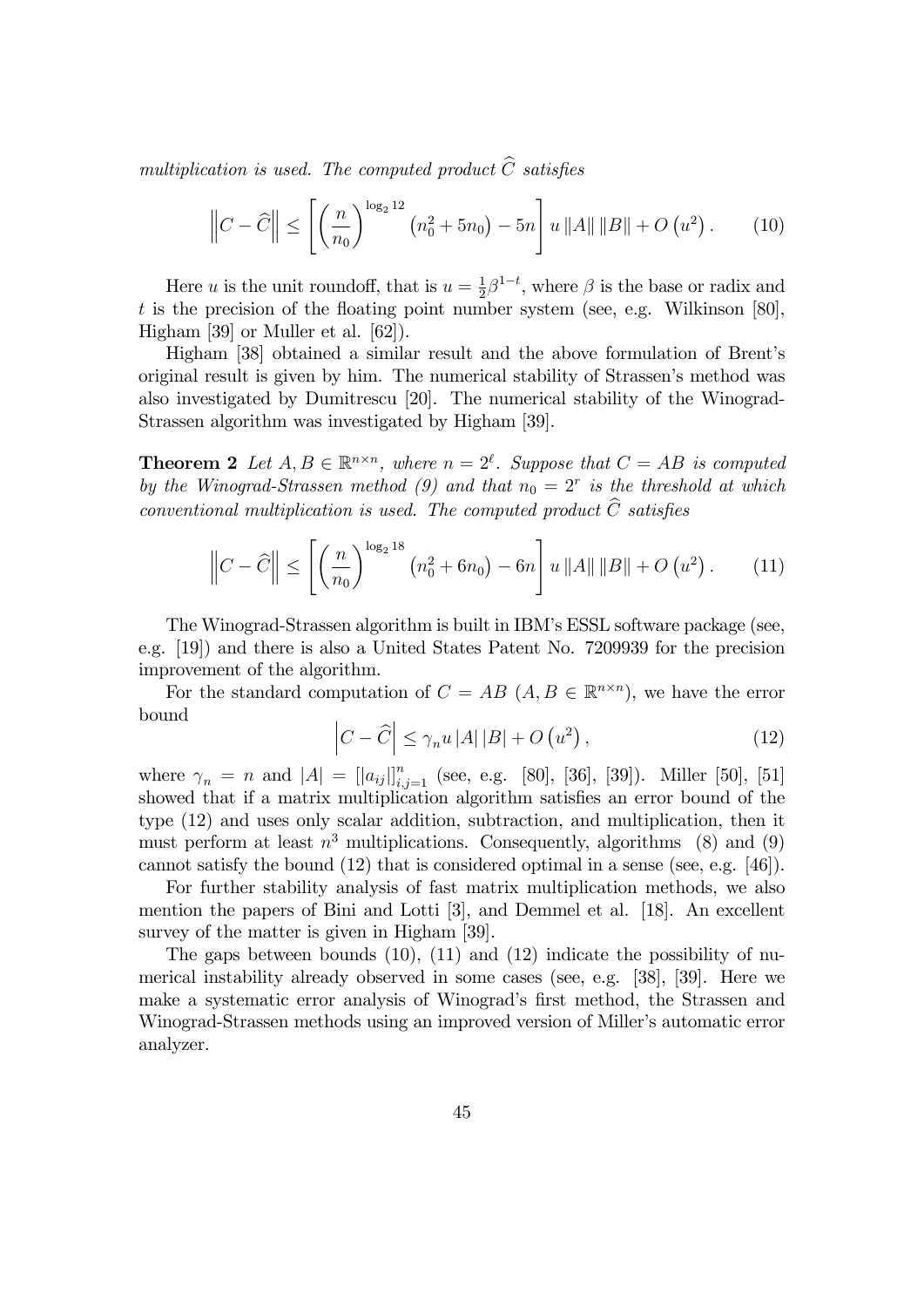### 8.3.1 Numerical testing

Here we analyze the traditional matrix multiplication, Winograd's first algorithm (7), the Srassen algorithm (8) and the Winograd-Strassen algorithm (9).

The Matlab programs of the above algorithms can be found in Algorithm 13-17:

# Algorithm 13 Winograd's method 1: function  $C=Winograd(A,B)$ 2:  $[m,k] = size(A)$ ; 3:  $[1,n] = size(B)$ ; 4: assert( $k == 1$ , 'Inner matrix dimensions must agrree!'); 5: assert( mod(k, 2) = = 0, 'Inner matrix dimensions must be even!'); 6: % 7: rowFactor = feval(  $class(A)$ , zeros( m, 1); 8: columnFactor = feval(  $class(A)$ , zeros( 1, n); 9: for  $i=1:m$ 10: rowFactor(i) =  $A(i,1:2:k) * A(i,2:2:k)$ ; 11: end 12: for  $i=1:n$ 13: columnFactor(j) = B(1:2:k,j)<sup>\*</sup> B(2:2:k,j); 14: end 15:  $C = -$ repmat(rowFactor, 1, n); 16: % 17:  $C = C$  - repmat( columnFactor, m, 1); 18: % 19: for  $i=1:m$ 20: for  $j=1:n$ 21:  $C(i,j)=C(i,j)+(A(i,1:2:k)+B(2:2:k,j))*(A(i,2:2:k)+B(1:2:k,j));$ 22: end 23: end

There have been a comparison between the standard matrix multiplication and the three faster algorithms. Furthermore there was a comparison between the Strassen and the recursive Winograd methods. The initial matrices A and B were

$$
A = \begin{bmatrix} 1 & 1 & 1 & 1 \\ 1 & 1 & 1 & 1 \\ 1 & 1 & 1 & 1 \\ 1 & 1 & 1 & 1 \end{bmatrix}, B = \begin{bmatrix} 4 & 1 & 1 & 1 \\ 1 & 4 & 1 & 1 \\ 1 & 1 & 4 & 1 \\ 1 & 1 & 1 & 4 \end{bmatrix}
$$

The obtained result are the following.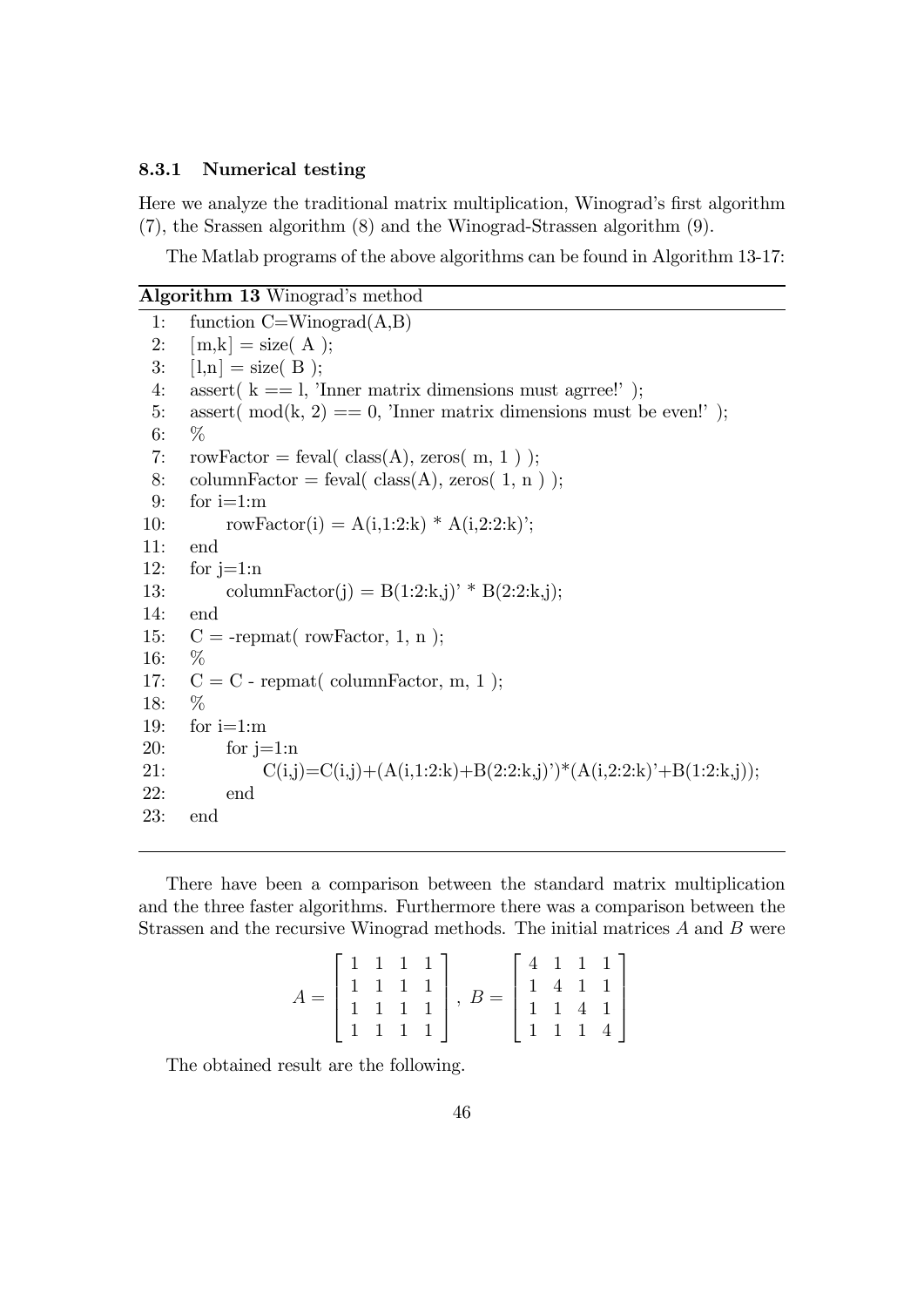Algorithm 14 Strassen's method

1: function C=Strassen(A,B) 2:  $[m,k] = size(A);$ 3:  $[1,n] = size(B);$ 4: assert(  $m == k$ , 'A must be a squere matrix!'); 5: assert  $(k == 1, 'B \text{ must be a square matrix}$ *'*); 6: assert( $l == n$ , 'A and B must be the same order!'); 7:  $k = \text{uint32} (\text{ m});$ 8: assert( bitand( k, k - 1) = = 0, 'n must be the form of  $2^k$ ); 9: % 10: if  $n == 1$ 11:  $C = A * B;$ 12: return; 13: end 14:  $d = n / 2;$ 15:  $d1 = d + 1;$ 16: % 17:  $A11=A(1:d,1:d);$ 18: A12=A(1:d,d1:n); 19: A21=A(d1:n,1:d); 20: A22=A(d1:n,d1:n); 21: % 22:  $B11=B(1:d,1:d);$ 23: B12=B(1:d,d1:n); 24: B21=B(d1:n,1:d); 25:  $B22=B(d1:n,d1:n);$ 26: % 27: [C11,C12,C21,C22]=Str2x2(A11,A12,A21,A22,B11,B12,B21,B22); 28: % 29:  $C(1:d,1:d)=C11;$ 30: C(1:d,d1:n)=C12; 31: C(d1:n,1:d)=C21; 32: C(d1:n,d1:n)=C22;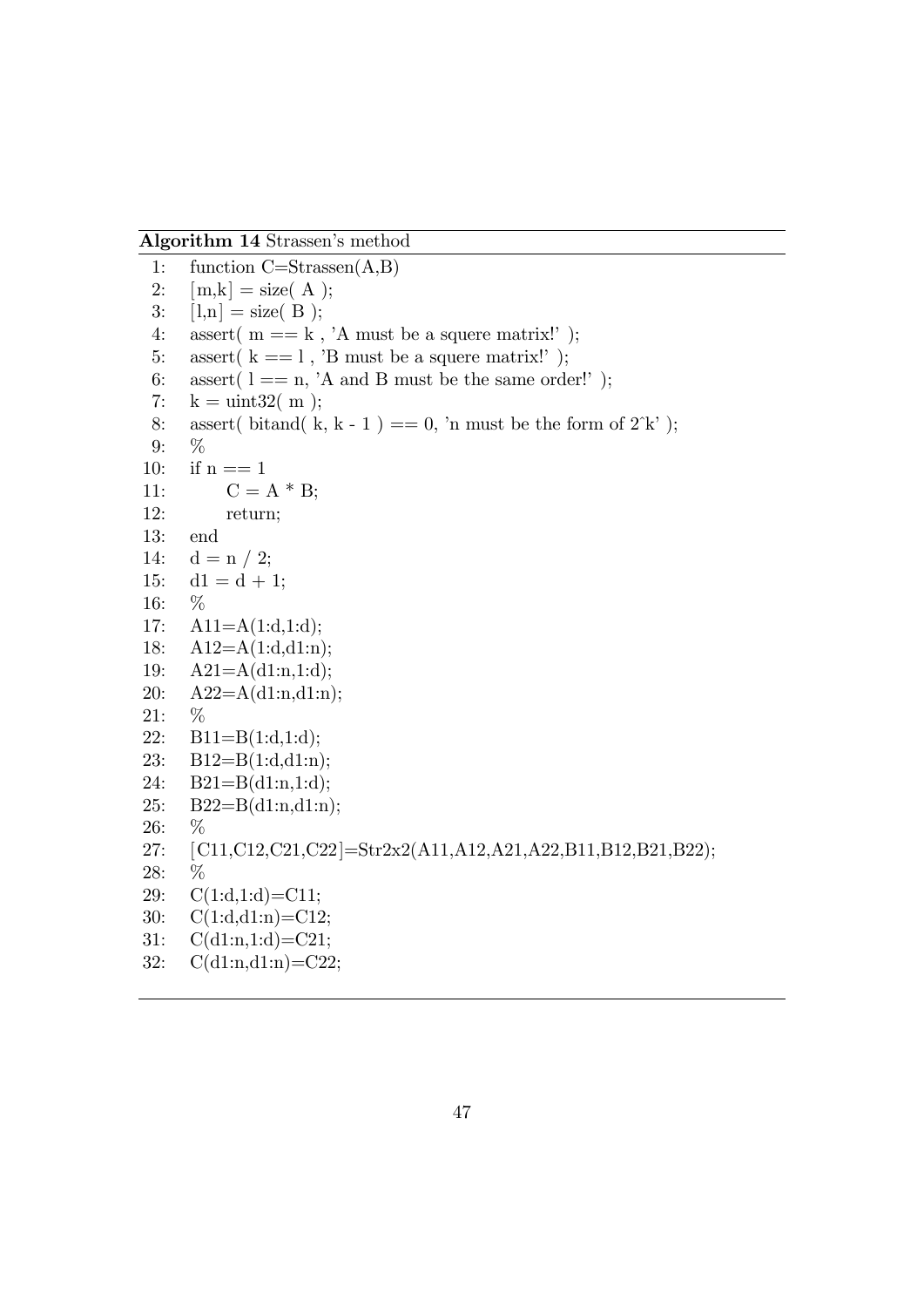Algorithm 15 Strassenís 2 x 2 matrix product

- 1: function [C11,C12,C21,C22]=Str2x2(A11,A12,A21,A22,B11,B12,B21,B22)
- 2: % Strassen 2 x 2 matrix product
- 3: M1=Strassen( A12-A22, B21+B22 );
- 4: M2=Strassen( A11+A22, B11+B22 );
- 5: M3=Strassen( A11-A21, B11+B12 );
- 6: M4=Strassen( A11+A12, B22 );
- 7: M5=Strassen( A11, B12-B22 );
- 8: M6=Strassen( A22, B21-B11 );
- 9: M7=Strassen( A21+A22, B11 );
- 10: %
- 11: C11=M1+M2-M4+M6;
- 12: C12=M4+M5;
- 13: C21=M6+M7;
- 14: C22=M2-M3+M5-M7;

#### First Winograd multiplication:

```
[A, B] = maxsearchcmp( @Winograd, @mmult, \ldotsAI, BI, @er1vs2, 'mds', 1.0e7 )
The chosen error measuring number is er.
The error measuring number at the initial data: 2.48485
There are no constraints
The stopping value is: 1e+007
The choosen search method is MULTIDIRECTIONAL SEARCH method.
Starting the maximizer...
 Column 1 gives the number of evaluations,
 column 2 gives the current error measuring value.
 160 5.100921e+000
 320 5.907460e+001
 480 2.411424e+002
 640 2.289525e+003
 800 7.975595e+003
 960 7.265662e+004
 1120 2.546605e+005
 1280 2.325295e+006
 !!!Instability located!!!
 After 1396 evaluations the error measuring number: 1.046806e+007
```
The output matrices are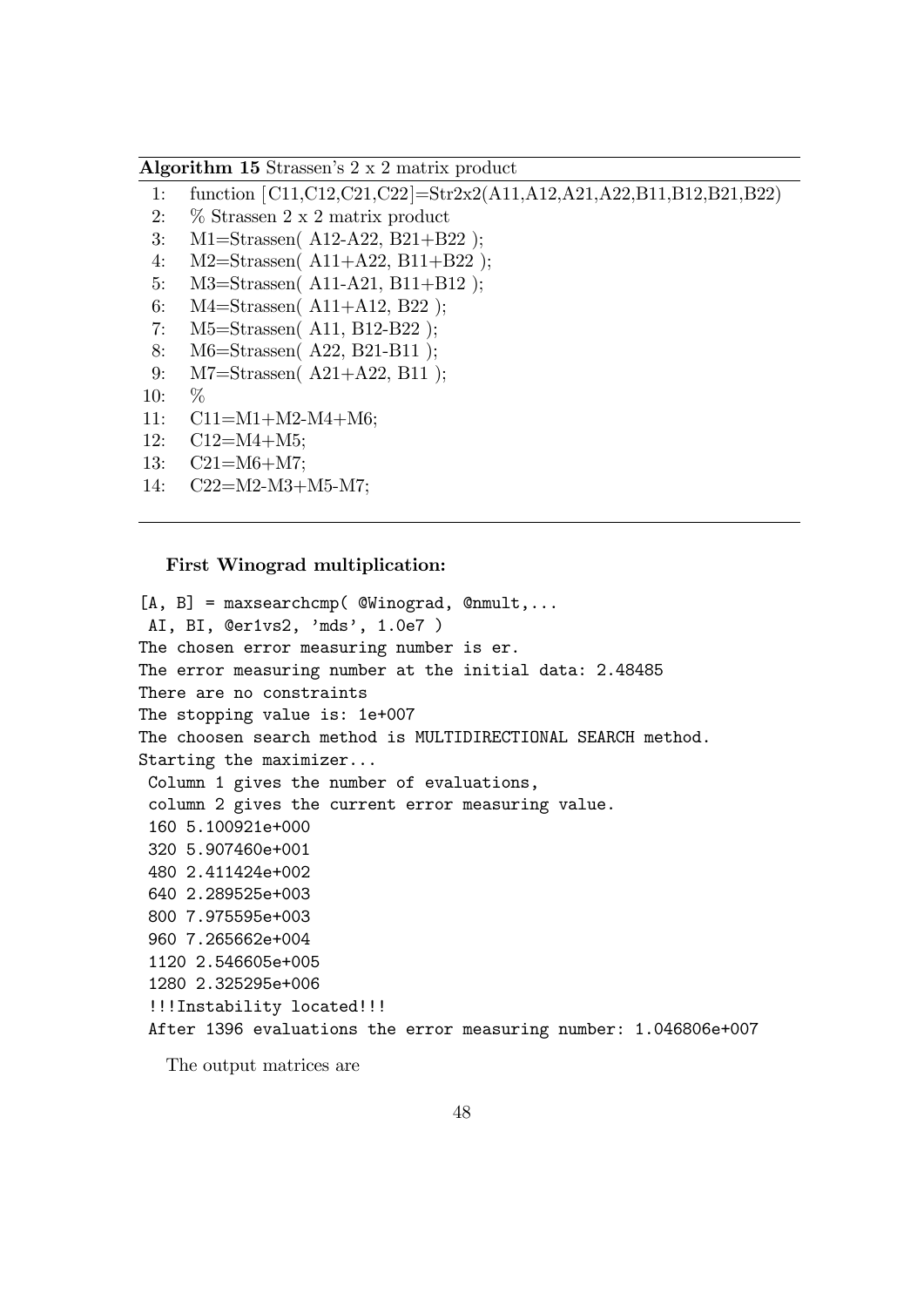Algorithm 16 Winograd's recursive method

```
1: function C=WStrassen(A,B)
 2: [m,k] = size(A);
 3: [1,n] = size(B);
 4: assert(m == k, 'A must be a squere matrix!');
 5: assert(k == 1, 'B must be a squere matrix!');
 6: assert l = n, <sup>'</sup>A and B must be the same order!' );
 7: k = \text{uint32} (\text{ m});8: assert( bitand( k, k - 1) = = 0, 'n must be the form of 2^k);
9: %
10: if n == 111: C = A * B;12: return;
13: end
14: d = n / 2;15: d1 = d + 1;16: \text{A11} = \text{A}(1:\text{d},1:\text{d});17: A12=A(1:d,d1:n);18: A21 = A(d1:n,1:d);19: A22=A(d1:n,d1:n);
20: %
21: B11=B(1:d,1:d);22: B12=B(1:d,d1:n);
23: B21=B(d1:n,1:d);
24: B22=B(d1:n,d1:n);
25: %
26: [C11,C12,C21,C22]=WStr2x2(A11,A12,A21,A22,B11,B12,B21,B22);
27: C(1:d,1:d) = C11;28: C(1:d,d1:n)=C12;29: C(d1:n,1:d)=C21;
30: C(d1:n,d1:n)=C22;
```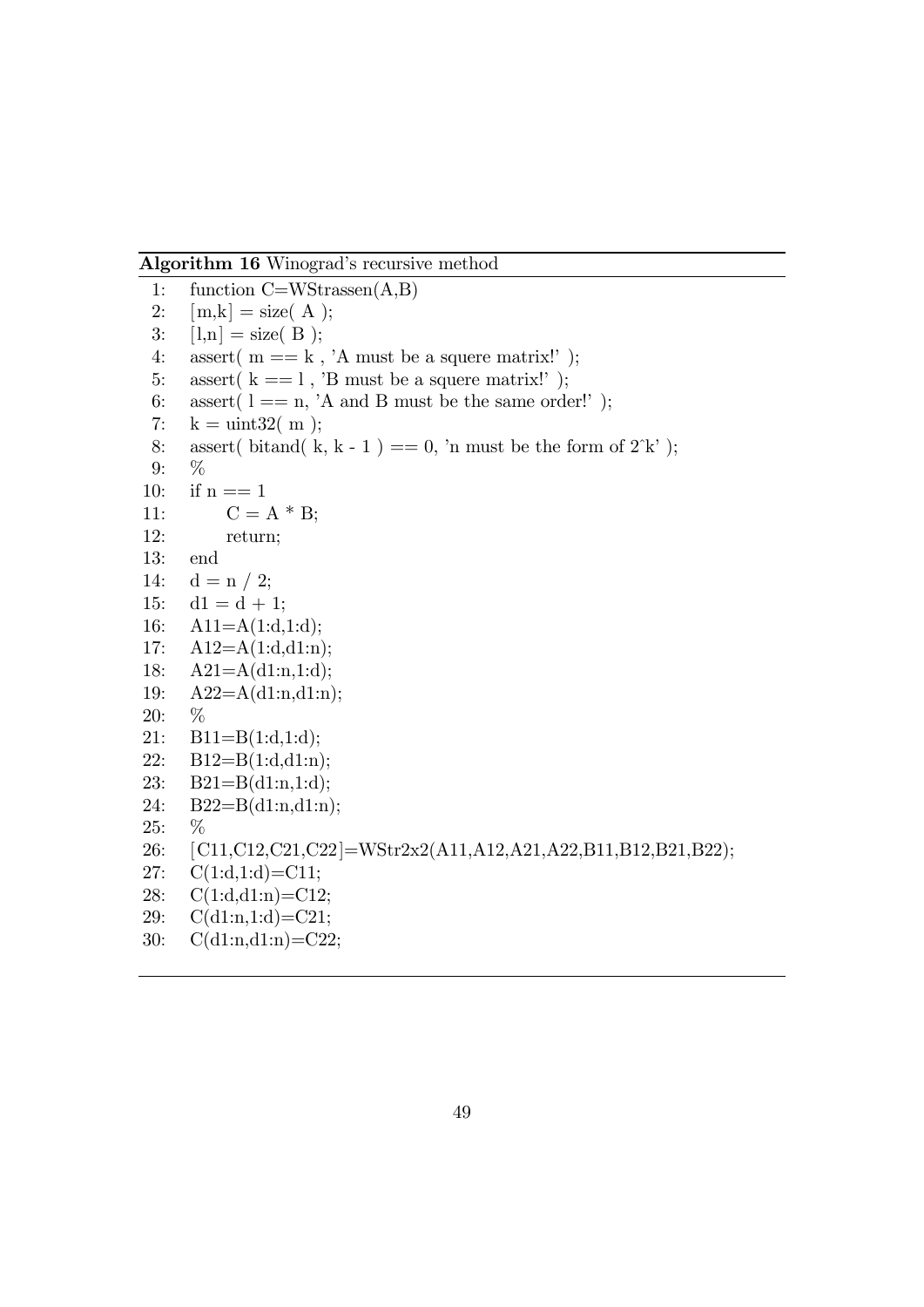# Algorithm 17 Winograd variant of Strassen's 2 x 2 matrix product

- : function [C11,C12,C21,C22]=WStr2x2(A11,A12,A21,A22,B11,B12,B21,B22)
- : % Winograd variant of Strassen 2 x 2 matrix product
- : S1=A21+A22;
- : S2=S1-A11;
- : S3=A11-A21;
- : S4=A12-S2;
- : S5=B12-B11;
- : S6=B22-S5;
- : S7=B22-B12;
- : S8=S6-B21;
- : %
- : M1=WStrassen( S2, S6 );
- : M2=WStrassen( A11, B11 );
- : M3=WStrassen( A12, B21 );
- : M4=WStrassen( S3, S7 );
- : M5=WStrassen( S1, S5 );
- : M6=WStrassen( S4, B22 );
- : M7=WStrassen( A22, S8 );
- : %
- : T1=M1+M2;
- : T2=T1+M4;
- : %
- : C11=M2+M3;
- : C12=T1+M5+M6;
- : C21=T2-M7;
- : C22=T2+M5;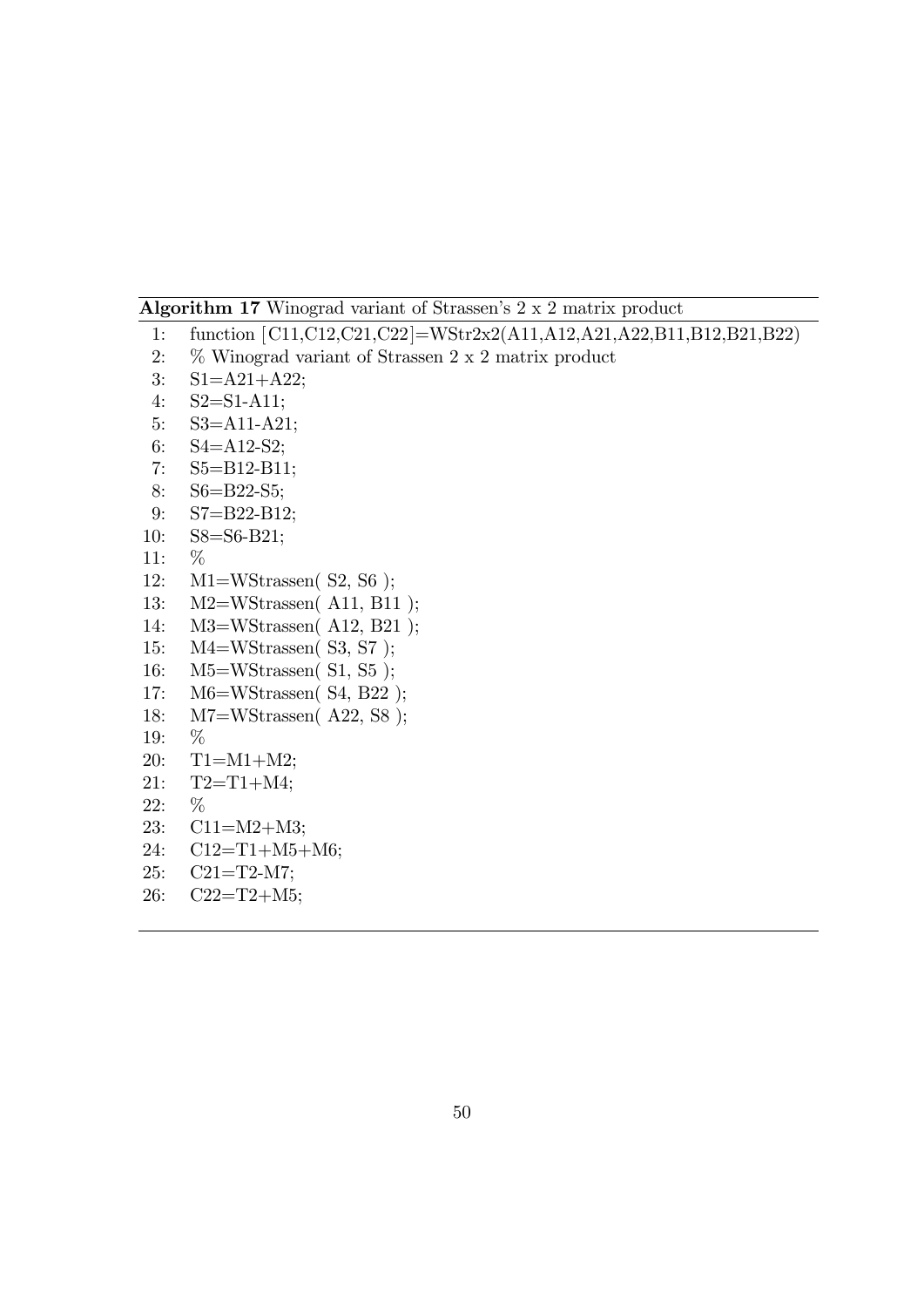$A =$ 

| 0.5806 | 0.5806 | 0.5806 | 0.5806 |
|--------|--------|--------|--------|
| 0.5806 | 0.5806 | 0.5806 | 0.5806 |
| 0.5806 | 0.5806 | 0.5806 | 0.5806 |
| 0.5806 | 0.5806 | 0.5806 | 0.5806 |

### $B =$

1.0e+009 \*

| 4.5555  | 0.0000 | 0.0000 | 0.0000 |
|---------|--------|--------|--------|
| -3.0370 | 0.0000 | 0.0000 | 0.0000 |
| -1.5185 | 0.0000 | 0.0000 | 0.0000 |
| 0.0000  | 0.0000 | 0.0000 | 0.0000 |
|         |        |        |        |

The result shows the great instability of this method, which has been known since the 70s.

Analysing Strassen's algorithm, we obtained:

```
>> [A, B] = maxsearchcmp( @Strassen, @nmult,...
AI, BI, @er1vs2, 'mds', 1.0e10 )
The chosen error measuring number is er.
```
The error measuring number at the initial data: 9.46275 There are no constraints The stopping value is: 1e+010

The choosen search method is MULTIDIRECTIONAL SEARCH method. Starting the maximizer...

Column 1 gives the number of evaluations, column 2 gives the current error measuring value.

| 160  | 1.460319e+001 |
|------|---------------|
| 320  | 4.830682e+001 |
| 480  | 1.215640e+002 |
| 640  | 2.706130e+002 |
| 800  | 4.342814e+002 |
| 960  | 1.672311e+003 |
| 1120 | 3.132267e+003 |
|      |               |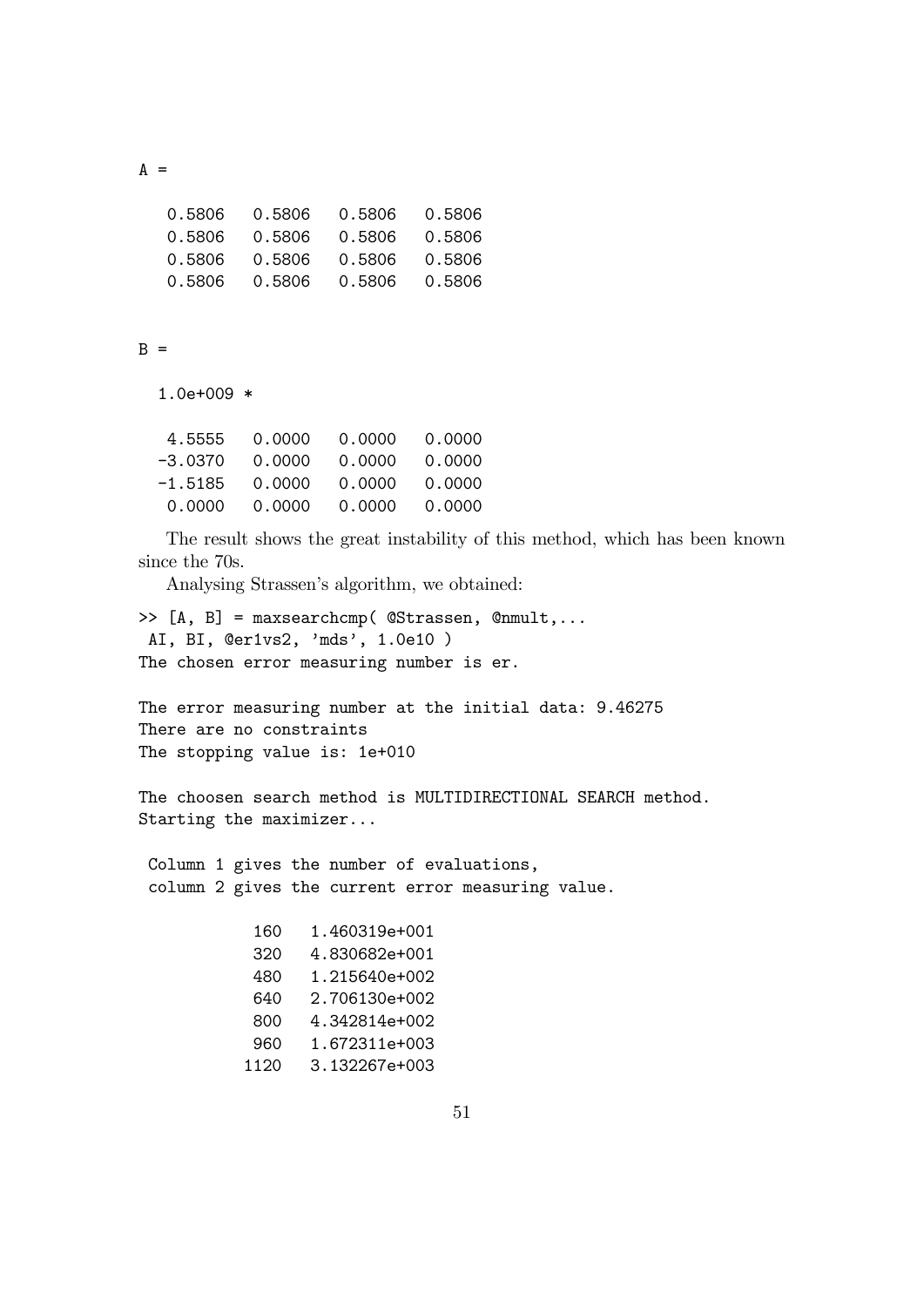| 1280 | 9.683686e+003 |
|------|---------------|
| 1440 | 1.456509e+004 |
| 1600 | 3.567706e+004 |
| 1760 | 4.432362e+005 |
| 1920 | 4.434299e+005 |
| 2080 | 4.443088e+005 |
| 2240 | 4.497564e+005 |
| 2400 | 4.735137e+005 |
| 2560 | 6.715336e+005 |
| 2720 | 1.404269e+006 |
| 2880 | 5.442865e+006 |
| 3040 | 1.978842e+007 |
| 3200 | 1.998272e+008 |
| 3360 | 5.313679e+008 |
| 3520 | 5.144812e+009 |

# !!!Instability located!!!

# After 3571 evaluations the error measuring number: 1.139389e+010

The maximizer stopped at the input matrices:

# $A =$

1.0e+005 \*

| 0.0000 | 0.0000 | 0.0000 | 0.0000            |
|--------|--------|--------|-------------------|
| 0.0000 | 0.0000 | 0.0000 | 0.0000            |
| 0.0000 | 0.0000 |        | $0.0000 - 0.0000$ |
| 0.0000 | 0.0000 | 0.0000 | 4.0779            |

# $B =$

1.0e+005 \*

| 1.4831  | 0.0000 | 0.0000 | 0.0000 |
|---------|--------|--------|--------|
| -5.5611 | 0.0000 | 0.0000 | 0.0000 |
| 0.0000  | 0.0000 | 0.0000 | 0.0000 |
| 0.0000  | 0.0000 | 0.0000 | 0.0000 |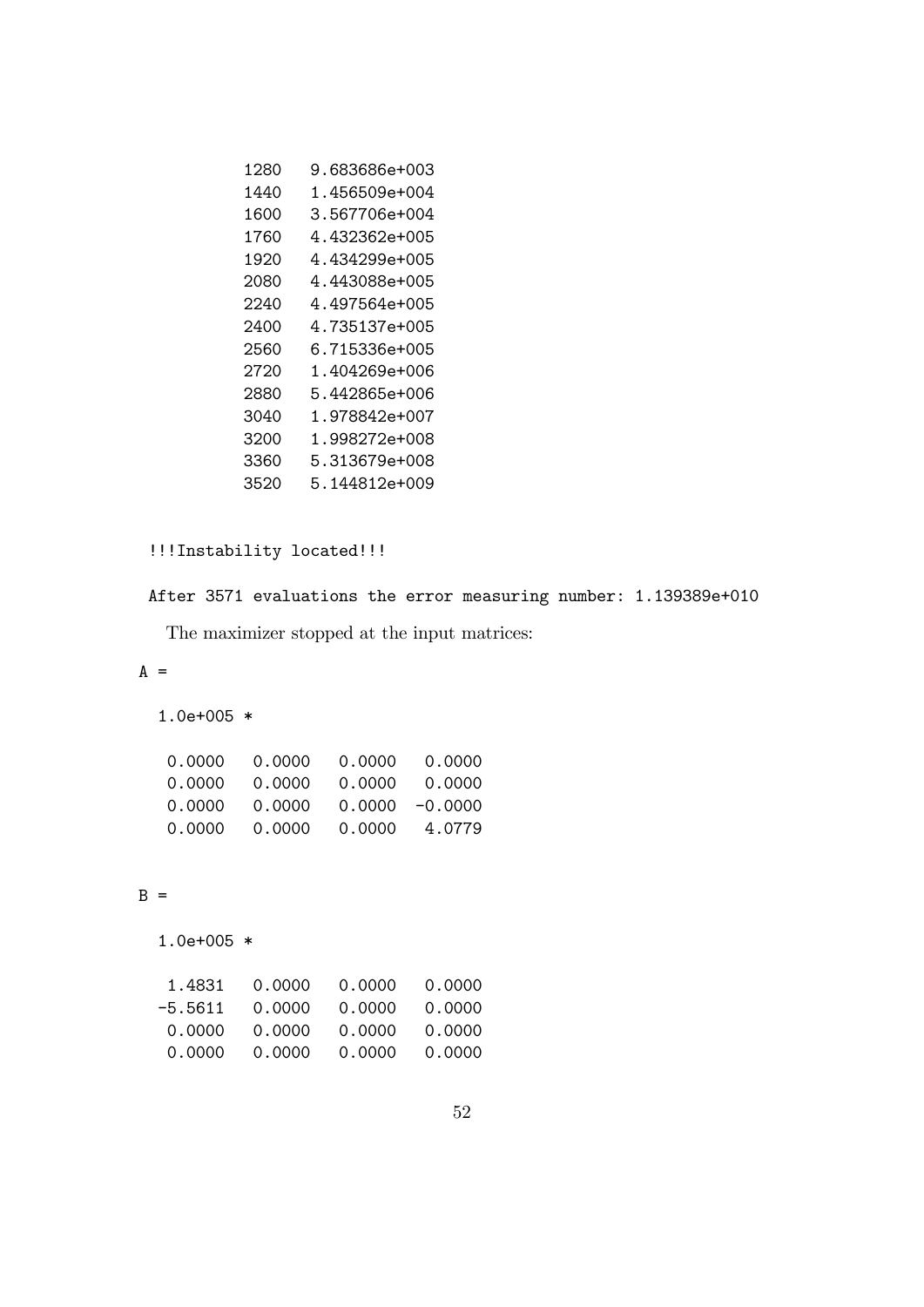According to the result the method of Strassen has much worse stability properties then the standard matrix multiplication.

Testing Winograd's recursive algorithm, we could find instability as well:

```
>> [A, B] = maxsearchcmp( @WStrassen, @nmult,...
AI, BI, @er1vs2, 'mds', 1.0e10 )
The chosen error measuring number is er.
The error measuring number at the initial data: 4.82675
There are no constraints
The stopping value is: 1e+010
The choosen search method is MULTIDIRECTIONAL SEARCH method.
Starting the maximizer...
Column 1 gives the number of evaluations,
 column 2 gives the current error measuring value.
           160 2.145500e+001
           320 8.222295e+001
           480 7.551987e+001
           640 1.844033e+002
           800 3.575004e+002
           960 8.844130e+002
          1120 1.522865e+003
          1280 7.545635e+003
          1440 9.260712e+003
          1600 2.968749e+004
          1760 5.642213e+004
          1920 9.391043e+004
          2080 4.484037e+005
          2240 6.285645e+005
          2400 5.545539e+005
          2560 4.675970e+005
          2720 3.825951e+006
          2880 9.186001e+006
          3040 1.219495e+007
          3200 3.139133e+007
          3360 3.983461e+007
```
3520 8.281908e+007 3680 1.748969e+008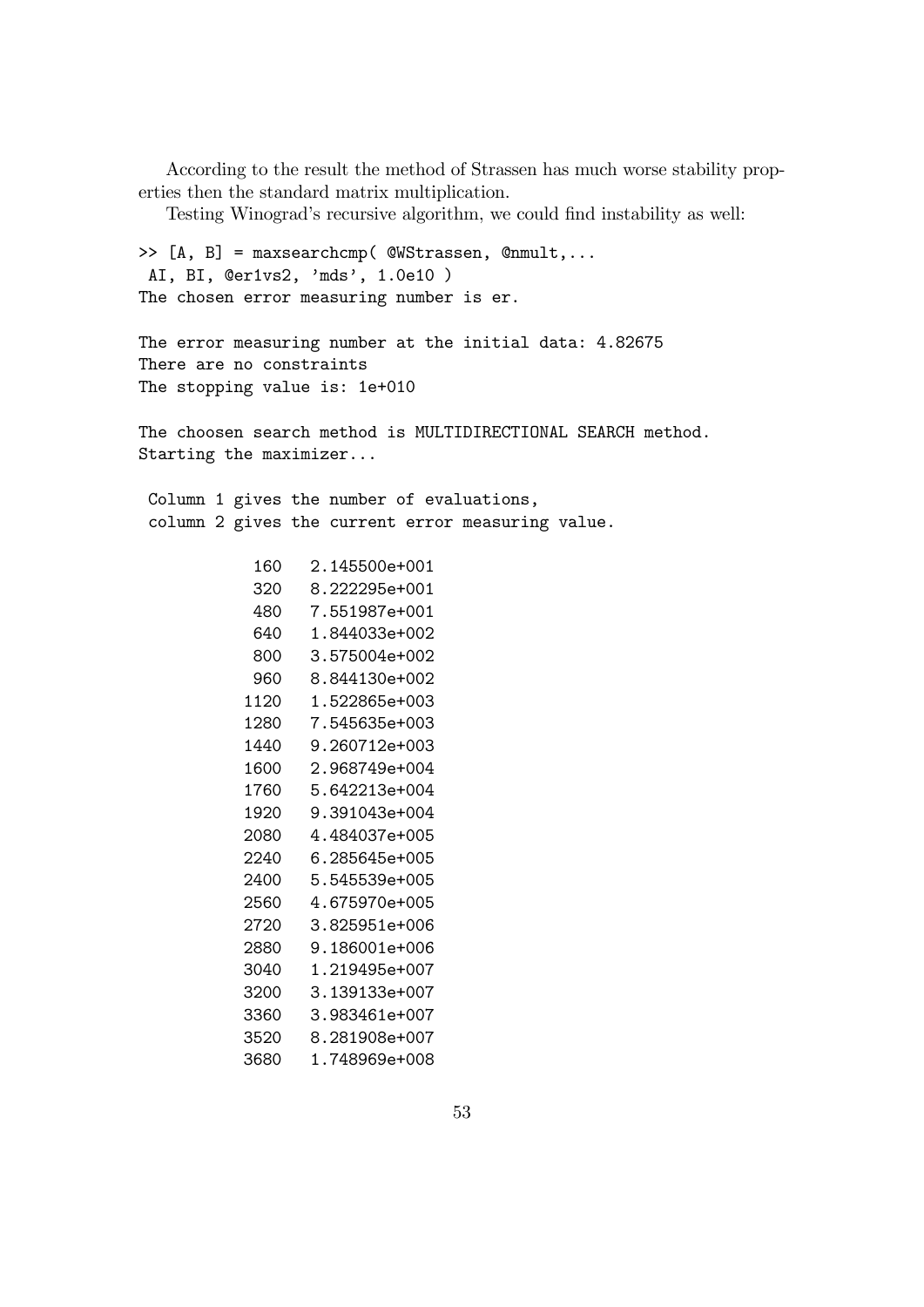| 6.305491e+008         |  |
|-----------------------|--|
| 8.937694e+008<br>4000 |  |
| 3.681177e+009<br>4160 |  |
| 5.593516e+009<br>4320 |  |
| 7.274456e+009<br>4480 |  |

!!!Instability located!!!

After 4543 evaluations the error measuring number: 1.011707e+010

The enormous value of the error measuring number was revealed at:

 $A =$ 

| 0.0000    | 0.0000 | 0.0000            | 0.0000 |
|-----------|--------|-------------------|--------|
| 0.0000    | 0.0000 | 0.0000            | 0.0000 |
| 0.0000    |        | $0.0000 - 0.0166$ | 0.0000 |
| $-0.0000$ | 0.0000 | 7.7561            | 8.4865 |

### $B =$

| 3,0000 |        | $0.0000 - 0.0000 0.0000$ |
|--------|--------|--------------------------|
| 0.0000 | 3,0000 | $0.0000 - 16.9706$       |
| 0.0000 | 0.0000 | 0.0000 0.0000            |
| 0.0000 | 0.0000 | $0.0000 - 0.0000$        |

We have also compared the recursive algorithm of Winograd with Strassen's method:

>> [A, B] = maxsearchcmp( @WStrassen, @Strassen,... AI, BI, @er1vs2, 'mds', 1.0e10 ) The chosen error measuring number is er.

The error measuring number at the initial data: 0.510079 There are no constraints The stopping value is: 1e+010

The choosen search method is MULTIDIRECTIONAL SEARCH method. Starting the maximizer...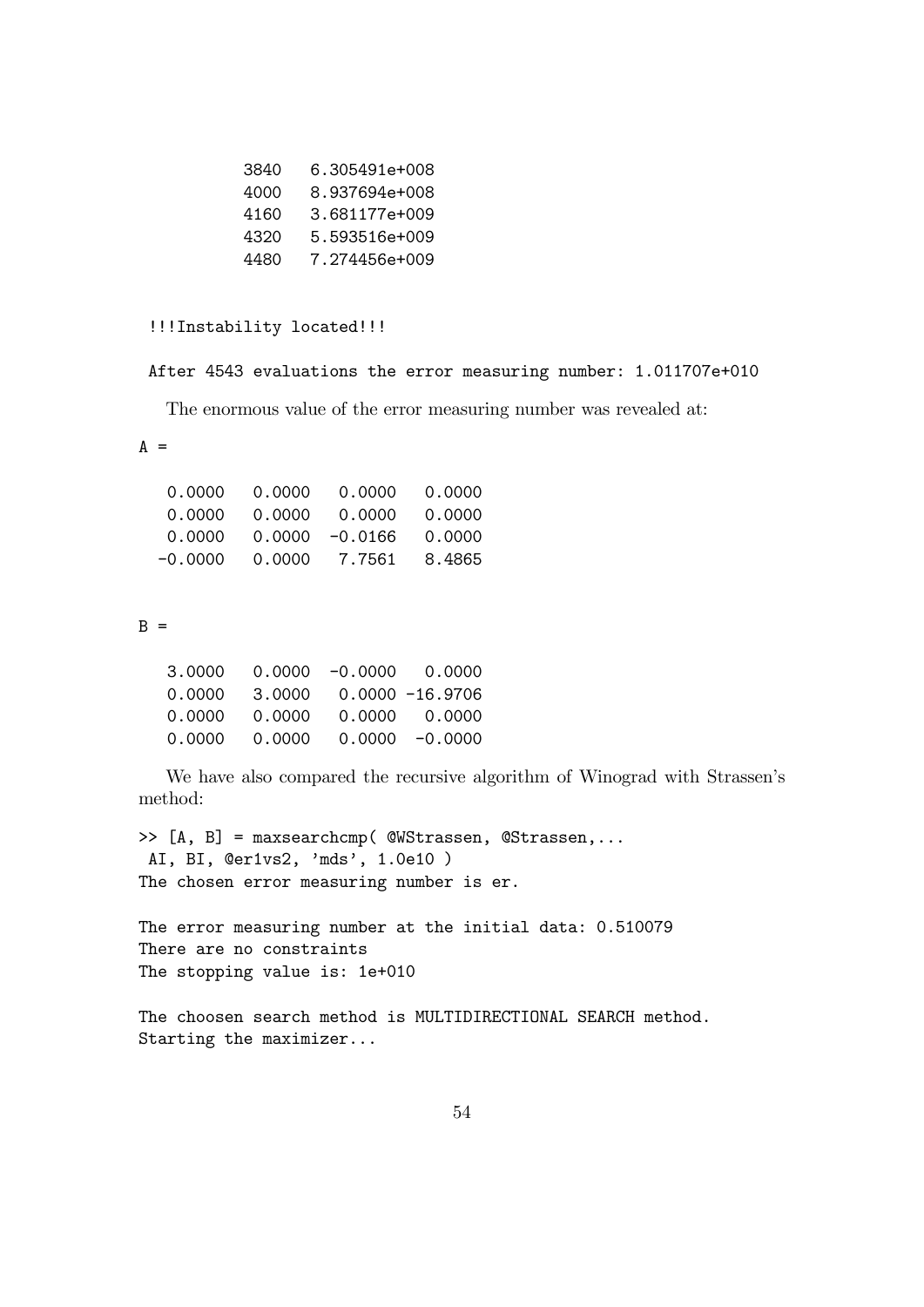Column 1 gives the number of evaluations, column 2 gives the current error measuring value. 160 1.283606e+000 320 2.531995e+001 480 9.834933e+001 640 8.074625e+002 800 2.873184e+003 960 2.777216e+004 1120 1.428901e+005 1280 2.184651e+005 1440 4.762304e+006 1600 1.642535e+007 1760 1.579126e+008 1920 1.323460e+008 2080 4.544618e+008

#### !!!Instability located!!!

#### After 2144 evaluations the error measuring number: 1.010641e+010

The result shows that Winograd's method has worse stability properties than the algorithm of Strassen. The great value was found at:

# $A =$

```
1.0e+010 *
```

| 0.0000 | 0.0000            | 0.0000 | 0.0000 |
|--------|-------------------|--------|--------|
| 0.0000 | 0.9256            | 0.0000 | 0.0000 |
| 0.0000 | 0.0000            | 0.0000 | 0.0000 |
|        | $0.0000 - 2.5453$ | 0.0000 | 0.0000 |

# $B =$

```
1.0e+010 *
```

| $0.0000 -0.0000 0.0000 3.9336$       |  |
|--------------------------------------|--|
|                                      |  |
| $0.0000$ $0.0000$ $0.0000$ $-2.3139$ |  |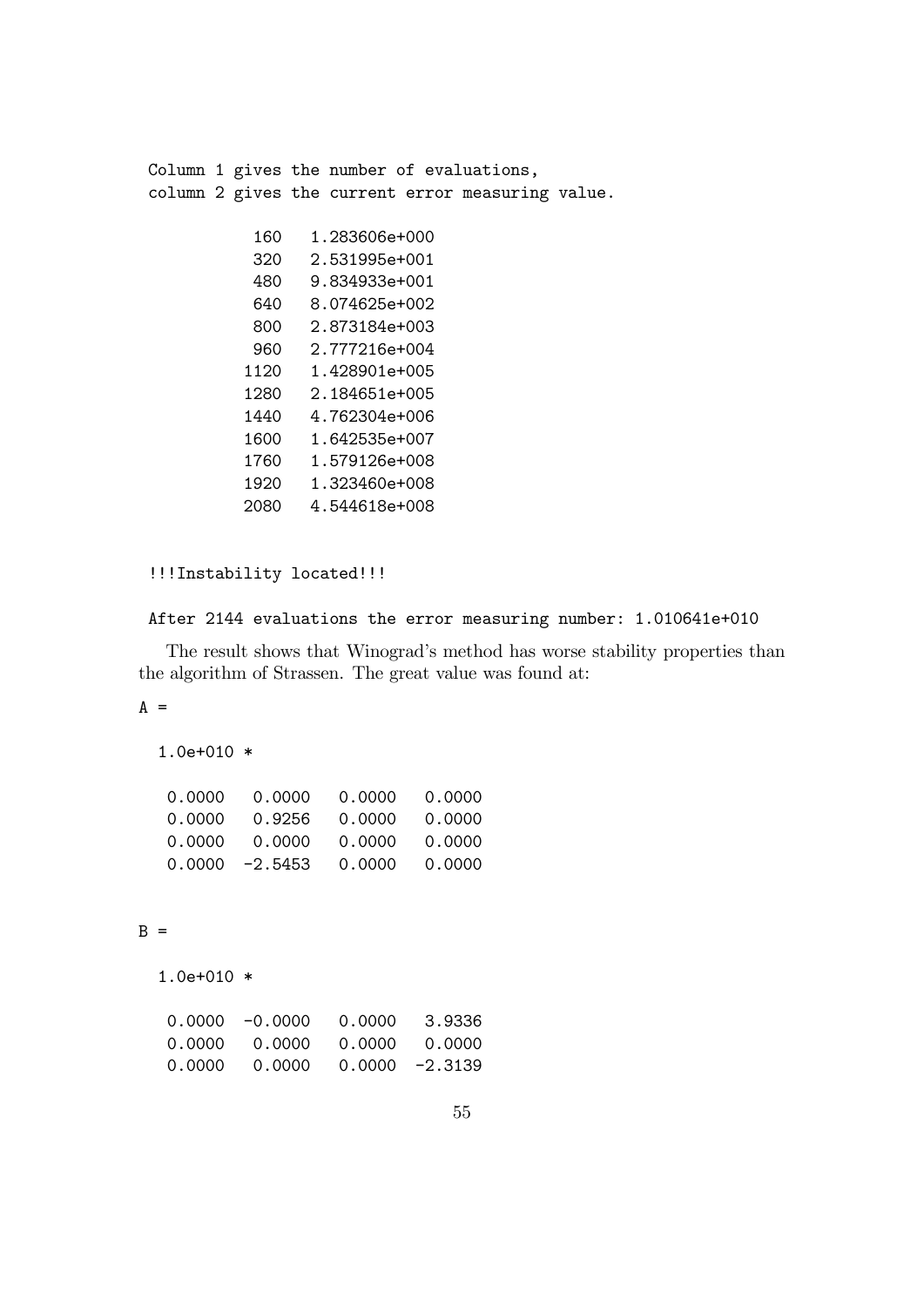0.0000 0.0000 0.0000 0.0000

According to the presented numerical results and many others not shown here we can firmly establish the following conclusions:

1. The classical Winograd scalar product based matrix multiplication algorithm of  $O(n^3)$  operation cost is highly unstable in accordance with the common belief but never justified in a formal way.

2. Both the Strassen and Winograd recursive matrix multiplication algorithms of  $O(n^{2.81})$  operation costs are numerically unstable.

3. The comparative testing indicates that Strassen's algorithm has somewhat better numerical stability than those of Winograd.

The obtained results support the common but disputed opinion that these fast matrix multiplication methods are numerically unstable (for reference, see, e.g. Higham [39]).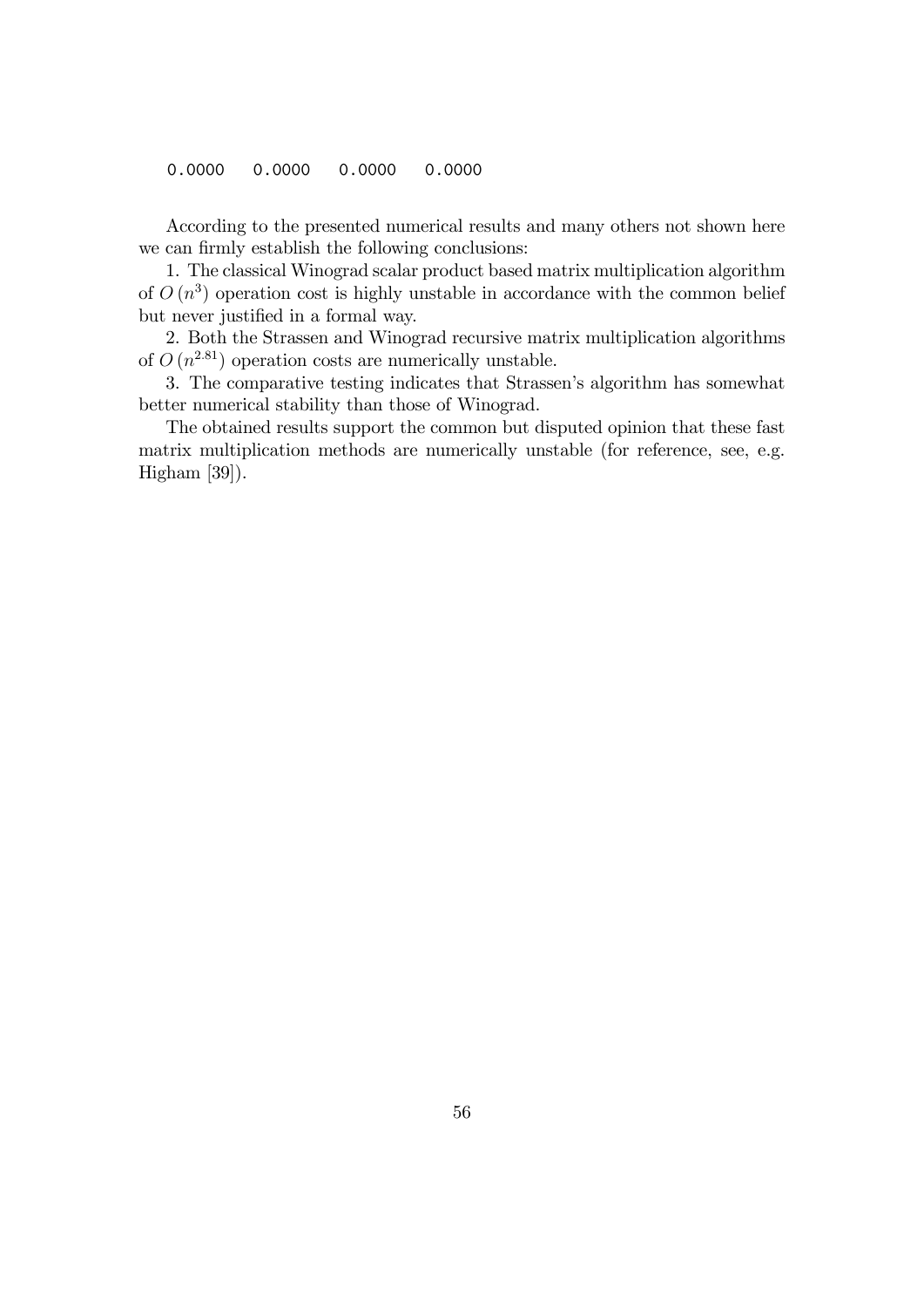# 9 Summary of the results

The numerical stability of computational algorithms is a very important issue. The classic error analysis techniques very rarely give computationaly feasible results for the practitioner. The classical numerical testing on selected test examples often misleading depending on the selection and properties of the test problems. This thesis joins a long line of research that aims an automatic error analysis based on compiler techniques, the computational graph techniques, the automatic differentiation techniqes, object oriented programming. Here the aim is that by simply using the written program of an algorithm under consideration the average or any other user can have a reliable estimate of the numerical stability without blind test problem selection. This line of research was initiated by W. Miller, who developed the most advanced program system and its theory. Although many researcher developed similar or partly similar systems none of them achieved the high level of Miller's solution. Miller's solution however was limited in use by the computer technique of his age. In this thesis I analyzed, improved, upgraded and reimplemented his method. The results of my research can summarized as follows.

### Thesis 1

I replaced the minicompiler and its simplified programming language of the Miller method to object oriented Matlab.

#### Thesis 2

Upon the bases of computer testing and theory I added two new optimization methods to the system that improved the performance of the software.

#### Thesis 3

I reprogrammed and tested the system in Matlab. The new software provides all the functionalities of the work by Miller and extends its applicability to such numerical algorithms that were complicated or even impossible to analyze with Miller's method before. The analyzed numerical algorithm can be given in the form of a Matlab m-file. Hence our software is easy to use. The program consists of about 10000 lines and it is downloadable from the site

### http://phd.uni-obuda.hu/images/milleranalyzer.zip

together with a detailed user guide.

# Thesis 4

I applied the new Matlab version to investigate the numerical stability of some ABS methods (implicit LU, Huang and its variants), and three fast matrix multiplication algorithms. The obtained results indicate numerical instability of various scale and in the case of fast matrix multiplication algorithms give a definite yes for the suspected numerical instability of these methods.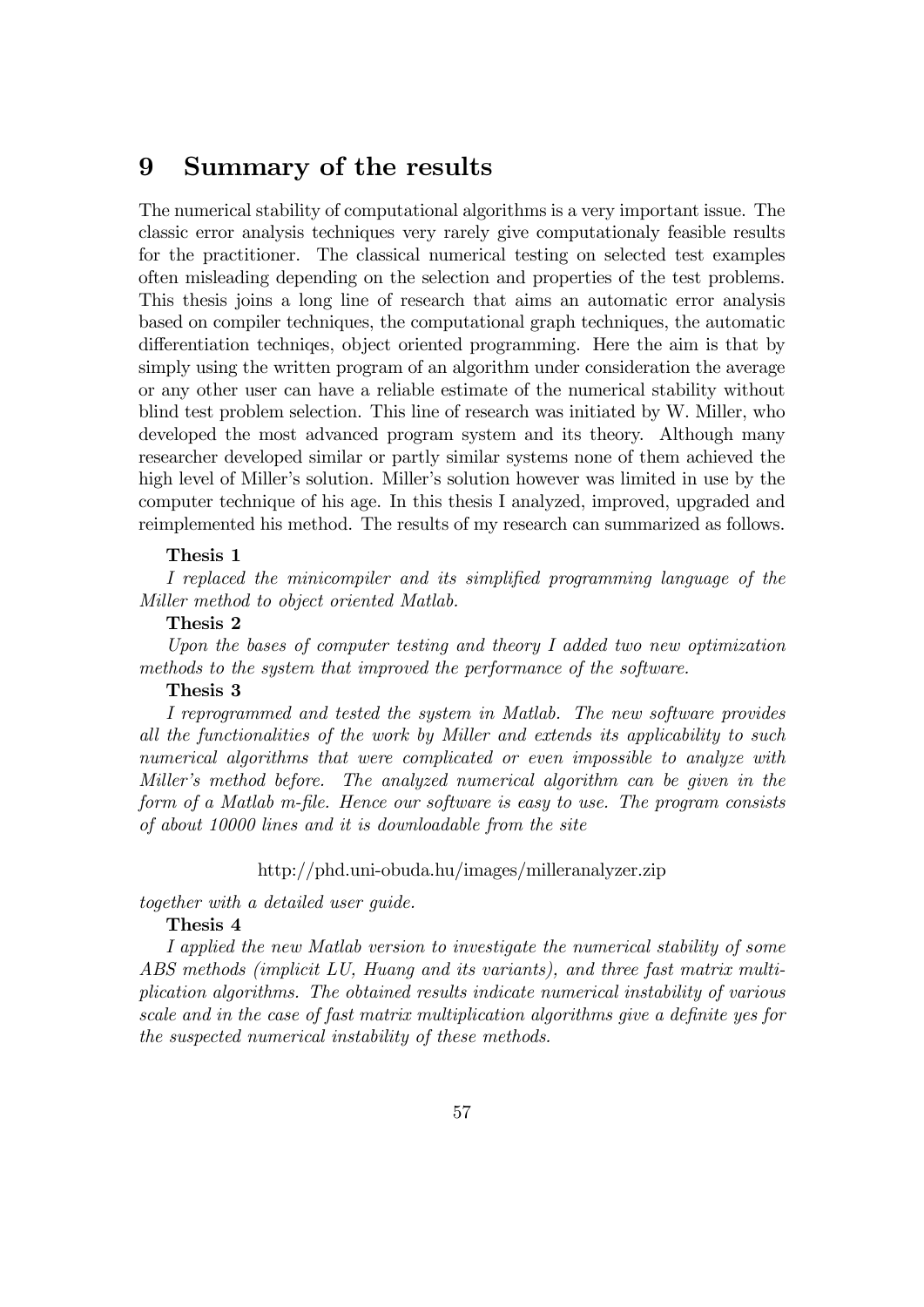# References

- [1] Aba§y, J., Broyden, C. G., Spedicato, E., A class of direct methods for linear systems, Numerische Mathematik, 45, 1984, 361–376
- [2] Abaffy J., Spedicato, E.: ABS Projection Algorithms: Mathematical Techniques for Linear and Nonlinear Equations, Ellis Horwood, 1989
- [3] Bini, D., Lotti, G.: Stability of fast algorithms for matrix multiplication, Numerische Mathematik, 36, 1980, 63–72
- [4] Bischof, C.H., Bücker, H.M., Hovland, P., Naumann, U., Utke, J. (eds.): Advances in Automatic Differentiation, Springer, 2008
- [5] Bliss, B.: Instrumentation of FORTRAN programs for automatic roundoff error analysis and performance evaluation, MSc thesis, University of Illinois at Urbana-Champaign, 1990
- [6] Bliss, B., Brunet, M.-C., Gallopoulos, E.: Automatic parallel program instrumentation with applications in performance and error analysis, In Expert Systems for Scientific Computing, E. N. Houstis, J. R. Rice, and R. Vichnevetsky, editors, North-Holland, Amsterdam, The Netherlands, 1992, 235–260
- [7] Brent, R.P.: Algorithms for matrix multiplication, Technical Report STAN-CS-70-157, Computer Science Department, Stanford University, 1970
- [8] Brent, R.P.: Error analysis of algorithms for matrix multiplication and triangular decomposition using Winogradís identity, Numerische Mathematik, 16, 1970, 145–156
- [9] Byatt, D.: Convergent variants of the Melder-Nead algorithm, MSc thesis, University of Canterbury, 2000
- [10] Castano, B., Heintz, J., Llovet, J., Martinez, R.: On the data structure straight-line program and its implementation in symbolic computation, Mathematics and Computers in Simulation, Volume 51, Number 5, February 2000 , pp. 497-528(32)
- [11] Chaitin-Chatelin, F., FrayssÈ, V.: Lectures on Finite Precision Computations, SIAM, Philadelphia, 1996
- [12] Coleman, T.F., Verma, A.: ADMAT: An Automatic Differentiation Toolbox for MATLAB, Computer Science Department, Cornell University, 1998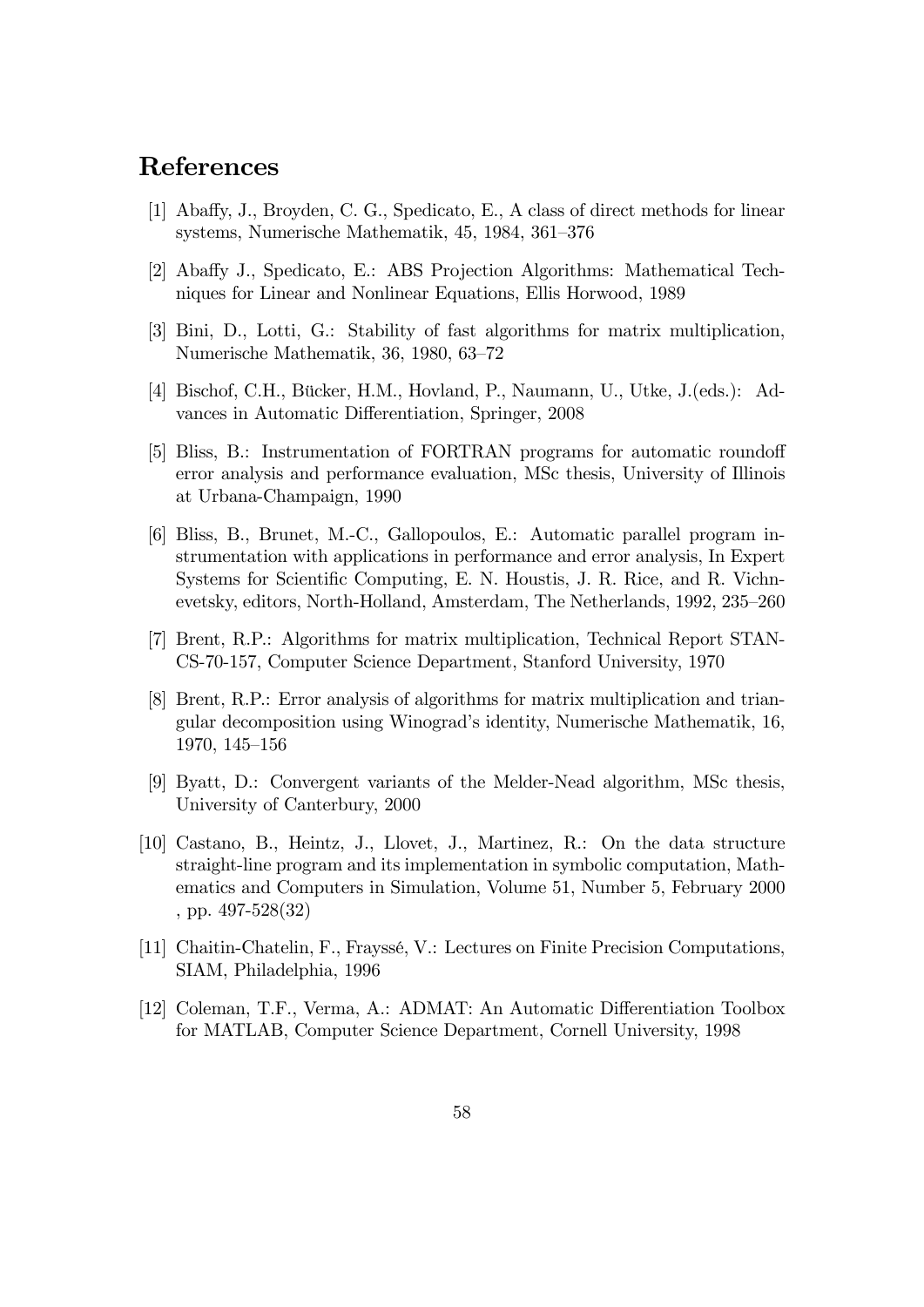- [13] Conn, A.R., Scheinberg, K. Vicente, L.N.: Introduction to derivative-free optimization, SIAM, Philadelphia, 2008
- [14] Coppersmith, D., Winograd, S.: Matrix multiplication via arithmetic progressions, Journal of Symbolic Computation, 9, 1990,  $251-280$
- [15] Cormen, T.H., Leiserson, C.E., Rivest, R.L., Stein, C.: Introduction to Algorithms, 2nd edition, The MIT Press, McGraw Hill, Cambridge, 2001
- [16] D'Alberto, P., Nicolau, A.: Adaptive Strassen's matrix multiplication, In Proceedings of the 21st Annual International Conference on Supercomputing, ACM, New York, NY, 2007, 284-292.
- [17] D'Alberto, P., Nicolau, A.: Adaptive Winograd's matrix multiplications, ACM Transactions on Mathematical Software, Vol. 36, No. 1, Article 3, DOI 10.1145/1486525.1486528 http://doi.acm.org/10.1145/1486525.1486528
- [18] Demmel, J., Dumitriu, I., Holtz, O., Kleinberg, R.: Fast matrix multiplication is stable, Numerische Mathematik, 106, 2007, 199–224, DOI  $10.1007/\text{s}00211$ -007-0061-6
- [19] Douglas, C., , Heroux, M., Slishman, G., Smith, R.M.: GEMMW: A Portable Level 3 BLAS Winograd Variant of Strassen's Matrix-Matrix Multiply Algorithm, J. Comp. Phys., 110, 1994, 1–10
- [20] Dumitrescu, B.: Improving and estimating the accuracy of Strassen's algorithm, Numerische Mathematik,  $79, 1998, 485-499$
- [21] Einarsson, B. (ed): Accuracy and reliability in scientific computing, SIAM, Philadelphia, 2005
- [22] Forth, S.A.: An efficient overloaded implementation of forward mode automatic differentiation in MATLAB, ACM Trans. Math. Softw., 32, 2006,  $195 - 222$
- [23] Gao, F., Han, L.: Implementing the Nelder-Mead simplex algorithm with adaptive parameters, Comput. Optim. Appl., DOI 10.1007/s10589-010-9329- 3
- [24] Gáti Attila: Numerikus algoritmusok automatikus hibaanalízise Miller módszerével, Doktoranduszok Fóruma, Gépészmérnöki Kar Szekciókiadványa, Miskolci Egyetem 2003, 70–77
- [25] Gáti, A.: Automatic error analysis with Miller's method. Miskolc Math. Notes, 5, 1, 2004, 25-32.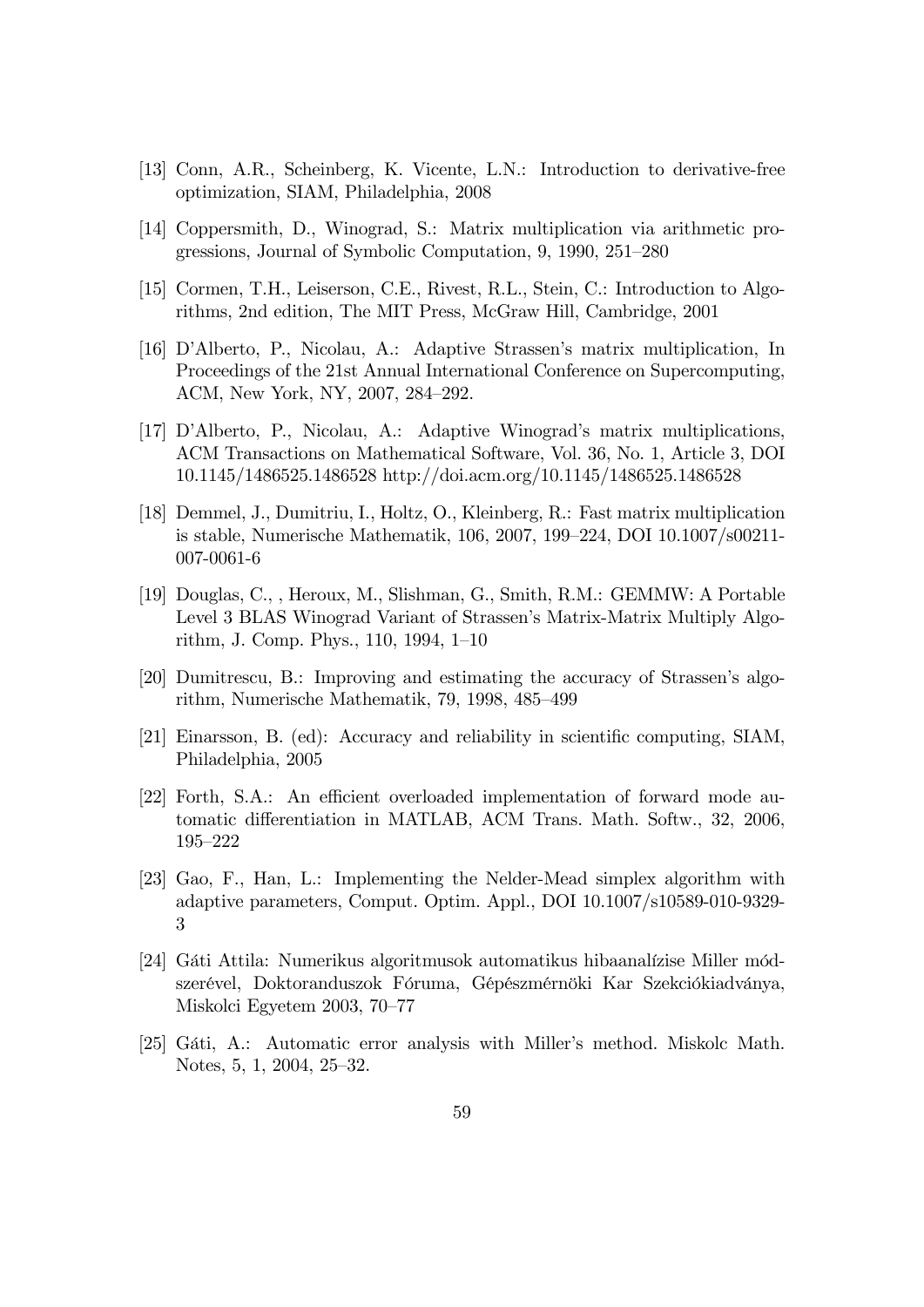- [26] Gáti, A.: Automatic roundoff error analysis with Miller's method, Micro-CAD 2004, International Scientific Conference, Applied Mechanics, Modern Numerical Methods, University of Miskolc 2004, 29–34
- [27] Gáti Attila: A Miller-Spooner-féle automatikus hibaelemző program továbbfejlesztése, Doktoranduszok Fóruma, Gépészmérnöki Kar Szekciókiadványa, Miskolci Egyetem 2004, 83-87
- [28] Gáti, A.: The upgrading of the Miller-Spooner roundoff analyser software, MicroCAD 2005, International Scientific Conference, Applied Mechanics, Modern Numerical Methods, Miskolci Egyetem 2005, 49–54, ISBN 963 661 653 1
- [29] Gáti, A.: The upgrading of the Miller-Spooner roundoff analyser software, 5th International Conference of PhD Students, Engineering Sciences II, Miskolci Egyetem 2005, 43–48. ISBN 963 661 679 5
- [30] Gáti, A.: A Miller-Spooner-féle automatikus hibaelemző program továbbfejlesztése (The upgrading of the Miller-Spooner roundoff analyzer software), In: A. Pethő and M. Herdon (Eds.): Proceedings of IF 2005, Conference on Informatics in Higher Education, Debrecen, 2005, University of Debrecen, Faculty of Informatics (in Hungarian), ISBN 963 472 909 6
- [31] Gáti Attila: Hibaelemzés és automatikus differenciálás, Doktoranduszok Fóruma, Gépészmérnöki Kar Szekciókiadványa, Miskolci Egyetem 2005, 56 62
- [32] Gáti, A.: Roundoff error analysis and automatic differentiation, MicroCAD 2006, International Science Conference, Mathematics and Computer Science, Miskolci Egyetem 2006, 29–35. ISBN 963 661 707 4
- [33] Gáti Attila: Hibaelemzés és automatikus differenciálás, Tavaszi Szél 2006 Konferenciakiadvány, Kaposvár 2006, 287–290. ISBN 963 229 773 3
- [34] Gáti, A.: Miller Analyser for Matlab, User's Manual. Available on: http://phd.bmf.hu/images/milleranalyzer.zip
- [35] Gáti, A.: Miller Analyzer for Matlab: A Matlab Package for Automatic Roundoff Analysis, Computing and Informatics, 31, 2012, 713–726
- [36] Golub, G.H., Van Loan, C.F.: Matrix Computations, 2nd ed., Johns Hopkins University Press, 1989
- [37] Griewank, A.: Evaluating Derivatives: Principles and Techniques of Algorithmic Differentiation, SIAM, 2000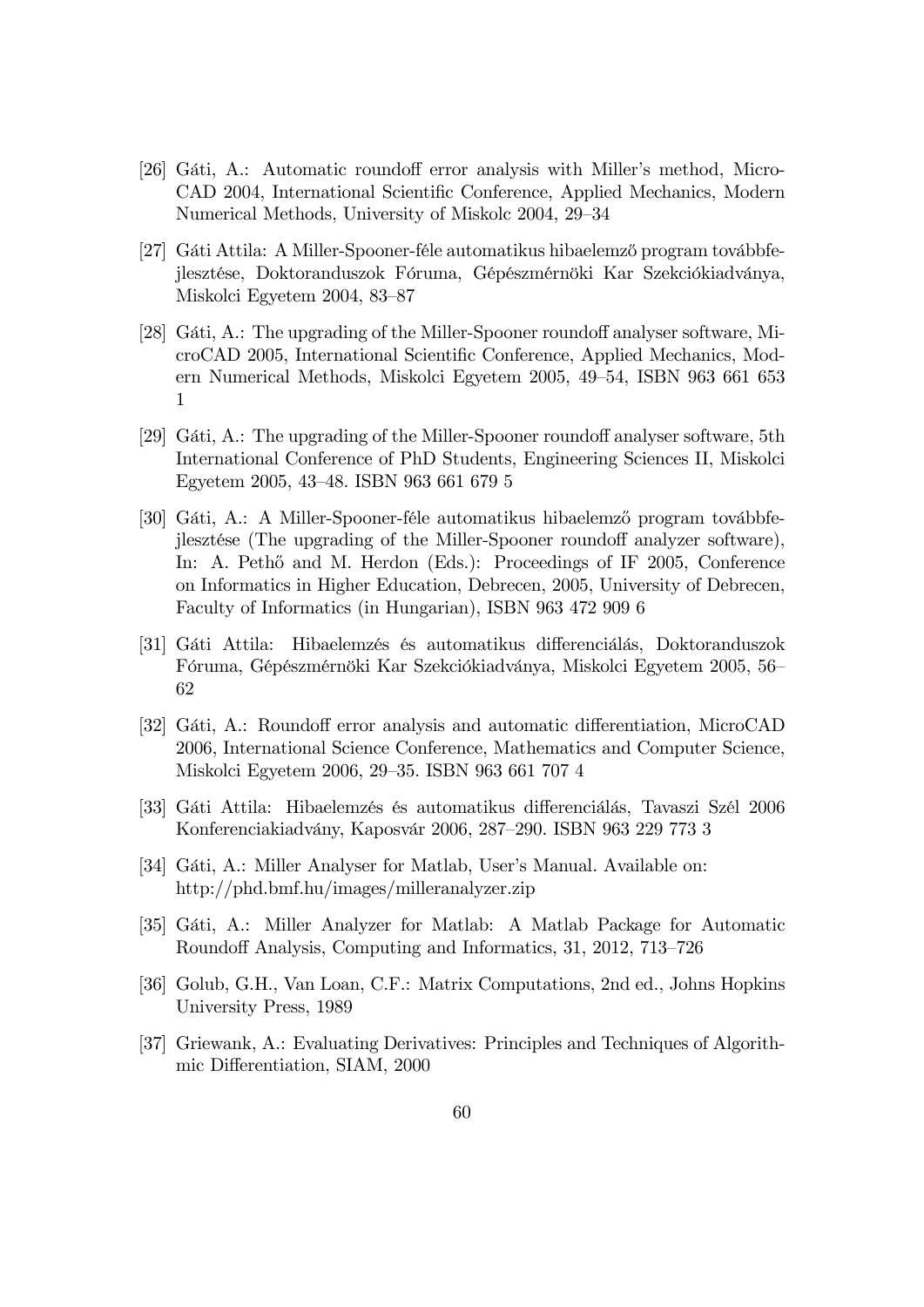- [38] Higham, N. J.: Exploiting Fast Matrix Multiplication Within the Level 3 BLAS, ACM Transactions on Mathematical Software, 16, 4, 1990, 352–368
- [39] Higham, N. J.: Accuracy and Stability of Numerical Algorithms, SIAM, 1996
- [40] Kaporin, I.: A practical algorithm for faster matrix multiplication, Numer. Linear Algebra Appl.,  $6, 1999, 687-700$
- [41] Kaporin, I.: The aggregation and cancellation techniques as a practical tool for faster matrix multiplication, Theoretical Computer Science 315, 2004, 469 510
- [42] Kolda, T.G., Lewis, R.M., Torczon, V.: Optimization by Direct Search: New Perspectives on Some Classical and Modern Methods, SIAM Review, 45, 2003, 385-482
- [43] Krämer, W.: Constructive Error Analysis, Journal of Universal Computer Science, vol. 4, no. 2 (1998), 147-163
- [44] Krämer, W., Bantle, A.: Automatic Forward Error Analysis for Floating Point Algorithms, Reliable Computing  $7, 2001, 321-340$
- [45] Lagarias, J.C., Reeds, J.A., Wright, M.H., Wright, P. E.: Convergence Properties of the Nelder–Mead Simplex Method in Low Dimensions, SIAM J. Optim., 9  $(1999)$  112–147
- [46] Lakshmivaran, S., Dhall, S.K.: Analysis and Design of Parallel Algorithms, McGraw-Hill, 1990
- [47] Larson, J.L., Pasternak, M.E.,Wisniewski, J.A.: Algorithm 594: Software for Relative Error Analysis, ACM Trans. Math. Softw., 9, 1983, 125–130
- [48] Lewis, R.M., Torczon, V., Trosset, M.W.: Direct search methods: then and now, Journal of Computational and Applied Mathematics 124 (2000) 191–207
- [49] Miller, W.: On the stability of Önite numerical procedures, Numerische Mathematik, 19, 1972, 425–432
- [50] Miller, W.: Computational complexity and numerical stability, in Proceeding STOC '74 Proceedings of the sixth annual ACM symposium on Theory of Computing, 1974, 317–322
- [51] Miller, W.: Computational complexity and numerical stability, SIAM J. Comput., 4, 2, 1975, 97–107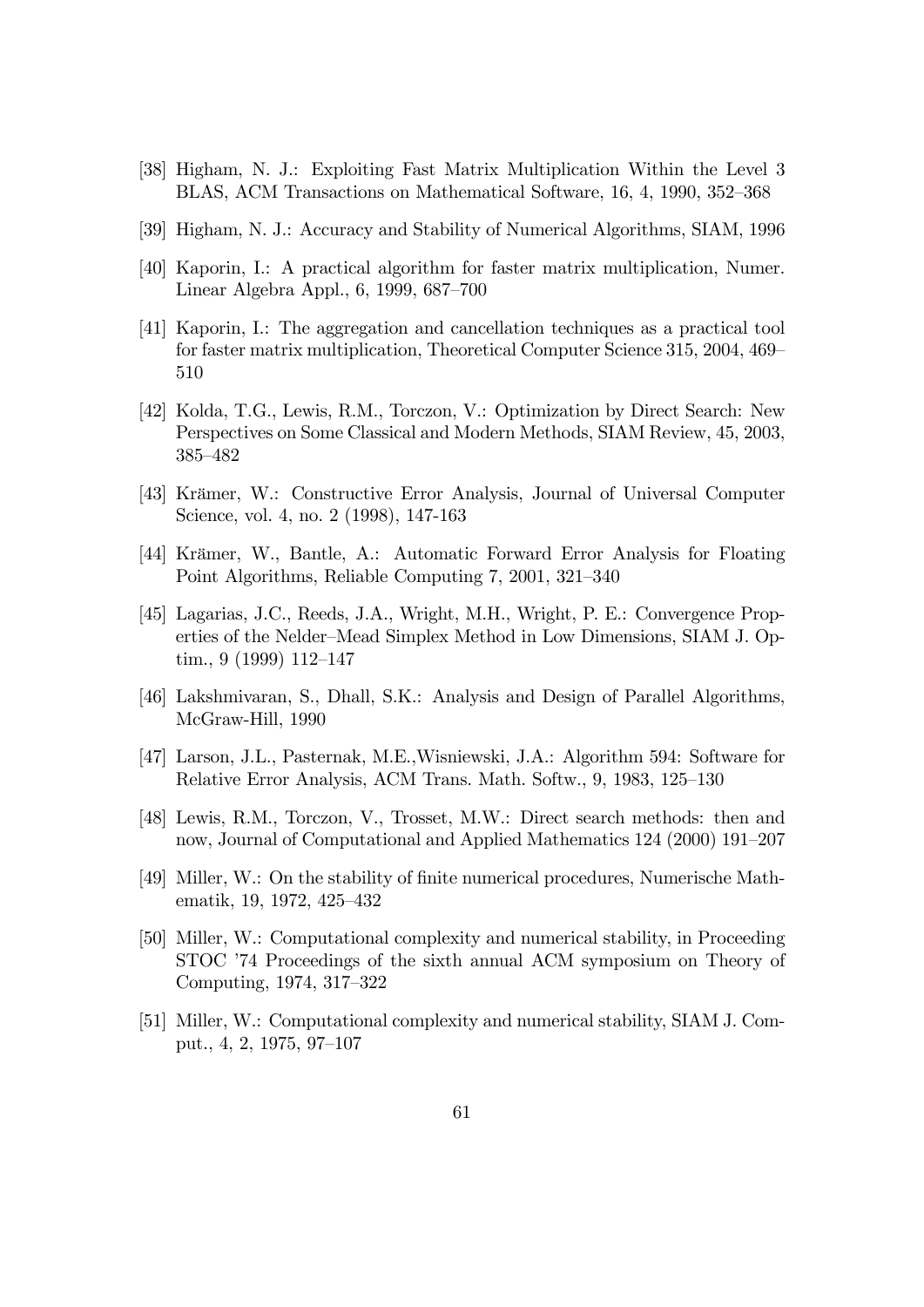- [52] Miller, W.: Computer search for numerical instability, JACM, 22, 4, 1975, 512-521
- [53] Miller, W.: Software for roundoff analysis, ACM Trans. Math. Softw., 1, 2, 1975, 108-128
- [54] Miller, W.: Roundoff analysis by direct comparison of two algorithms, SIAM Journal on Numerical Analysis,  $13, 3, 1976, 382-392$
- [55] Miller, W.: Roundoff Analysis and Sparse Data, Numerische Mathematik, 29, 1977, 37-44
- [56] Miller, W., Spooner, D.: Software for roundoff analysis, II, ACM Trans. Math. Softw., 4, 4, 1978, 369-387
- [57] Miller, W., Spooner, D.: Algorithm 532: software for roundoff analysis  $[Z]$ , ACM Trans. Math. Softw., 4, 4, 1978, 388–390
- [58] Miller, W., Wrathall, C.: Software for roundoff analysis of matrix algorithms, Academic Press, New York, 1980
- [59] Monte Leon, V.J.: Automatic error analysis in Önite digital computations, using range arithmetic, MSc thesis, U.S. Naval Postgraduate School, Monterey, California, 1966
- [60] Moore, R.E.: Automatic Error Analysis in Digital Computation, Technical report, LMSD-48421, Lockheed, 28 January, 1959
- [61] Moore, R.E.: Methods and Applications of Interval Analysis, SIAM, Philadelphia, 1979
- [62] Muller, J.-M., et al.: Handbook of Floating-Point Arithmetic, Birkhäuser, 2010
- [63] Mutrie, M.P.W., Bartels, R.H., Char, B.W.: An approach for floating-point error analysis using computer algebra, Proceeding ISSAC '92 Papers from the international symposium on Symbolic and algebraic computation, ACM New York, NY, USA, 1992, 284-293
- [64] Nelder, J.A., Mead, R.: A simplex method for function minimization, Computer Journal, 7 (1965) 308-313
- [65] Overton, M.L.: Numerical computing with IEEE floating point arithmetic, SIAM, Philadelphia, 2001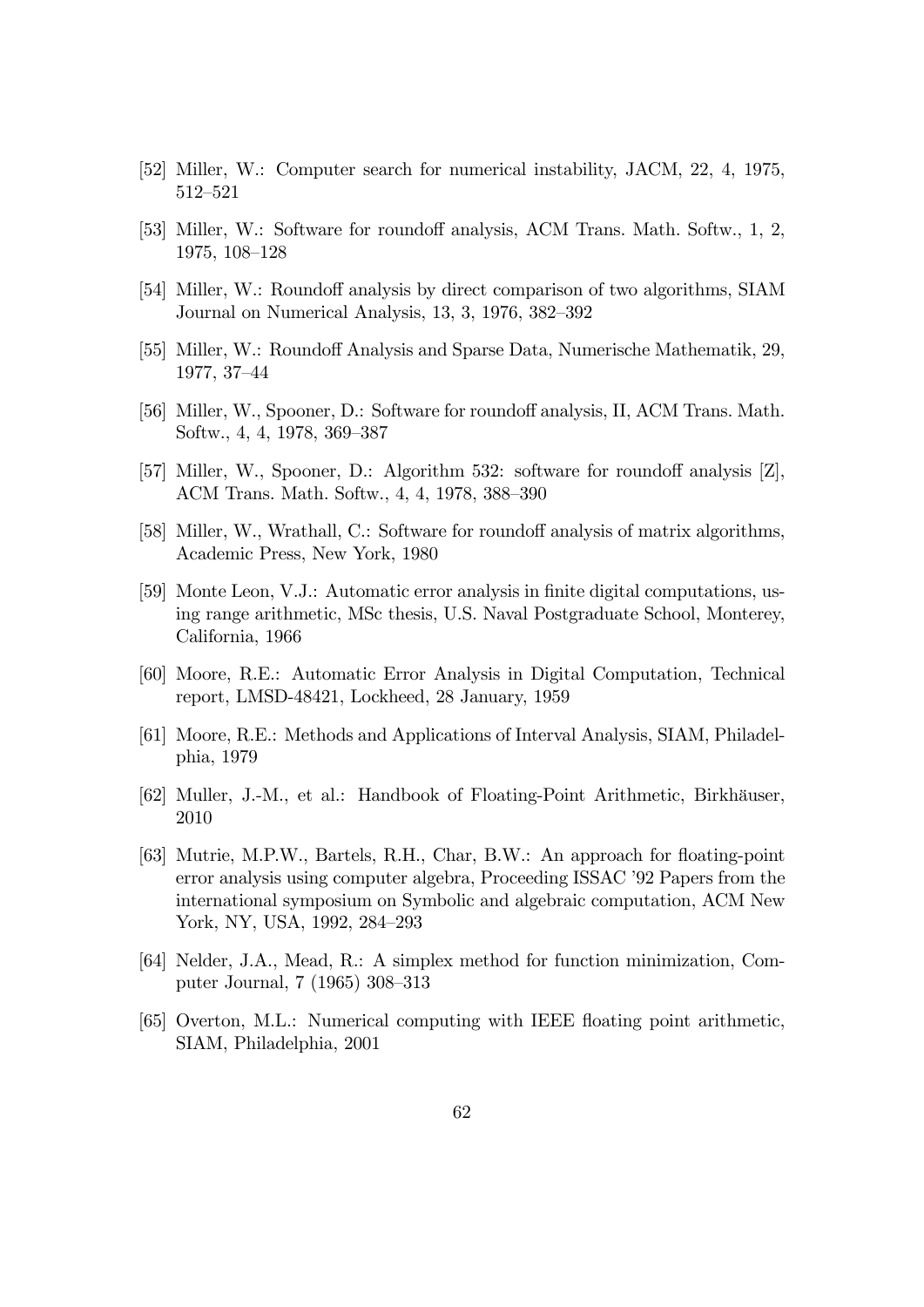- [66] Pan, V.: How can we speed up matrix multiplication?, SIAM Review, 26, 3, 1984, 393-415
- [67] Rall. L.B.: Automatic Differentiation: Techniques and Applications, Lecture Notes in Computer Science, 120, Springer, 1981
- [68] Register, A.H.: A Guide to MATLAB Object-Oriented Programming, Chapman & Hall/CRC, 2007
- [69] Rice, J.R. : Numerical Methods, Software, and Analysis, McGraw-Hill, 1983
- [70] Rice, J.R.: Matrix Computations and Mathematical Software, McGraw-Hill, 1983
- [71] Rosenbrock, H.H.: An automatic method for Önding the greatest or least value of a function, Comput. J., 3, 1960, 175–184
- [72] Rowan, T.H.: Functional Stability Analysis of Numerical Algorithms. Ph.D. thesis, University of Texas at Austin, Austin, 1990
- [73] Stoutemyer, D.R.: Automatic error analysis using computer algebraic manipulation. ACM Trans. Math. Software,  $3, 1977, 26-43$
- [74] Strassen, V.: Gaussian elimination is not optimal, Numerische Mathematik, 13, 1969, 354–356
- [75] Torczon, V.: On the convergence of the multidirectional search algorithm, SIAM Journal on Optimization,  $1, 1, 1991, 123-145$
- [76] Tucker, W.: Validated numerics: a short introduction to rigorous computations, Princeton University Press, 2011
- [77] Ueberhuber, C.W.: Numerical Computation 1-2 (Methods, Software, and Analysis), Springer, 1997
- [78] Verma, A.: ADMAT: Automatic Differentiation in MATLAB Using Object Oriented Methods, in M. E. Henderson and C. R. Anderson and S. L. Lyons (eds.), Object Oriented Methods for Interoperable Scientific and Engineering Computing, Proceedings of the 1998 SIAM Workshop, SIAM, Philadelphia, 174-183, 1999
- [79] Wilkinson, J.H.: The Algebraic Eigenvalue Problem, Oxford University Press, 1965
- [80] Wilkinson, J.H.: Rounding Errors in Algebraic Processes, Dover, 1994